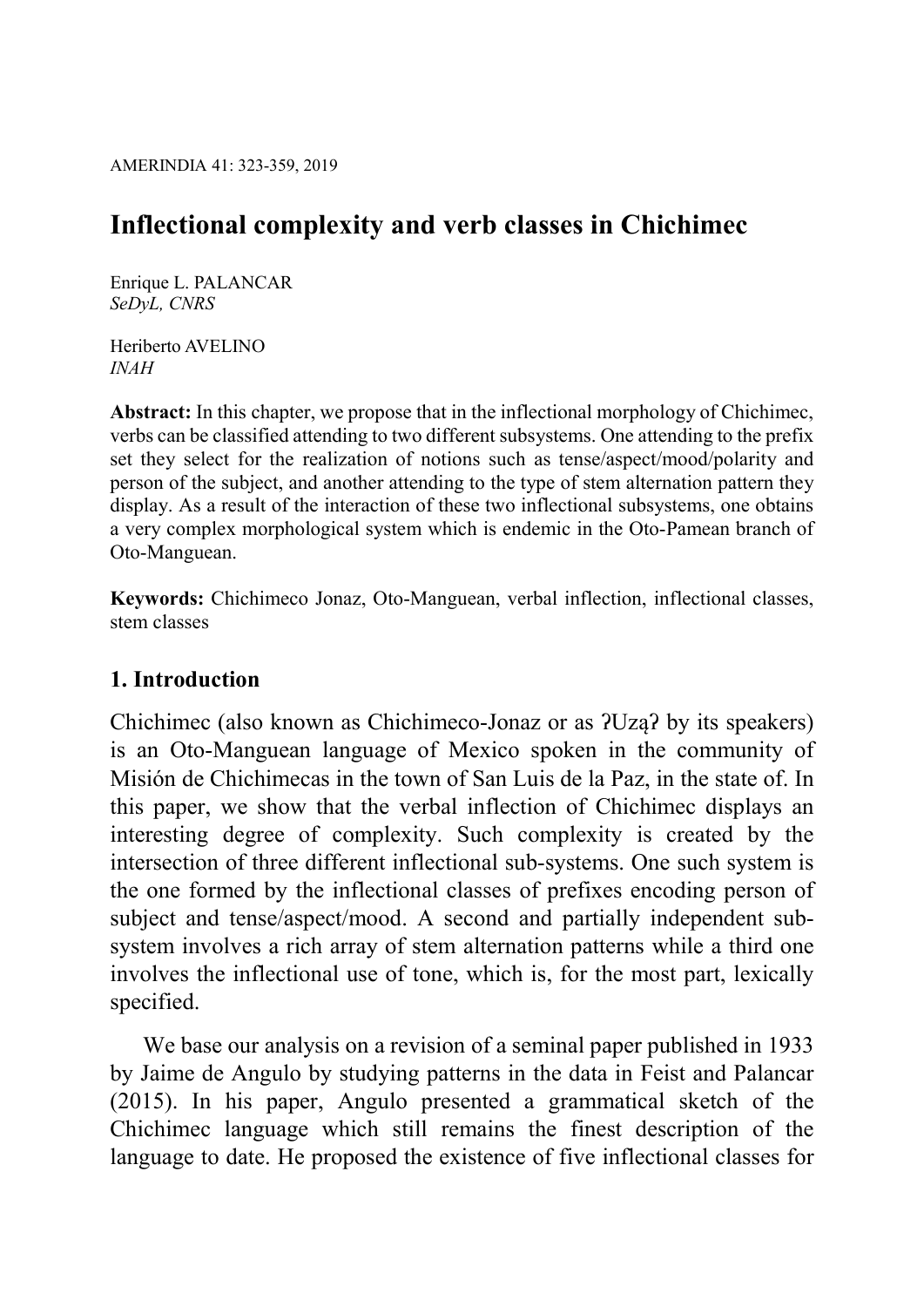verbs based on the selection of different sets of prefixes, but the descriptive material also includes information about other aspects of Chichimec verbal inflection such as stem alternations and tone. While our analysis is based on Angulo (1933), we also use the materials in Lastra (1984), and our own observations from the field, but only for the study of the prefix classes as the information involving other aspects of verbal inflection is scanty.

While the data in Angulo are of excellent quality, both prefix classes and stem patterns are presented in a scattered manner throughout his paper. For example verbs exhibiting different stem patterns may be presented in the same list, while others having the same pattern appear in different lists. This prevents the reader from gaining a comprehensive understanding of the inflectional system of Chichimec verbs, of the actual number of patterns we find and of their internal structure. The goal of this paper is precisely to fill this gap in the literature and to make the morphological structure of the verbal inflection of Chichimec more readily accessible. Furthermore, Angulo's paper does not address other issues which may be of interest to the modern reader, such as, for example, what the connection is between prefix classes and stem alternation patterns. In this paper, we also go beyond Angulo's (1933) analysis in providing cues as to the phonetic/phonological principles which are used to build the different stems we observe as well as to the internal structure of the stem zones in the paradigm where those stems are employed.

Chichimec and Pame form the so-called Pamean branch of Oto-Pamean, itself the northernmost branch of Oto-Manguean. According to the most recent census by the National Geographical Institute of Mexico (INEGI), there were 1,362 speakers of the language in 2005. However, this figure is an oversimplification as it does not distinguish between fluent speakers and those with passive competence. From fieldwork observation, we estimate that the present day number of Chichimec speakers is no more than 1,000.

The structure of the paper is straightforward. In the next section, we introduce our analysis of the inflectional classes we can see in Chichimec verbs when one attends to prefix set selection. Where possible we also advance an indication as to the principles behind class membership assignment. In section 3, we study the system of stem alternation patterns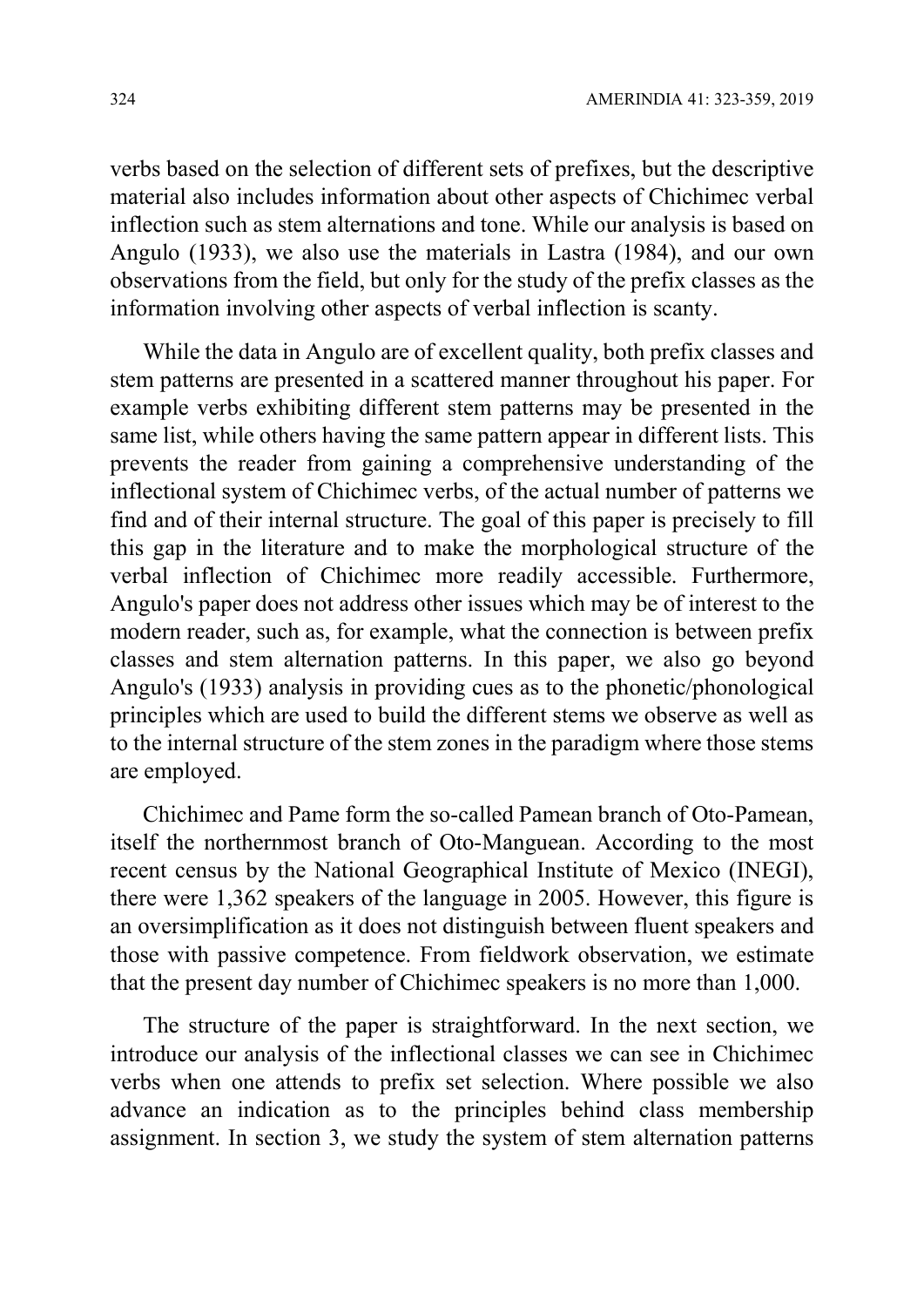and we put them in connection with the inflectional sub-system involving prefix class. In section 4, we introduce the different tone patterns we have been able to discern in Angulo's data which run partially independently from the other two sub-systems. In section 5, we finish with a discussion of our findings and make suggestions for further research.

# 2. Inflectional classes according to prefix set

Verbs in Chichimec inflect for tense/aspect/mood (TAM) and the person of the subject by means of cumulative prefixes. The examples in (1) illustrate the so-called 'anterior past' for the persons of the singular.<sup>1</sup>

```
(1)a. tu-nú
      1.ANT.PST-see[3OBJ] 
      'I saw it.' 
b. ki-ni2.ANT.PST-see[3OBJ] 
      'You saw it.' 
c. u-nu3.ANT.PST-see[3OBJ] 
      'S/he saw it.'
```
Dual and plural of subject is conveyed by number suffixes. This is indicated in Table 1 where the singular forms in (1) are also given for comparison. For the inflection of most verbs, however, there is a dedicated plural stem for a  $3<sup>rd</sup>$  person plural subject, e.g. the verb in Table 1 has -nú for all cells except for the  $3<sup>rd</sup>$  person plural where it requires *-nhú* without further affixation.

|                 | SG        |             | DU                                        | PL.            |  |
|-----------------|-----------|-------------|-------------------------------------------|----------------|--|
| 1 <sup>st</sup> | $tu - ni$ |             | $EXCL$ tu-nú-m <sup>p</sup> EXCL tu-nú-hú |                |  |
|                 |           | <b>INCL</b> | $tu - ni - s$                             | INCL $tu-nu-n$ |  |
| $2^{nd}$        | ki-nú     |             | $ki$ -nú-s                                | $ki$ -nú-n     |  |
| 2rd             | $u - ni$  |             | $u - ni - s$                              | $u$ -nhú       |  |

Table 1. Anterior past tense of the verb -nú 'see'

As the forms for the dual and plural are transparently derived from those of the singular, at least for most verbs,2 the forms for the singular together with the form for the 3rd person plural could be taken as sufficient to construct the

 $\overline{1}$ <sup>1</sup> We follow most of Angulo's transcription conventions:  $v = [\beta]$ ,  $tc = [\hat{t}]\hat{t}$ , and  $\hat{u} = [y]$ .

<sup>&</sup>lt;sup>2</sup> Other verbs like the ones treated in  $\hat{S}2.1.5$ -2.1.7 require a different prefix for the <sup>1st</sup> person plural and at times for the dual too.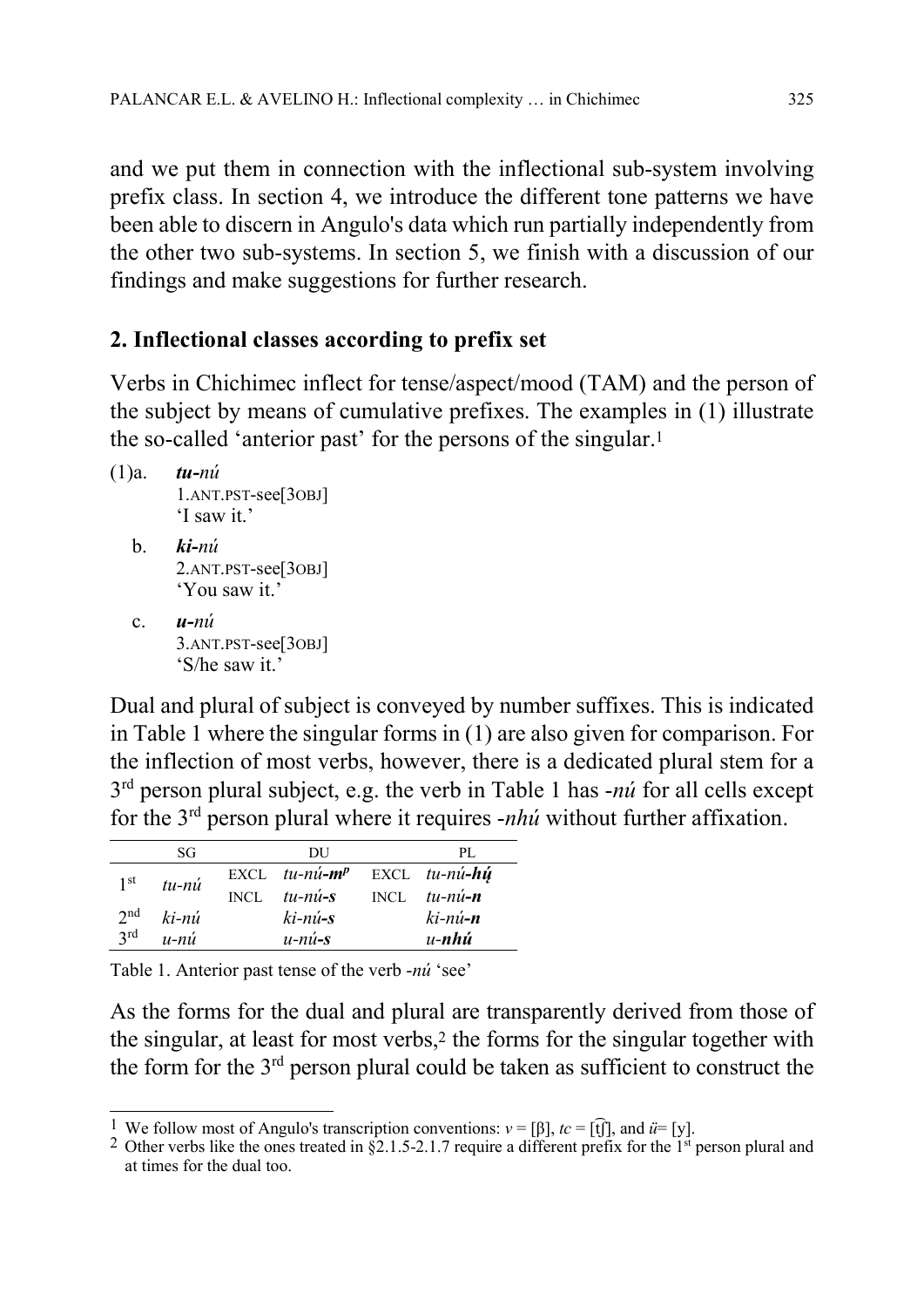entire paradigm of a verb. The basic cells of the paradigm of the verb -nú 'see' are given in Table 2, slightly modified from the original in Angulo (1933: 165). There are eight TAM categories: a present or incompletive, three past tenses (anterior past, recent past and immediate past), two irrealis values (future and potential) a mood called 'contemporaneous' that we prefer to call 'sequential', and a negative form used regardless of tense or aspect. In all the tables, we introduce the forms for the present, the anterior past and the future together. While we are aware that this grouping may not make sense from a semantic point of view, it is nonetheless a convenient way to capture a number of formal similarities that these three tenses have in common in the inflection of Chichimec.

| PRS               | ANT.PST | FUT         | REC.PST       | IMM.PST                     | <b>POT</b>        | SEO.              | NEG. |
|-------------------|---------|-------------|---------------|-----------------------------|-------------------|-------------------|------|
| $1SG$ e-nú tu-nú  |         | ga-nú ku-nú |               | u-nú                        | nu-nú ra-nú su-nú |                   |      |
| 2sG ki-nú ki-nú   |         | ki-nú ki-nú |               | i-nú                        |                   | mi-nú gi-nú si-nú |      |
| $3SG$ e-nú u-nú   |         | ga-nú ku-nú |               | $zu-n\acute{u}$             |                   | mu-nú ru-nú su-nú |      |
| $3PL$ e-nhú u-nhú |         |             | ga-nhú ku-nhú | zu-nhú mi-nhú ru-nhú su-nhú |                   |                   |      |

Table 2. Basic paradigm of the verb -nú 'see'

#### 2.1. Prefix classes

Not all verbs in Chichimec select the same prefix set as does -nú 'see' in Table 2. In total there are seven possible sets. Let us see them one by one.

2.1.1. Class I verbs

Most verbs in Chinantec behave like the verb -nú 'see' in Table 2: 85 out of 168 in our sample, 50.5%. We consider that such such verbs form Class I. The prefixes of this class are given in Table 3. The prefixes are not sensitive to the number of the subject, i.e. the same prefix is used for  $1<sup>st</sup>$  person singular, plural or dual. The only exception involves the  $3<sup>rd</sup>$  person in the potential, where there is a different prefix for  $3<sup>rd</sup>$  singular and dual from  $3<sup>rd</sup>$ person plural. We arrange the prefixes by person value in a way that highlights the occasional syncretism between the  $1<sup>st</sup>$  person and the  $3<sup>rd</sup>$ person. This is important to give an idea of the structure of the paradigm. Notice as well that the prefix  $ki$ - for the  $2<sup>nd</sup>$  person is used in several tenses.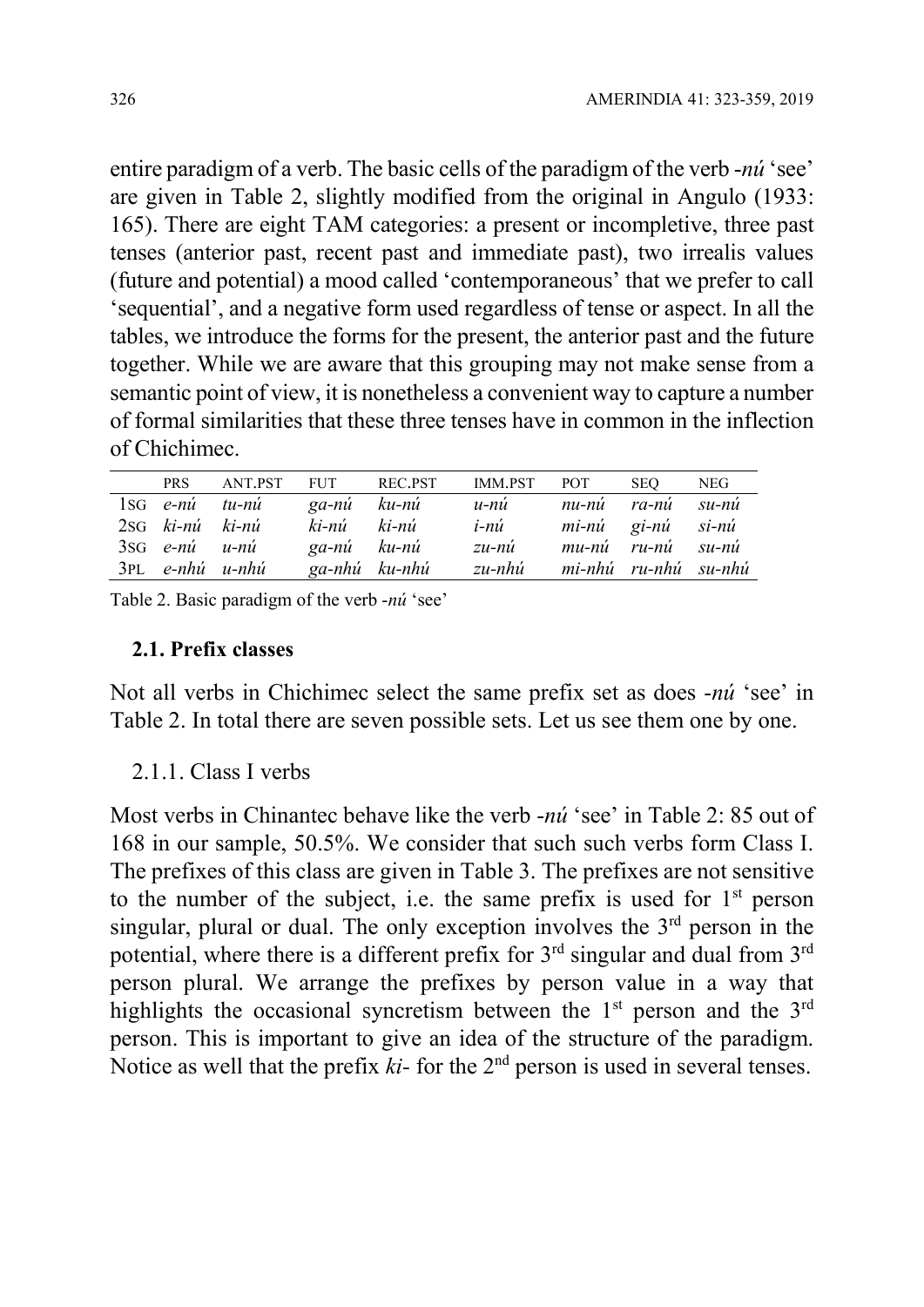|            |                             | $3sG/DU$ $3PL$ $2$          |                             |                 |
|------------|-----------------------------|-----------------------------|-----------------------------|-----------------|
| <b>PRS</b> | $e-$                        | $e-$                        | $e-$                        | $ki-$           |
| ANT.PST    | $tu-$                       | $u-$                        | $u-$                        | $ki-$           |
| <b>FUT</b> | $ga-$                       | $ga-$                       | $ga-$                       | $ki-$           |
| REC.PST    | $ku-$                       | $ku-$                       | kи                          | $ki-$           |
| IMM.PST    | $u-$                        | $zu-$                       | $zu-$                       | i-              |
| POT        | nu-                         | $mu-$                       | mi- mi-                     |                 |
| SEO        | ra-                         | $ru-$                       | ru-gi-                      |                 |
| <b>NEG</b> | $\mathcal{S} \mathcal{U}$ - | $\mathcal{S} \mathcal{U}$ - | $\mathcal{S} \mathcal{U}$ - | $\overline{SI}$ |

Table 3. Prefixes selected by Class I verbs

After Angulo (1933), Lastra (1984) is the next published reference on Chichimec verbal inflection. In her work, Lastra presents a schematic representation of the prefix classes, but sometimes it is not clear to what extent her data are based on an interpretation of Angulo's paradigms or on her own synchronic observations of Chichimec as it was spoken in the late 70's; about the time when she carried out most of her fieldwork activities for that paper. Our Class I is called 'Class 1' by Lastra too. The only difference between Angulo's account and Lastra's lies in the fact that Lastra reports a prefix ra- for the  $3<sup>rd</sup>$  person sequential rather than ru-. This appears to have resulted from a leveling from the 1<sup>st</sup> person.

#### 2.1.2. Class II verbs

A first deviation from Class I is found in verbs that select the set in Table 4, which we call Class II. They differ from Class I verbs in several respects: (i) the prefixes for the anterior past are also used for the present, at least for the  $1<sup>st</sup>$  and the 3<sup>rd</sup> person; (ii) there is a dedicated prefix for the  $2<sup>nd</sup>$  person present; (ii) and there is a distinctive prefix for the  $1<sup>st</sup>$  person future.

|               |                 | $1 \quad 3$ SG/DU $3$ PL $2$ |          |                 |
|---------------|-----------------|------------------------------|----------|-----------------|
| <b>PRS</b>    | $tu$ -          | $u-$                         | $u-$     | $\mathcal{S}u-$ |
| ANT.PST       | $tu$ -          | $u-$                         | $u-$     | ki-             |
| <b>FUT</b>    | $ gu-$          | $ga-$                        | ga-ki-   |                 |
| REC.PST ku-   |                 | $ku-$                        | ku- ki-  |                 |
| IMM.PST $u$ - |                 | $ZU-$                        | $zu i-$  |                 |
| <b>POT</b>    | nu-             | $mu$ -                       | mi-mi-   |                 |
| SEO           | ra-             | $ru-$                        | ru-gi-   |                 |
| NEG           | $\mathcal{S}u-$ | $\mathcal{S} \mathcal{U}$ -  | $su-si-$ |                 |

Table 4. Prefixes selected by Class II verbs

A sample paradigm from Class II is given in Table 5 with the verb -tsá 'do' (Angulo 1933: 171). Notice that in contrast with the verb -nú 'see' in Table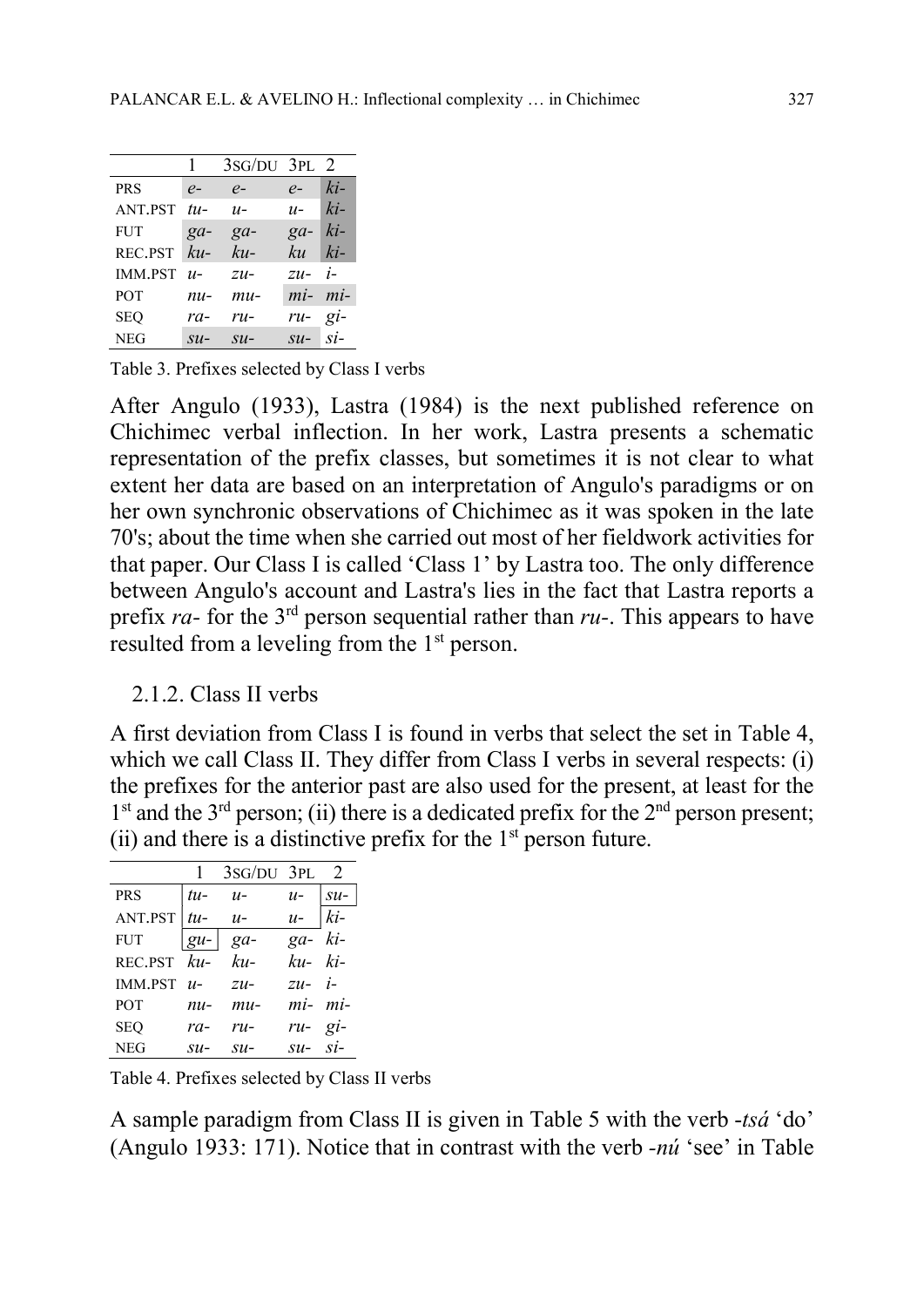2, this verb has three different stems:  $-tsh\acute{a}$  for the 3<sup>rd</sup> person plural, -tcá for the  $2<sup>nd</sup>$  person and -tsá for the rest of the cells. As we will show in §3.8, however, not all Class II verbs behave like this.

|        | PRS. | ANT.PST FUT       |                            | REC.PST IMM.PST FUT POT |                                 |                             | SEO. | <b>NEG</b> |
|--------|------|-------------------|----------------------------|-------------------------|---------------------------------|-----------------------------|------|------------|
| $\log$ |      |                   | tu-tsá ku-tsá gu-tsá u-tsá |                         |                                 | gu-tsá nu-tsá ra-tsá su-tsá |      |            |
|        |      | 2sG su-tcá ki-tcá | ki-tcá ki-tcá i-tcá        |                         |                                 | ki-tcá mi-tcá gi-tcá si-tcá |      |            |
| 3sG    |      | u-tsá             | ku-tsá ga-tsá zu-tsá       |                         |                                 | ga-tsá mu-tsá ru-tsá su-tsá |      |            |
| 3PL    |      | u-tshá            | ku-tshá ga-tshá zu-tshá    |                         | ga-tshá mi-tshá ru-tshá su-tshá |                             |      |            |

Table 5. Basic paradigm of the verb -tsá 'do'

2.1.3. Class III verbs

A few verbs, which we treat as Class III, select a prefix set very similar to Class II, but with two further idiosyncrasies: (i) they completely neutralize the formal distinction between present and anterior past by using the same markers for all persons; and (ii) they require a specific prefix  $e$ - for a 3<sup>rd</sup> person plural of the anterior past and the present. The forms are given in Table 6, with a sample paradigm in Table 7 with the verb -mén 'like, love'. Like the verb *-nú* 'see' in Table 2, this verb also has a special stem for the 3<sup>rd</sup> person plural, but it is not used in all tenses, (from Angulo 1933: 172).

|                |                   | $1 \quad 3$ SG/DU $3$ PL $2$ |          |                             |
|----------------|-------------------|------------------------------|----------|-----------------------------|
| PRS            | $tu-$             | $u$ -                        | $e-$     | $\mathcal{S} \mathcal{U}$ - |
| ANT.PST $ tu-$ |                   | $u$ -                        | $e-$     | $su-$                       |
| FUT            | $g_{\mathcal{U}}$ | $ga-$                        | $ga-ki-$ |                             |
| REC.PST ku-    |                   | $ku-$                        | $ku-ki-$ |                             |
| IMM.PST $u-$   |                   | $ZU-$                        | $zu-$ i- |                             |
| POT            | $nu-$             | $mu-$                        | mi-mi-   |                             |
| SEO            | $ra-$             | $r_{11}$                     | $ru-gi-$ |                             |
| NEG            | $su-$             | $\mathcal{S} \mathcal{U}$ -  | $su-Si-$ |                             |

Table 6. Prefixes selected by Class III verbs

|              | PRS ANT.PST FUT REC.PST IMM.PST POT |                                          |                                                |  | <b>SEO</b> | <b>NEG</b> |
|--------------|-------------------------------------|------------------------------------------|------------------------------------------------|--|------------|------------|
| $1_{\rm SG}$ | tu-mén                              | gu-mén ku-mén u-mén nu-mén ra-mén su-mén |                                                |  |            |            |
| 2SG          | su-mén                              | ki-mén                                   | ki-mén i-mén mi-mén gi-mén si-mén              |  |            |            |
| 3sG          | u-mén                               |                                          | ga-mén ku-mén zu-mén mu-mén ru-mén su-mén      |  |            |            |
| 3PL          | e-mén                               |                                          | ga-mbén ku-mbén zu-mbén mi-mén ru-mbén su-mbén |  |            |            |

Table 7. Basic paradigm of the verb -mén 'like, love'

Lastra's (1984) account of the forms involved in both Classes II and III differs from Angulo's in two respects: (i) Class II verbs also have prefix efor the 3rd plural present. This could be interpreted as a reflex of an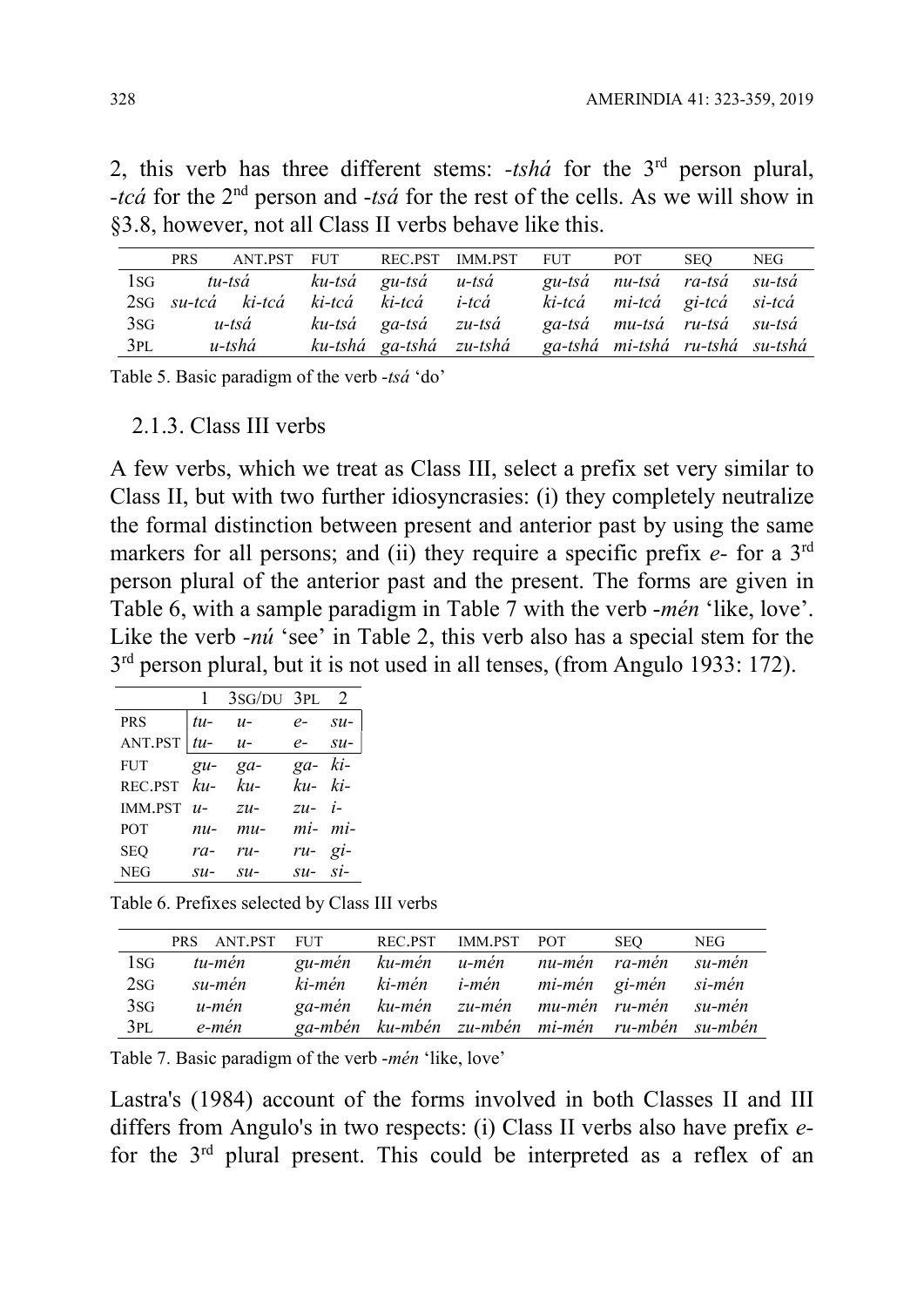analogical extension having affected Class II verbs to make them more like Class III; and (ii) for the sequential of Class II verbs, Lastra reports a split involving the  $3<sup>rd</sup>$  person by virtue of which the prefix ra- associated to  $1<sup>st</sup>$ person singular is also used for the 3rd person plural. In contrast, verbs of Class III use the same prefixes for the sequential as Class I verbs.

2.1.4. Class IV verbs

Another small group of verbs in Angulo's sample select the prefix set in Table 8. We treat such verbs as Class IV. These verbs also have a series of idiosyncrasies. They also have a complete neutralization between the present and the anterior past. Particular to this class is that all /CV/ prefixes for the  $2<sup>nd</sup>$  person have /a/. The prefixes in this class do not make distinctions of number. Lastra's (1984) paradigm for this class differs in certain respects from Angulo's and it is worth mentioning it separately. We have highlighted the areas where both accounts contrast.

|                            | Angulo (1933)        |  |  | Lastra (1984) |                     |  |  |
|----------------------------|----------------------|--|--|---------------|---------------------|--|--|
|                            | $1 \quad 3 \quad 2$  |  |  |               | $1 \quad 3 \quad 2$ |  |  |
| PRS                        | $ tu-u-ka-$          |  |  |               | $tu$ - $u$ - $ka$ - |  |  |
| ANT.PST $ tu-u-ka-$        |                      |  |  |               | $tu- ku- ka-$       |  |  |
| FUT $ga-ga-ka-$            |                      |  |  |               | ga- ga- ka-         |  |  |
| REC.PST ku- ku- e-         |                      |  |  |               | $ku-ku- ka-$        |  |  |
| IMM.PST $u$ - $zu$ - $i$ - |                      |  |  |               | $u -  e -  e -$     |  |  |
| <b>POT</b>                 | $mu$ - $ma$ - $ma$ - |  |  |               | mu- ma- ma-         |  |  |
| SEQ                        | ra- ru- ga-          |  |  |               | ra- ru- ga-         |  |  |
| NEG                        | $su-$ sa- sa-        |  |  |               | $su-$ sa- sa-       |  |  |

Table 8. Prefixes selected by Class IV verbs

A sample paradigm of Class IV according to Angulo's account is given in Table 9 with the verb -ngw<sup>é</sup> 'strike' (p.172).<sup>3</sup> Like the verb -tsá 'do' in Table 5 above, this verb has also three different stems, but they are distributed in different zones of the paradigm:  $-mb^{\dot{e}}$  is used for the 3<sup>rd</sup> person plural,  $-mb^{\dot{e}}$ for the  $3<sup>rd</sup>$  person singular y -ngw<sup>é</sup> for anything else. As we will show in §3.8, however, not all Class IV verbs behave like this.

 $\overline{a}$ <sup>3</sup> According to Angulo (p.154), superscript vowels like the  $\leq \epsilon$  in ngw<sup>é</sup> 'strike' represent so-called 'whispered vowels' of which it is said that "[T]here is apparently a very forcible contraction of the whole larynx and pharynx. A vowel thus produced sounds somewhat like a harsh Arabic h plus the timbre of a vowel."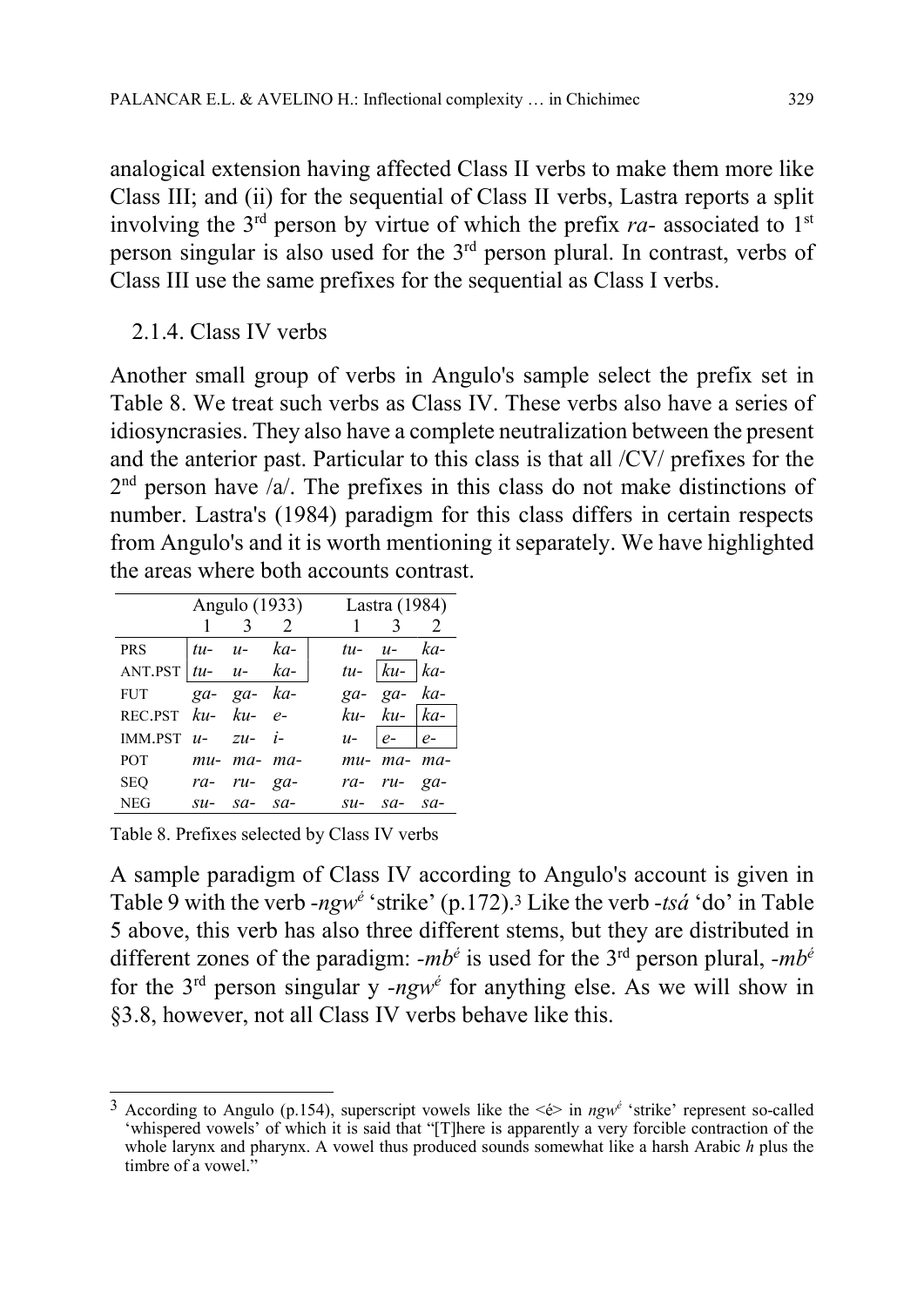|      | <b>PRS</b> | ANT.PST                | <b>FUT</b>             | REC.PST                | <b>IMM.PST</b>        | <b>POT</b>             | <b>SEO</b>             | NEG                    |
|------|------------|------------------------|------------------------|------------------------|-----------------------|------------------------|------------------------|------------------------|
| l SG |            | $tu$ -ngw <sup>e</sup> | $ga\text{-}ngw^e$      | $ku$ -ngw <sup>e</sup> | $u$ -ngw <sup>e</sup> | $mu$ -ngw <sup>e</sup> | ra-ngw <sup>e</sup>    | $su$ -ngw <sup>e</sup> |
| 2sG  |            | $ka$ -ngw <sup>e</sup> | $ka$ -ngw <sup>e</sup> | $e$ -ngw <sup>e</sup>  | $i$ -ngw <sup>e</sup> | $ma$ -ngw <sup>e</sup> | $ga$ -ngw <sup>e</sup> | $sa$ -ngw <sup>e</sup> |
| 3sG  |            | $u-m^e$                | $qa-m^e$               | $ku-m^e$               | $zu-m^e$              | $ma-m^e$               | $ru$ - $m^e$           | $su-m^e$               |
| 3PL  |            | $u$ -mb <sup>é</sup>   | $qa$ -m $b^e$          | $ku$ -m $b^e$          | $zu$ -m $b^e$         | $ma-mb^e$              | $ru$ -m $b^e$          | $su-mb^e$              |

Table 9. Basic paradigm of the verb - $ngw^{\phi}$  'strike'

#### 2.1.5. Class V verbs

A few other verbs form the inflectional class we treat as Class V, which is also the most complex. Verbs of this class have a neutralization between recent past and immediate past. As Class I, the characteristic marker for the  $2<sup>nd</sup>$  person is  $ki$ -. Likewise, there is syncretism between the 3<sup>rd</sup> person plural and the 2<sup>nd</sup> person in the potential. For the  $3<sup>rd</sup>$  person, the verbs select the same markers as Class I in the present, future, and the past tenses. But what makes this class different from the previous ones is the number split in the  $1<sup>st</sup>$  person. The prefixes for the  $1<sup>st</sup>$  person plural and the  $1<sup>st</sup>$  person singular are contrastive in all tenses, but for the expression of the dual one uses either the singular or the plural form, except in the future and the negative.

|                                    |             |          | 1PL 1DU 1SG 3SG/DU 3PL 2    |               |  |
|------------------------------------|-------------|----------|-----------------------------|---------------|--|
| $PRS$ $u$ - $e$ -                  |             | $e  e -$ |                             | $e-ki-$       |  |
| ANT.PST $ti$ - $ti$ - $ta$ - $u$ - |             |          |                             | $u-ki-$       |  |
| FUT $gu- ti- ta- ga-$              |             |          |                             | $ga-ki-$      |  |
| REC.PST $\overline{ki}$ - $ki$ -   |             | ka-      | $ku-$                       | $ku-ki-$      |  |
| IMM.PST $\vert ki-ki-ka-ku-$       |             |          |                             | $ku-ki-$      |  |
| <b>POT</b>                         |             |          | $mu$ - $ma$ - $mu$ - $ma$ - | mi-mi-        |  |
| $SEQ$ $nu$ - $na$ - $na$ - $ra$ -  |             |          |                             | ra- mi-       |  |
| <b>NEG</b>                         | $su-Si-sa-$ |          | $si$ -                      | $si$ - $si$ - |  |

Table 10. Prefixes selected by Class V verbs

Apart from a few minor differences, Lastra's report of this class varies very little from Angulo's account. The main differences are: (i) a prefix ti- instead of ta- is used for the  $1<sup>st</sup>$  person singular future, suggesting that the split between singular and dual is disappearing for this tense; (ii) a prefix mainstead of *nu*- for 1<sup>st</sup> person plural sequential,  $mi$ - instead of  $mu$ - for the potential, and  $gu$ - as an alternative option of  $ti$ - for the anterior past; and finally (iii) alongside ra- the prefix ma- is also used for the  $3<sup>rd</sup>$  person singular sequential.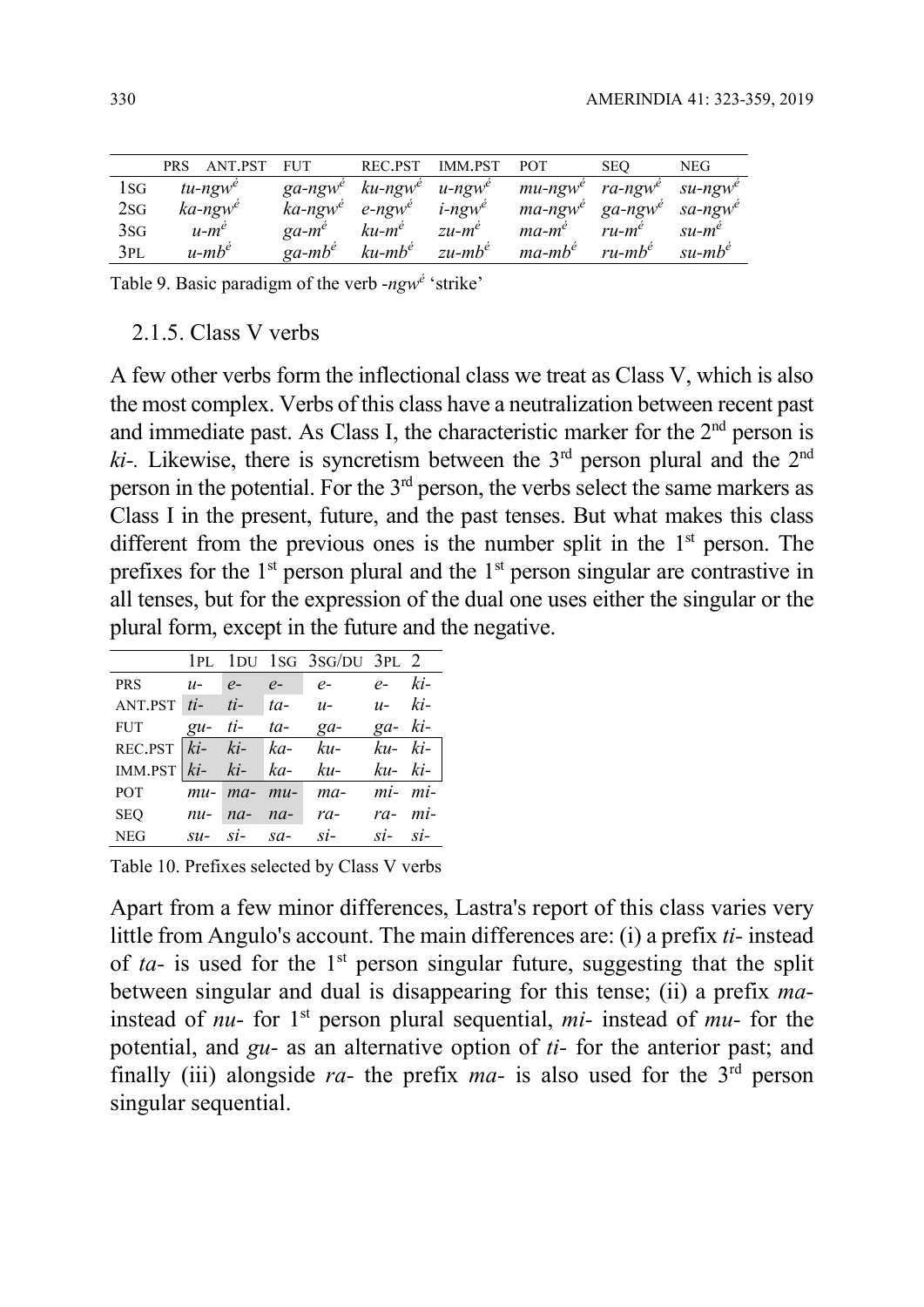The verbs of this class are special in that they require a plural stem for all persons plus a dedicated suffix for  $2<sup>nd</sup>$  person plural in certain tenses. An example paradigm is given in Table 11 with the verb -ndü 'go'.

|                                | <b>PRS</b> | ANT.PST  | REC/IMM.PST FUT |          | POT.                                                                                 | <b>SEO</b> | <b>NEG</b> |
|--------------------------------|------------|----------|-----------------|----------|--------------------------------------------------------------------------------------|------------|------------|
| $1_{SG}$                       | é-ndü      | tá-ndü   | ká-ndü          | tá-ndü   | má-ndü                                                                               | ná-ndü     | sá-ndü     |
| 2sG                            | kí-ndü     | kí-ndü   | kí-ndü          | kí-ndü   | mí-ndü                                                                               | mí-ndü     | sí-ndü     |
| 3sG                            | é-ndü      | ú-ndü    | kú-ndü          | gá-ndü   | má-ndü                                                                               | rá-ndü     | sí-ndü     |
| $1$ DU.INCL $\acute{e}$ -ndü-s |            | ti-ndü-s | kí-ndü-s        | ti-ndü-s | má-ndü-s                                                                             | ná-ndü-s   | sá-ndü-s   |
|                                |            |          |                 |          | 1PL.INCL ú-ndür-ín ti-ndür-ín kí-ndür-ín gú-ndür-ín mú-ndür-ín nú-ndür-ín sú-ndür-ín |            |            |
|                                |            |          |                 |          | 2PL kí-ndür-ín kí-ndür-ín kí-ndür-kún kí-ndür-ín mí-ndür-kún mí-ndür-kún sí-ndür-kún |            |            |
| 3PL                            |            |          |                 |          | é-ndür ú-ndür kú-ndür gá-ndür má-ndür rá-ndür sí-ndür                                |            |            |

Table 11. Basic paradigm of the motion verb -ndu 'go'

#### 2.1.6. Class VI verbs

A group of four verbs in Angulo form 'Class VI' (there is no mention of this class in Lastra 1984). This class resembles Class V in that there is also a number split involving the  $1<sup>st</sup>$  person as well as neutralization between the recent and the immediate past. The verbs further show neutralization between potential and sequential and between anterior past and future, except for the 1<sup>st</sup> person plural. The forms for the 1<sup>st</sup> person singular and those for the  $3<sup>rd</sup>$  person are completely identical.

|                |                   | $1PL$ $1DU$ $1SG$ $3$ |                 |                   | 2               |
|----------------|-------------------|-----------------------|-----------------|-------------------|-----------------|
| <b>PRS</b>     | $u-$              | $e-$                  | $e-$            | $e-$              | ki-             |
| ANT.PST        | ti-               | ti-                   | $ta-$           | $ta-$             | $sa-$           |
| <b>FUT</b>     | $q_i$ -           | $ti-$                 | $ta-$           | $ta-$             | $sa-$           |
| REC.PST        | $Si-$             | $\overline{si}$ -     | $sa-$           | $sa-$             | $sa-$           |
| <b>IMM.PST</b> | $\overline{si}$ - | $\overline{SI}$       |                 | $sa-sa-sa-$       |                 |
| <b>POT</b>     | ni-               | $ni-$                 | $na-$           | $na-$             | $za-$           |
| <b>SEO</b>     | $ni-$             | $ni-$                 |                 | $na$ - $na$ -     | $za-$           |
| NEG            | $\mathcal{S}U$ -  | $\overline{SI}$       | $\overline{SI}$ | $\overline{SI}$ – | $\overline{SI}$ |

Table 12. Prefixes selected by Class VI verbs

A representative Class VI verb is -ngw<sup>é 'b</sup>e, sit' (homophonous to -ngw<sup>é</sup> 'strike' in Table 9), whose basic paradigm is given in Table 13. Apart from the two stems in the singular -ngw<sup>é</sup> vs -m<sup>e</sup>, as a typical verb of Class V, plural cells receive a different stem, with subsequent allomorphy:  $g\dot{q}$ ,  $k\dot{q}$  and  $nga$ .<sup>4</sup>

 $\overline{a}$ <sup>4</sup> There are other idiosyncrasies involving the marking of  $2<sup>nd</sup>$  person plural. For further details see Angulo (1933: 175).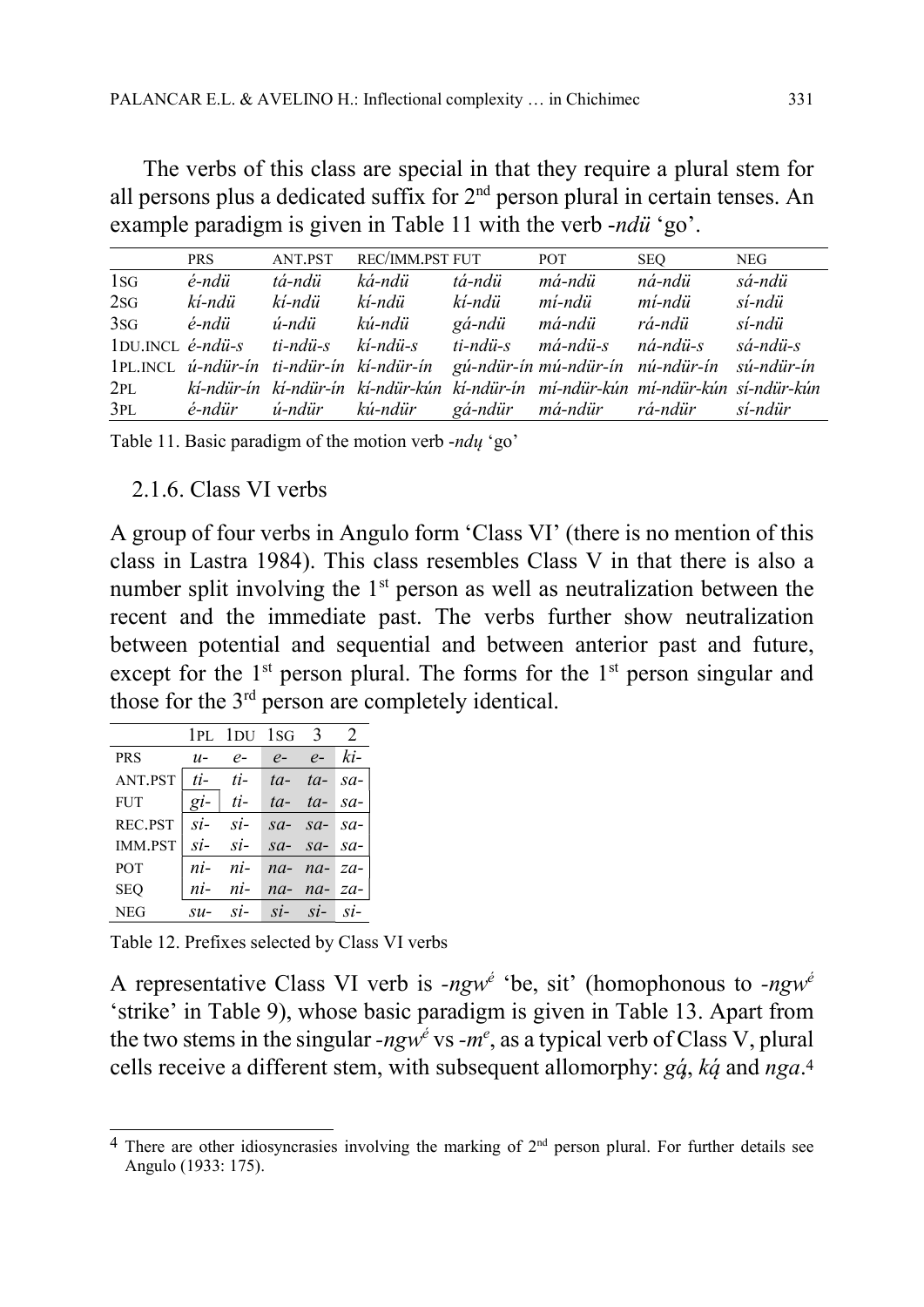|                       | <b>PRS</b>             | ANT.PST / FUT             | REC/IMM.PST            | POT/SEQ                | <b>NEG</b>               |
|-----------------------|------------------------|---------------------------|------------------------|------------------------|--------------------------|
| 1sg                   | $\acute{e}$ - $m^e$    | $ta$ -ngw <sup>e</sup>    | $na$ -ngw <sup>e</sup> | $sa$ -ngw <sup>e</sup> | $si$ -ngw <sup>e</sup>   |
| 2sG                   | $ki-m^e$               | $sa$ -ngw <sup>é</sup>    | $za$ -ngw <sup>é</sup> | $sa$ -ngw <sup>é</sup> | $si$ -ngw <sup>e</sup>   |
| 3SG                   | $\acute{e}$ - $m^e$    | $ta$ -ngw <sup>é</sup>    | $na$ -ngw <sup>e</sup> | $sa$ -ngw <sup>e</sup> | $si$ -ngw <sup>e</sup>   |
| 1 <sub>DU.</sub> INCL | $\acute{e}$ - $m^e$ -s | $ti$ -ngw <sup>é</sup> -s | $na$ -ngw <sup>é</sup> | $si$ -ngw <sup>é</sup> | $si$ -ngwe-g- $\delta s$ |
| 1PL.INCL              | $u-g^d-n$              | ti- $k^4$ -n/gi- $k^4$ -n | $si - k^{\dot{a}} - n$ | $ni-k^{\dot{a}}-n$     | $su$ -ngá-n              |
| 3pl                   | $e-gq$                 | ta-ká                     | na-ká                  | sa-ká                  | si-ngan                  |

Table 13. Basic paradigm of the verb -ngw<sup>é</sup> 'be, sit'

2.1.7. Class VII verbs

The last prefix class of verbs in Chichimec is shown in Table 14. Like verbs of Classes V and VI, the verbs of this class also have a number split but only contrasting singular with dual and plural. Like verbs of Class VI, they show neutralization between anterior past and future, and between potential and sequential. For the immediate past and the negative, there are no person distinctions, and there is a high degree of syncretism between the 1<sup>st</sup> person singular and the  $3<sup>rd</sup>$  person.

|                | 1PL/DU                  | $1_{SG}$ | 3  | 2  |
|----------------|-------------------------|----------|----|----|
| <b>PRS</b>     | ti                      | ti       | l  | si |
| ANT.PST        | ti                      | ta       | ta | sa |
| <b>FUT</b>     | ti                      | ta       | ta | sa |
| REC.PST        | si                      | sa       | sa | sa |
| <b>IMM.PST</b> | $\overline{\mathbf{I}}$ |          |    |    |
| POT            | ni                      | na       | na | za |
| <b>SEO</b>     | ni                      | na       | na | za |
| <b>NEG</b>     | $\overline{si}$         | si       | Sİ | si |

Table 14. Prefixes selected by Class VII verbs

Lastra's (1984) report differs from Angulo's only in the elision of the number split involving the  $1<sup>st</sup>$  person. This makes Class VII more similar to the default of Class I. In Table 15 we give the reflexive paradigm of the transitive verb -nú 'see' with the meaning of 'see oneself' as a typical example of a Class VII verb (Angulo 1933: 173-174).

|            | <b>PRS</b> | ANT.PST/FUT | REC.PST    | <b>IMM.PST</b> | POT/SEO   | NEG        |
|------------|------------|-------------|------------|----------------|-----------|------------|
| 1sg        | ti-nú      | ta-nú       | sa-nú      | i-nú           | na-nú     | $si$ -nú   |
| 2SG        | $si$ -nú   | sa-nú       | sa-nú      | i-nú           | za-nú     | $si$ -nú   |
| 3sG        | i-nú       | ta-nú       | sa-nú      | i-nú           | na-nú     | $si$ -nú   |
| 3PL        | i-nhú      | ta-nhú      | sa-nhú     | i-nhú          | na-nhú    | si-nhú     |
| 1 PL. INCL | $ti$ -nú-n | ti-nú-n     | $si$ -nú-n | $i$ -nú-n      | $ni-ni-n$ | $si$ -nú-n |

Table 15. Basic paradigm of the reflexive verb *nú* 'see oneself'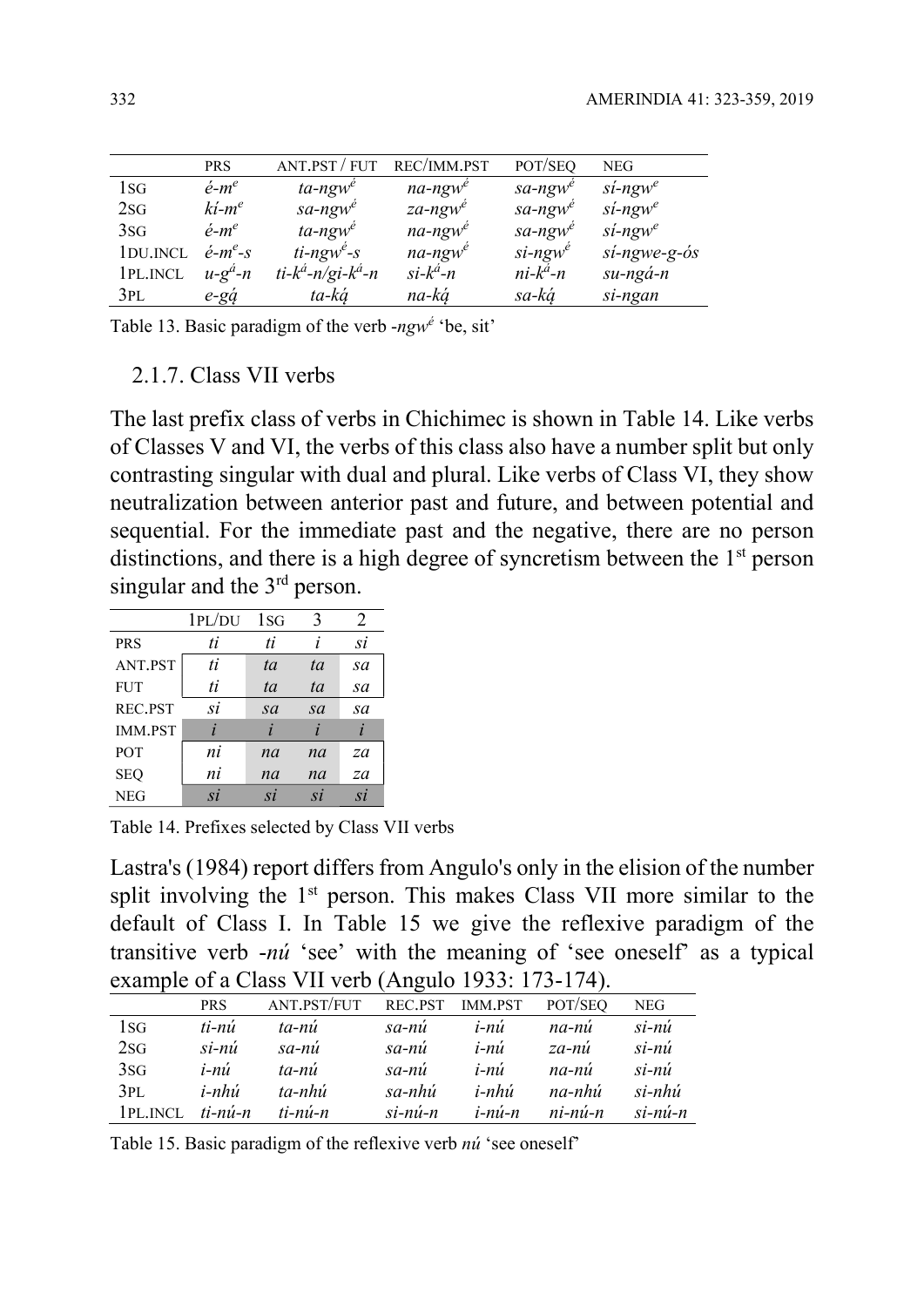## 2.2. Principles of prefix class assignment

The population of the inflectional classes we have introduced in the previous sections in Angulo's sample of 168 verbs is uneven. Although this sample is small, we take it, nonetheless, to be representative of the general trends organizing the Chichimec verbal lexicon as a whole.<sup>5</sup>

| Class I   | 85  | 50.5%   |
|-----------|-----|---------|
| Class II  | 15  | 9.0%    |
| Class III | 6   | 3.6%    |
| Class IV  | 11  | 6.5%    |
| Class V   | 15  | $9.0\%$ |
| Class VI  | 4   | 2.4%    |
| Class VII | 32  | 19.0%   |
| Total     | 168 | 100%    |
|           |     |         |

Table 16. Distribution of the prefix classes

We take Class I to be an inflectional default. This is because it is the most populated one and as we will see in §3.8, it is also the one that co-occurs with most types of stem alternation patterns. Being an inflectional default means for us that the adscription of a given verb to Class I is not a piece of information that needs to be listed in the lexicon. In other words, as lexemes need to be inflected somehow, in lieu of further specifications, a verbal lexeme is inflected as a Class I verb. Some of the other inflectional classes could also be understood as variations from the formal core of Class I.

In contrast, the assignment to Classes V-VII could be accounted for as partially motivated by the semantics. For example, all verbs of these classes are intransitive. Class VII holds all reflexive counterparts of transitive verbs belonging to other classes. For this reason, we consider reflexive verbs as productively derived by changing the prefix class of a given verb to Class VII.6 Because of this, we have not included in our sample the few reflexive verbs appearing in Angulo, and have only considered those that are basic to Class VII. However, despite the predictability of the prefix series a reflexive verb would take, the verb in question may independently involve changes at the stem level which are not predictable from the active counterpart and need

<sup>-</sup>5 There are three verbs which do not fall into these classes but constitute two classes on their own. They are patientive verbs, and we have opted not to include them here for the information at hand is at present very scanty.

 $6 \text{ }^{\text{}}$  Reflexive verbs have an alignment split in the immediate past where they are patientive.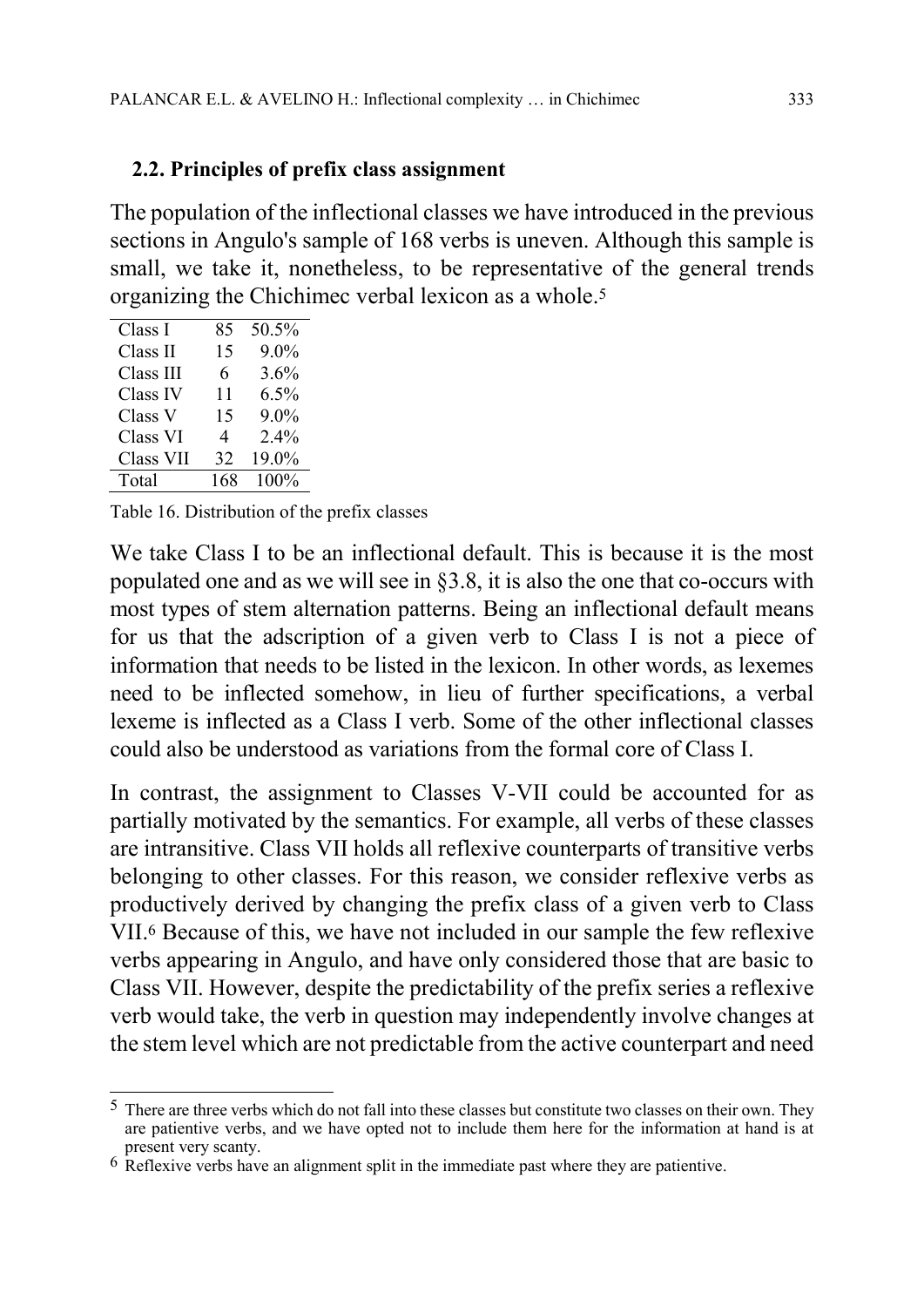to be specified in the lexical entry. However, our data are unfortunately too scanty to be informative about such correlations. This can be seen in Table 17 where the stem alternation pattern of the reflexive verb -ngwon 'pierce oneself' of prefix Class VII can be compared with that of the transitive counterpart -pón 'pierce' of Class I in Table 18 (Angulo 1933: 173).

|      | <b>PRS</b>   | <b>ANT PST</b>   | REC.PST | <b>IMM.PST</b> | <b>FUT</b> | <b>POT</b> | <b>SEO</b> | NEG    |
|------|--------------|------------------|---------|----------------|------------|------------|------------|--------|
| ISG. | -ngwon       | -ngwon           | -ngwon  | -ngwon         | -ngwon     | -ngwon     | -ngwon     | -ngwon |
|      | $2SG$ -ngwon | $-ng$ <i>won</i> | -ngwon  | -ngwon         | -ngwon     | -ngwon     | -ngwon     | -ngwon |
|      | $3SG$ -ngwon | -ngwon           | -ngwon  | -ngwon         | -ngwon     | -ngwon     | -ngwon     | -ngwon |
| 3PL  | -pon         | -pon             | -pon    | -pon           | -pon       | -pon       | -pon       | -pon   |

Table 17. Distribution of stems of the reflexive verb -ngwon 'pierce oneself'

|      | <b>PRS</b>     | <b>ANT PST</b> | <b>REC.PST</b> | <b>IMM.PST</b> | <b>FUT</b> | <b>POT</b> | <b>SEO</b>     | NEG    |
|------|----------------|----------------|----------------|----------------|------------|------------|----------------|--------|
| l SG | -pón           | $-pon$         | $-pon$         | $-pon$         | $-pon$     | $-pon$     | $-pon$         | -pon   |
| 2sG  | $-ngwón$       | -ngwón         | $-ngwón$       | -ngwón         | -ngwón     | -ngwón     | -ngwón         | -ngwón |
| 3sG  | $-m\acute{o}n$ | -món           | $-m\acute{o}n$ | $-m\dot{o}n$   | -món       | -món       | $-m\acute{o}n$ | -món   |
| 3PL  | -mbón          | -mbón          | -mbón          | -mbón          | -mbón      | -mbón      | -mbón          | -mbón  |

Table 18. Distribution of stems of the transitive verb -pón 'pierce'

Besides reflexive verbs, Class VII also includes basic verbs. In our sample there are 32 such verbs. Ten of these verbs, given in (2), have stative semantics.<sup>7</sup>

| $-2e$             | 'be angry'    | $-pp\acute{o}$ | 'be together' |
|-------------------|---------------|----------------|---------------|
| -kú               | 'be together' | $-s\ddot{u}$   | 'be sick'     |
| $-ngw \acute{e}n$ | 'be loaded'   | -te            | 'be equal'    |
| $-ngwo$           | 'be ashamed'  | $-tsii$        | 'be angry'    |
| $-p\acute{a}r$    | 'be rich'     | $-iits$        | 'be always'   |
|                   |               |                |               |

Bearing all reflexive verbs, Class VII could be broadly characterized as including verbs with middle semantics. In this light, the remaining 22 verbs of Class VII fall into the typical middle situation types associated with middle voice in Kemmer (1993). This is illustrated in Table 19, where it is shown that the verbs of Class VII in our sample include reciprocal verbs; verbs with selfcentered semantics which could be taken to be deponent reflexives; a few motion verbs (of both the translational and the non-translational type including manner verbs); posture verbs; body function actions; affective and cognitive verbs. However, as the class also includes verbs whose semantic type is hard

-

<sup>&</sup>lt;sup>7</sup> The other two verbs with stative semantics in the sample are found in Class I (*m* $2an$  'be finished') and Class III  $(mé 'be late').$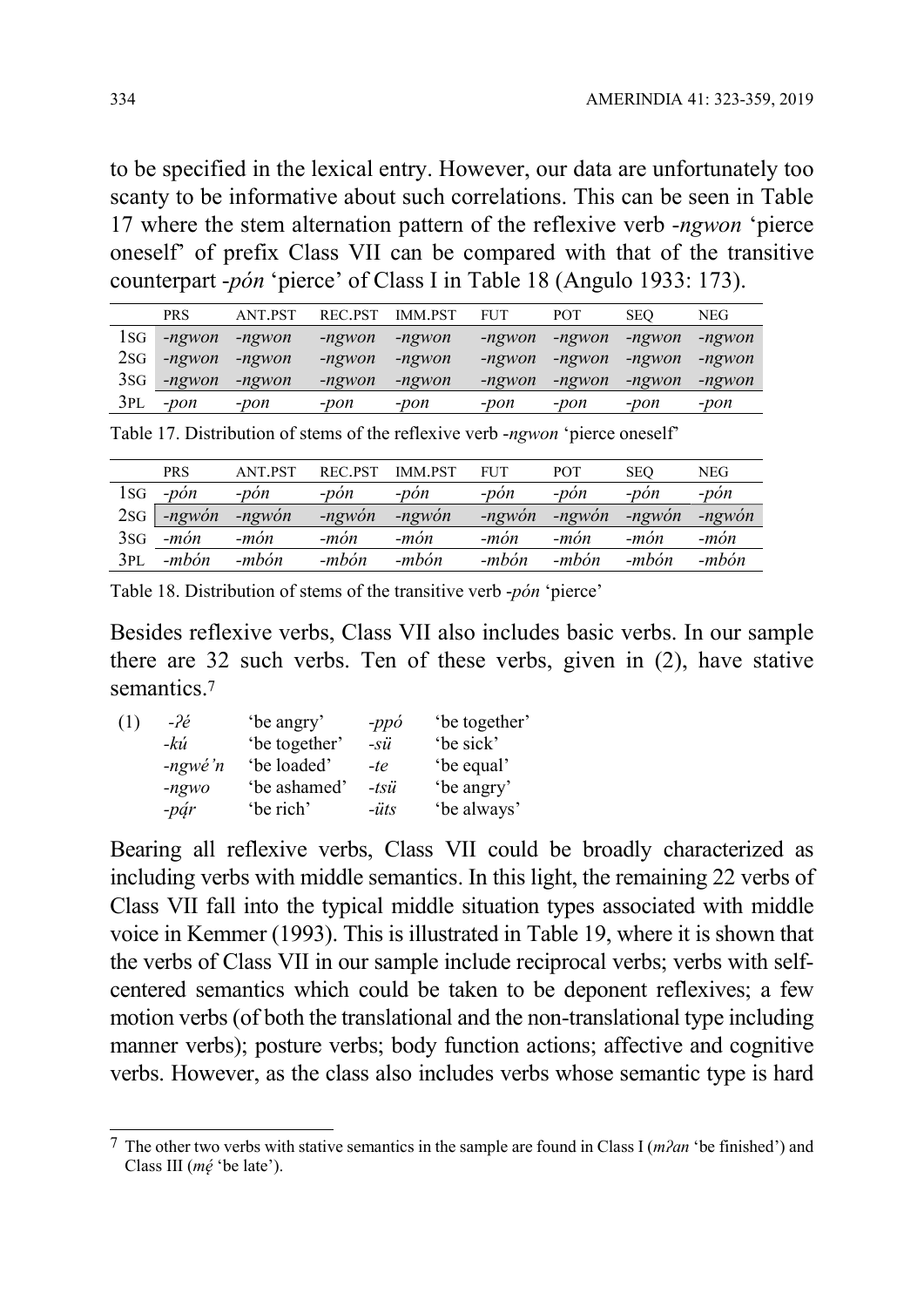to characterize and as other classes include other verbs which could easily be equally characterized as having middle semantics, class membership to Class VII is not motivated by just the semantics.

| Reciprocal    | -sé'n   | (int) | 'agree'             |
|---------------|---------|-------|---------------------|
|               | -tér    | (int) | 'marry'             |
|               | $-ngwo$ | (int) | 'meet'              |
| Self-centered | -hú     | (int) | 'put oneself'       |
|               | -tü     | (int) | 'speak to oneself'  |
| Body function | $-pii$  | (int) | 'defecate'          |
|               | -ser    | (int) | 'have diarrhoea'    |
|               | -tsün   | (int) | 'urinate'           |
| Motion        | -póó    | (int) | 'enter'             |
|               | $-yúts$ | (int) | 'jump'              |
|               | -há     | (int) | 'lag behind'        |
|               | $-2ii$  | (int) | 'pass'              |
|               | -mér    | (int) | 'roll'              |
|               | -kú'    | (int) | 'run a race'        |
| Postural      | -nda    | (int) | 'lie on the ground' |
|               | -hunts  | (int) | 'sit'               |
| Cognitive     | -tér    | (int) | 'laugh'             |
|               | -mír    | (int) | 'wish'              |
| Other         | -múr    | (int) | 'get lost'          |
|               | -áʔí    | (int) | 'appear'            |
|               | $-sa$   | (int) | 'measure'           |

Table 19. Middle verbs of Class VII

Like Class VII, Classes V and VI also have a semantic core. As shown in Table 20, Class V mainly includes motion verbs. Class VI has four members only: two are postural and two motion verbs. However, despite this semantic core, the membership to classes is a lexical matter because neither all motion nor all postural verbs are found in such classes, making class membership again not entirely predictable by the semantics.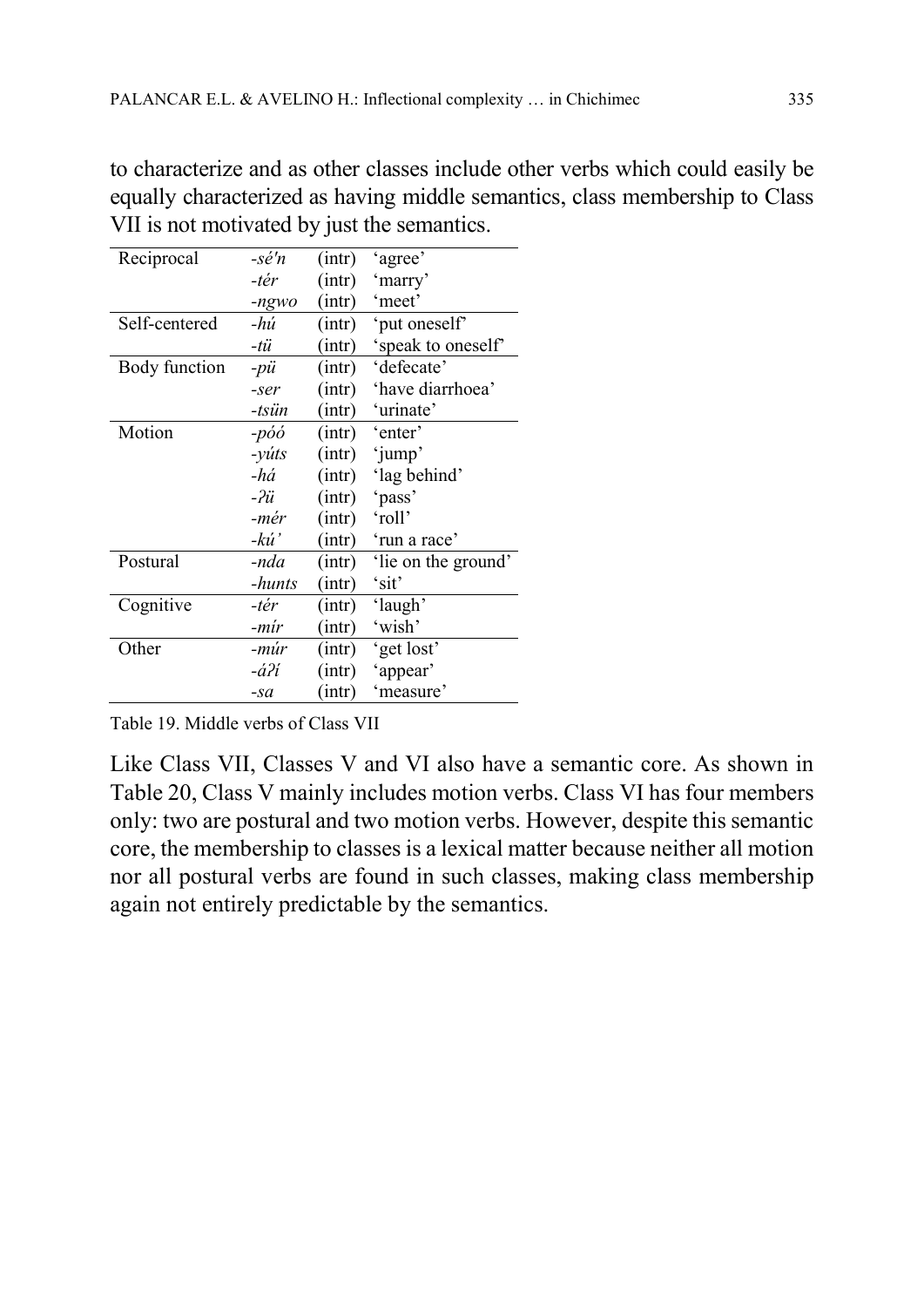| Class V  | Motion                      | -ndü            | (int) | 'go'                         |
|----------|-----------------------------|-----------------|-------|------------------------------|
|          |                             | -te             | (int) | 'go hither'                  |
|          |                             | $-iun$          | (int) | 'go in the lead'             |
|          |                             | $-kun$          | (int) | 'go with'                    |
|          |                             | $-2i$           | (int) | 'come'                       |
|          |                             | $-p\acute{o}$   | (int) | 'return'                     |
|          |                             | -kkü            | (int) | 'return, do something again' |
|          |                             | -há             | (int) | 'ascend'                     |
|          |                             | $-ts\acute{o}$  | (int) | 'fall down'                  |
|          | with a<br>Actions<br>motion | -ndë            | (int) | 'grow up'                    |
|          | component (physical<br>or   | -rú             | (int) | 'pass away, die'             |
|          | fictive)                    | $-2i$ in        | (int) | 'sleep off'                  |
| Class VI | Motion                      | $-t\acute{u}$   | (int) | walk about                   |
|          |                             | -te             | (int) | go out                       |
|          | Postural                    | $-ngw\acute{e}$ | (int) | sit, be                      |
|          |                             | -me             | (int) | stand up                     |

Table 20. Verbs of Class V and VI

In contrast, the members of the remaining classes (II-IV) lack any discernible semantic property in common and the membership to such classes is again lexically determined. For example, membership is not based on the phonological properties of stems. This is shown in Table 21, where we give the 32 verbs of classes II, III and IV arranged attending to similar onsets. In the Table, we have also given examples of verbs of Classes I and VI for comparison. The data reveal that we cannot pin point to the existence of a phonological conditioning for membership except for verbs with onsets in /g/,  $\sqrt{n}$ <sup>h</sup>/,  $\sqrt{k}$ <sup>h</sup>/ and /mb/, which only occur in either Classes II or III. However, we take this to be an accident of the sample rather than as a phonological property of the classes.

In this section, we have presented how the Chichimec verbal lexicon is divided up into at least seven inflectional classes attending to the prefix series they select for the realization of TAM categories and the person/number of the subject. The morphological complexity of Chichimec does not stop with prefix selection as verbs also require stem alternations, at times rather complex, to inflect for the different person and TAM values. We present these patterns in the following section where we also study the interconnection between such stem alternation patterns and the different prefix classes we have studied so far.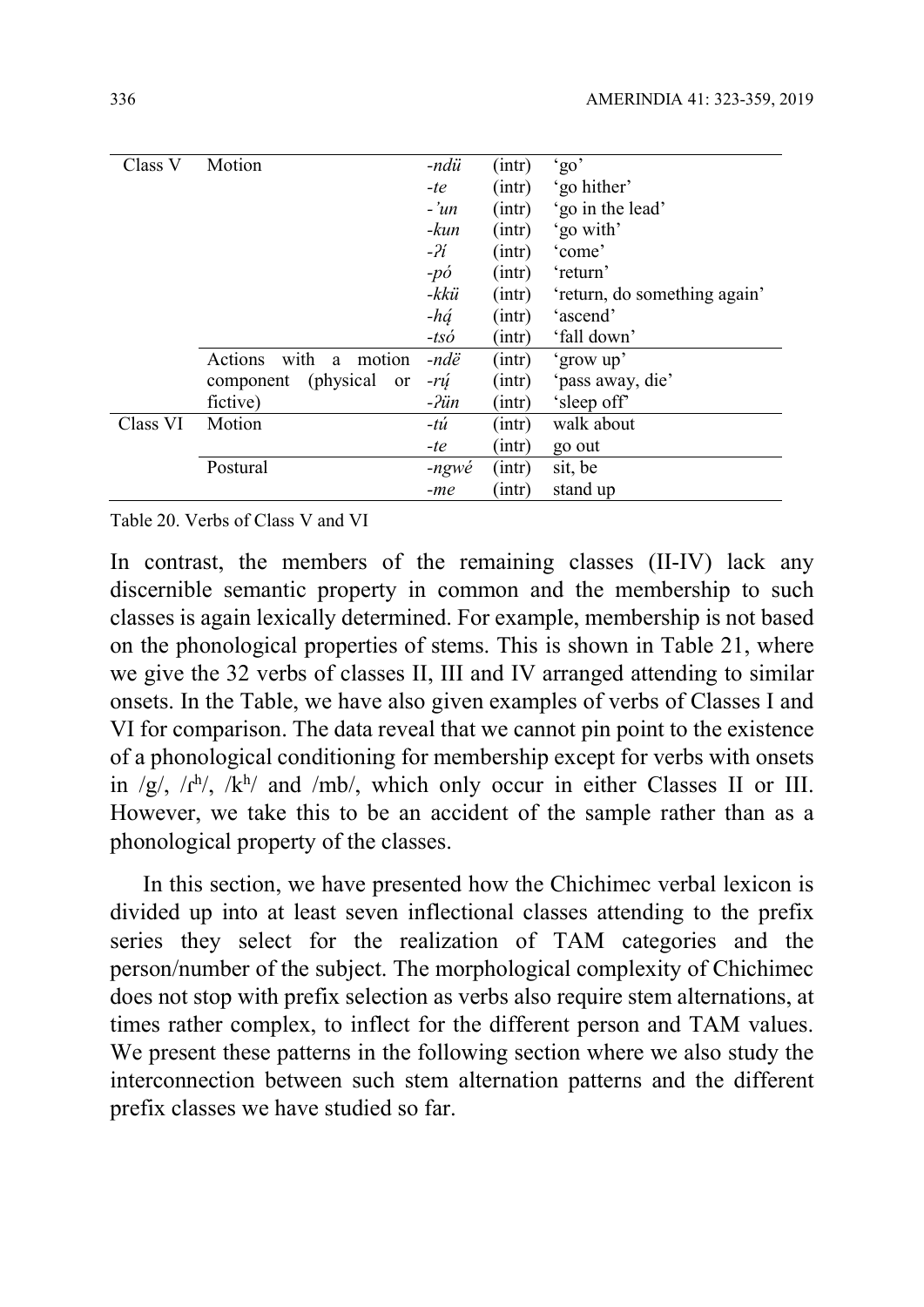| Onset                                                      |                           | <b>CLASS I</b>               |                                        |                                                                                        | <b>CLASS II</b>                                                  |                                                                                   |                | <b>CLASS III</b> |                        |                                                                                                | <b>CLASS IV</b>                         |                                                         |
|------------------------------------------------------------|---------------------------|------------------------------|----------------------------------------|----------------------------------------------------------------------------------------|------------------------------------------------------------------|-----------------------------------------------------------------------------------|----------------|------------------|------------------------|------------------------------------------------------------------------------------------------|-----------------------------------------|---------------------------------------------------------|
| /2/<br>/m/                                                 | $-2i$<br>$-m\acute{a}f$   | (tr)<br>(tr)                 | 'want/wish'<br>'show'                  | $-2i$<br>$-m\acute{e}$                                                                 | (tr)<br>(int)                                                    | 'hang'<br>'be late'                                                               | $-2or$<br>-mén | (tr)<br>(tr)     | 'appear'<br>'love/like | $-2i$<br>$-m\acute{a}$                                                                         | (tr)<br>(tr)                            | 'care'<br>'think'                                       |
| $\sqrt{p}$<br>/k/<br>/n/<br>/ts/                           | -pą<br>-ką<br>-nú<br>-tsá | (tr)<br>(tr)<br>(tr)<br>(tr) | 'find'<br>'take out'<br>'see'<br>'try' | $-p\acute{o}f$<br>-kó<br>$-no$<br>$-nov$<br>-tsá<br>$-ts\acute{e}$<br>-tsen<br>$-tsoh$ | (int)<br>(int)<br>(int)<br>(int)<br>(tr)<br>(tr)<br>(tr)<br>(tr) | 'dwindle'<br>'deny'<br>'arrive'<br>'last'<br>'do'<br>'pay'<br>'pierce'<br>'spend' | $-p$ ór        |                  | $(tr)$ 'remove'        | -por                                                                                           | (tr)                                    | 'change'                                                |
| $\sqrt{s}$<br>/t/                                          | $-sa$<br>$-ta$            | (tr)<br>(tr)                 | 'read'<br>'touch'                      |                                                                                        |                                                                  |                                                                                   | -sení          |                  | (tr) 'remember'        | -sá<br>-tets                                                                                   | (tr)<br>(tr)                            | 'win'<br>'bet'                                          |
|                                                            |                           | <b>CLASS VI</b>              |                                        |                                                                                        |                                                                  |                                                                                   |                |                  |                        |                                                                                                |                                         |                                                         |
| $\ln$<br>$\frac{1}{ng}$                                    | rú                        | (int)<br>$ngwé$ (intr)       | 'die'<br>'sit,<br>be'                  | $-re$                                                                                  | (tr)                                                             | 'breed'                                                                           |                |                  |                        | -ngwá<br>$-ngwi\ell i$ (tr)<br>$-ngwa^{\dot{a}}s$ (tr)<br>$-ngw\acute{e}$<br>-ngwin<br>$-nqwe$ | $(intr)$ 'go'<br>(tr)<br>(int)<br>(int) | 'charge'<br>'pay'<br>'strike with'<br>'adhere'<br>'cry' |
| /g/<br>$\overline{f}$ <sup>h</sup> /<br>$/k^{h}$ /<br>/mb/ |                           |                              |                                        | -gá<br>$-rho$                                                                          | (tr)<br>(tr)                                                     | 'salute'<br>'finish'                                                              | khar<br>mben   | (tr)<br>(tr)     | 'possess'<br>'stone'   |                                                                                                |                                         |                                                         |

Table 21. Stem onset of stems in Classes II-IV

# 3. Stem alternation patterns

In the previous section, we saw that verbs in Chichimec may have stem alternation patterns. We propose to classify such patterns here in six types. The patterns in question may be morphosyntactically motivated, as for example in Table 22 where the verb  $ngw^{\phi}$  'strike with something' requires three stems: one which functions as a lexical default and two other 'special' stems found in the realization of specific person values, namely the 3<sup>rd</sup> person singular and dual, and the  $3<sup>rd</sup>$  person plural. In other cases, the patterns are morphological in character because the selection of the 'special' stems does not respond to any coherent morphosyntactic feature value. As an illustration take the verb -pín 'narrate' in Table 23. This verb has up to four different stems. Even if we took the stem -pín as the base form, the other three remaining stems -mbin, -ngwin and -min do not seem to have a clearcut morphosyntactic distribution and one is forced to propose complex morphological conditions, such as, for example, stem -ngwin is used for  $2<sup>nd</sup>$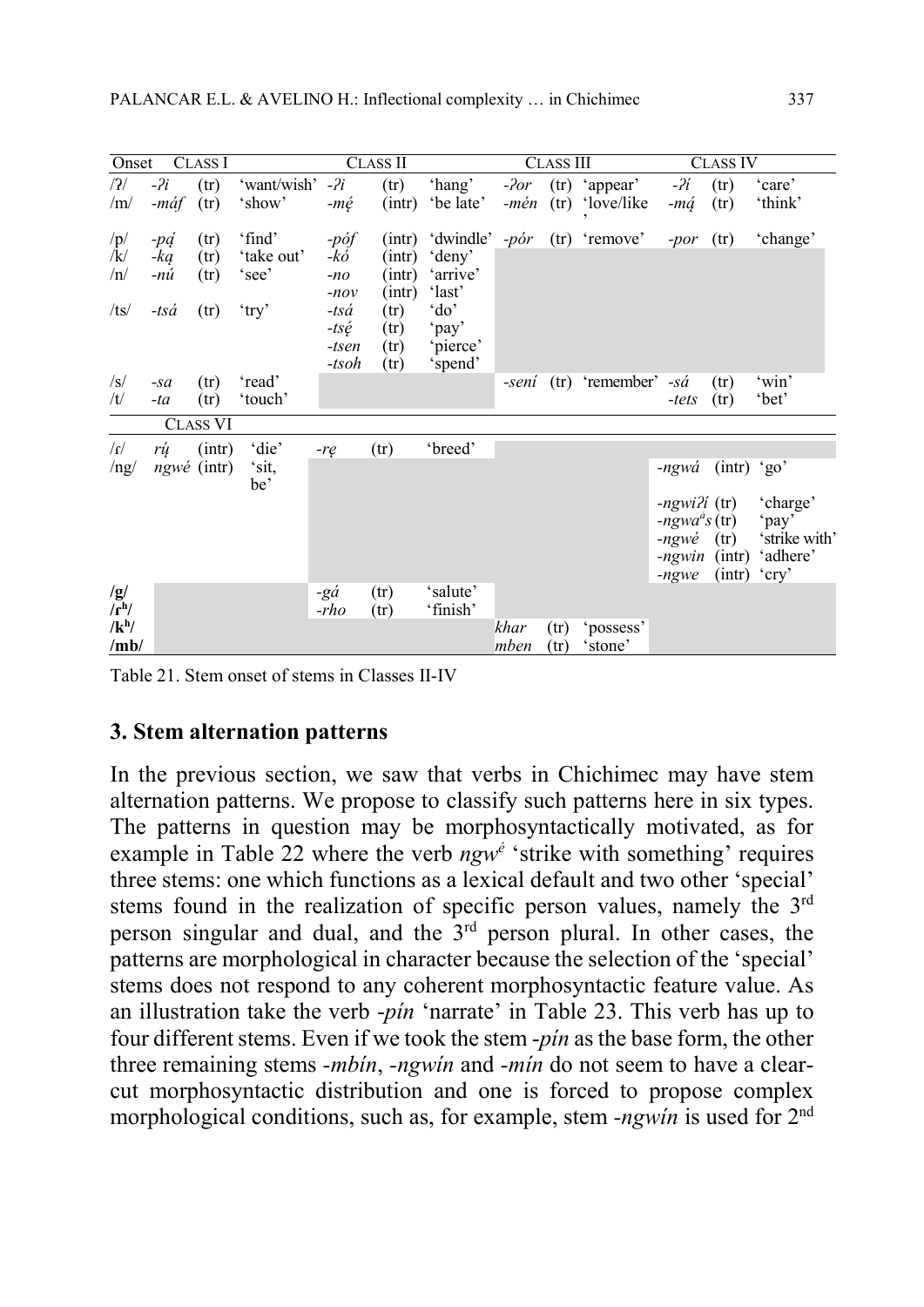person for all TAM values except the present. But the same stem is also found in other cells.

|                | l SG- | 1 DU 1 PL 2sg 2 DU 2 PL 3sg 3 DU 3 PL                                                                                                                                                                                                                                                   |  |  |  |  |
|----------------|-------|-----------------------------------------------------------------------------------------------------------------------------------------------------------------------------------------------------------------------------------------------------------------------------------------|--|--|--|--|
| <b>PRS</b>     |       | $-ngw^e$ -ngw <sup>e</sup> -ngw <sup>e</sup> -ngw <sup>e</sup> -ngw <sup>e</sup> -ngw <sup>e</sup> -ngw <sup>e</sup> -m <sup>é</sup> -m <sup>é</sup> -mb <sup>é</sup>                                                                                                                   |  |  |  |  |
| ANT.PST        |       | $-ngw^{\dot{e}}$ -ngw <sup><math>\dot{e}</math></sup> -ngw <sup><math>\dot{e}</math></sup> -ngw $\dot{e}$ -ngw $\dot{e}$ -ngw $\dot{e}$ -m $\dot{e}$ -m $\dot{e}$ -m $\dot{e}$ -mb $\dot{e}$                                                                                            |  |  |  |  |
| <b>FUT</b>     |       | $-ngw^{\dot{e}}$ -ngw <sup><math>\dot{e}</math></sup> -ngw <sup><math>\dot{e}</math></sup> -ngw $\dot{e}$ -ngw $\dot{e}$ -ngw $\dot{e}$ -m $\dot{e}$ -m $\dot{e}$ -m $\dot{e}$ -mb $\dot{e}$                                                                                            |  |  |  |  |
| REC.PST        |       | $-ngw^e$ -ngw <sup>e</sup> -ngw <sup>e</sup> -ngw <sup>e</sup> -ngw <sup>e</sup> -ngw <sup>e</sup> -ngw <sup>e</sup> -m <sup>e</sup> -m <sup>e</sup> -mb <sup>e</sup>                                                                                                                   |  |  |  |  |
| <b>IMM.PST</b> |       | $-ngw^{\dot{e}}$ -ngw <sup><math>\dot{e}</math></sup> -ngw <sup><math>\dot{e}</math></sup> -ngw <sup><math>\dot{e}</math></sup> -ngw <sup><math>\dot{e}</math></sup> -m $\dot{e}$ <sup>'</sup> -m $\dot{e}$ <sup>'</sup> -m $\dot{b}$ <sup><math>\dot{e}</math></sup>                   |  |  |  |  |
| POT            |       | $-ngw^{\dot{e}}$ -ngw <sup><math>\dot{e}</math></sup> -ngw <sup><math>\dot{e}</math></sup> -ngw $\dot{e}$ -ngw $\dot{e}$ -ngw $\dot{e}$ -m $\dot{e}$ -m $\dot{e}$ -m $\dot{e}$ -mb $\dot{e}$                                                                                            |  |  |  |  |
| <b>SEQ</b>     |       | $-ngw^{\dot{e}}$ -ngw <sup><math>\dot{e}</math></sup> -ngw <sup><math>\dot{e}</math></sup> -ngw <sup><math>\dot{e}</math></sup> -ngw <sup><math>\dot{e}</math></sup> -m <sup><math>\dot{e}</math></sup> -m <sup><math>\dot{e}</math></sup> -m $\dot{b}$ <sup><math>\dot{e}</math></sup> |  |  |  |  |
| <b>NEG</b>     |       | $-\eta g w^{\dot{e}}$ $-\eta g w^{\dot{e}}$ $-\eta g w^{\dot{e}}$ $-\eta g w^{\dot{e}}$ $-\eta g w^{\dot{e}}$ $-\eta g w^{\dot{e}}$ $-\eta^{\dot{e}}$ $-\eta^{\dot{e}}$ $-\eta b^{\dot{e}}$                                                                                             |  |  |  |  |

Table 22. Stem alternation pattern of the verb - $ngw^{\phi}$  'strike with something'

|            | 1 SG     | 1 DU     | 1PL     | 2sG                                              | 2 DU   | 2PL                                  | 3s <sub>G</sub> | 3 DU     | 3pl     |
|------------|----------|----------|---------|--------------------------------------------------|--------|--------------------------------------|-----------------|----------|---------|
| <b>PRS</b> | $-pin$   | $-pin$   | $-pin$  | $-pin$                                           | $-pin$ | $-pin$                               | $-pin$          | $-pin$   | $-pin$  |
| ANT.PST    | $-pin$   | $-pin$   | $-pin$  | $-ngwin$                                         |        | -ngwin -ngwin                        | $-min$          | $-min$   | $-mbin$ |
| <b>FUT</b> | $-pin$   | $-pin$   | $-pin$  |                                                  |        | $-ngwin$ -ngwin -ngwin               | $-min$          | $-min$   | $-mbin$ |
| REC.PST    | $-mbin$  | -mbin    | $-mbin$ |                                                  |        | $-ngwin$ -ngwin -ngwin               | $-min$          | $-min$   | $-pin$  |
| IMM.PST    | $-newin$ | -ngwin   |         | -ngwin -ngwin -ngwin -ngwin -ngwin               |        |                                      |                 | $-ngwin$ | -pin    |
| POT        | $-ngwin$ |          |         | -ngwin -ngwin -ngwin -ngwin -ngwin -ngwin -ngwin |        |                                      |                 |          | -pin    |
| <b>SEQ</b> | $-pin$   | $-pin$   | $-pin$  |                                                  |        | $-ngwin -ngwin -ngwin$ -ngwin -ngwin |                 | $-pin$   | $-pin$  |
| <b>NEG</b> | $-ngwin$ | $-newin$ |         | -ngwin -ngwin -ngwin -ngwin -ngwin -ngwin        |        |                                      |                 |          | -pin    |

Table 23. Stem alternation pattern of the verb -pín 'narrate'

In the following sub-sections, we study the properties of such alternation patterns one by one. We claim that some of the patterns are restricted to the phonological properties of the base stems in question, while others are not. Towards the end of the section we link the different patterns to the different prefix classes in search of morphological correlations between the two different sub-systems in order to understand how independent they are from each other. Our overall conclusion is that the stem patterns are mainly associated with the default prefix class.

Finally, the stem alternation patterns in Tables 22 and 23 involve the distributional properties of stems that contrast segmentally, but which are identical in tone. On top of such segmental differences, verbs may also involve tone alterations. An illustrative example is given in Table 24 for the verb -her 'have', which has three different stems: -her, which we consider to be the base form, -nhér and -rhér. Notice that the base stem -her has a lexical low tone (not represented in the orthography), but in the potential the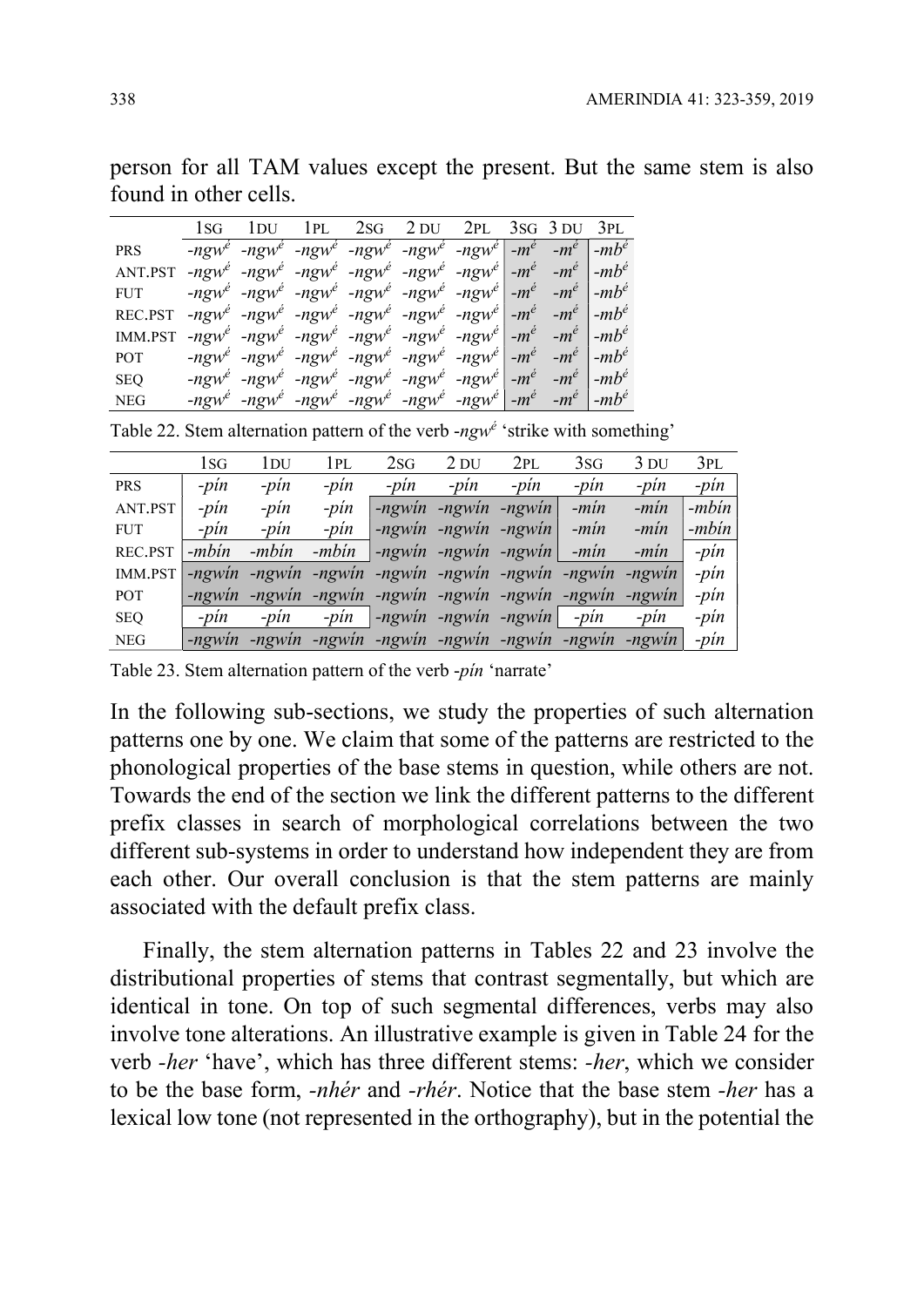|                | 1sg  | 1 DU | 1pl  | 2sG      | $2$ DU   | 2PL      | 3sG   | 3 DU     | 3PL      |
|----------------|------|------|------|----------|----------|----------|-------|----------|----------|
| <b>PRS</b>     | -her | -her | -her | -her     | -her     | -her     | -her  | -her     | $-rh$ ér |
| ANT.PST        | -her | -her | -her | $-hh$ ér | $-nh$ ér | $-nh$ ér | -nhér | $-hh$ ér | $-rh$ ér |
| <b>FUT</b>     | -her | -her | -her | $-hh$ ér | -nhér    | $-hh$ ér | -nhér | -nhér    | -rhér    |
| REC.PST        | -her | -her | -her | -nhér    | -nhér    | -nhér    | -nhér | -nhér    | -rhér    |
| <b>IMM.PST</b> | -her | -her | -her | -nhér    | -nhér    | $-hh$ ér | -her  | -her     | -rhér    |
| <b>POT</b>     | -hér | -hér | -hér | $-hh$ ér | $-hh$ ér | $-nh$ ér | -hér  | -hér     | -rhér    |
| <b>SEQ</b>     | -her | -her | -her | $-hh$ ér | $-hh$ ér | $-nh$ ér | -her  | -her     | -rhér    |
| <b>NEG</b>     | -her | -her | -her | -nhér    | -nhér    | -nhér    | -her  | -her     | -rhér    |

low tone is overwritten by a high tone (indicated by the acute accent). We study such cases in §4.

Table 24. Stem alternation pattern of the verb -her 'have'

## 3.1. The minimal stem pattern: A-stems vs B-stems

Most verbs in Chichimec have at least two stems. In the default case, one of these stems is used for all 3rd person plural forms. We will call this stem 'Bstem'. The other stem has a wider distribution and we will refer to it as the 'A-stem' treating it as a base form which is available for further morphophonological operations.

In the vast majority of cases, a B-stem is derived from an A-stem by the mutation of the consonantal onset of the A-stem to its aspirated correlate. Table 25 gives an indication of the mechanisms in question organized according to onset. Notice that for some of the verbs, there is further lexical specification, i.e. speakers need to remember what the correct outcome is given that there are different options at play. For such cases, we first specify the number of verbs found in the sample with that specific onset. The different options are represented by the small roman numbers together with an indication of their frequency. Cases in the sample without lexically specified options are treated as 'All'.<sup>8</sup>

 $\overline{a}$ <sup>8</sup> Verbs like sus 'split' in (e/iii) and *mát* 'show' in (i/iii) have B-stems such as *tsus* and *páf*, respectively. These cases suggest some constraint on root syllables to have one and only one [spread glottis] feature. As the respective codas in the verb are already specified with [+spread glottis] this prevents aspiration from the initial consonant: \*shus or \*mháf. The outcome /ts/ and /p/ in the B-stem is, however, not predictable.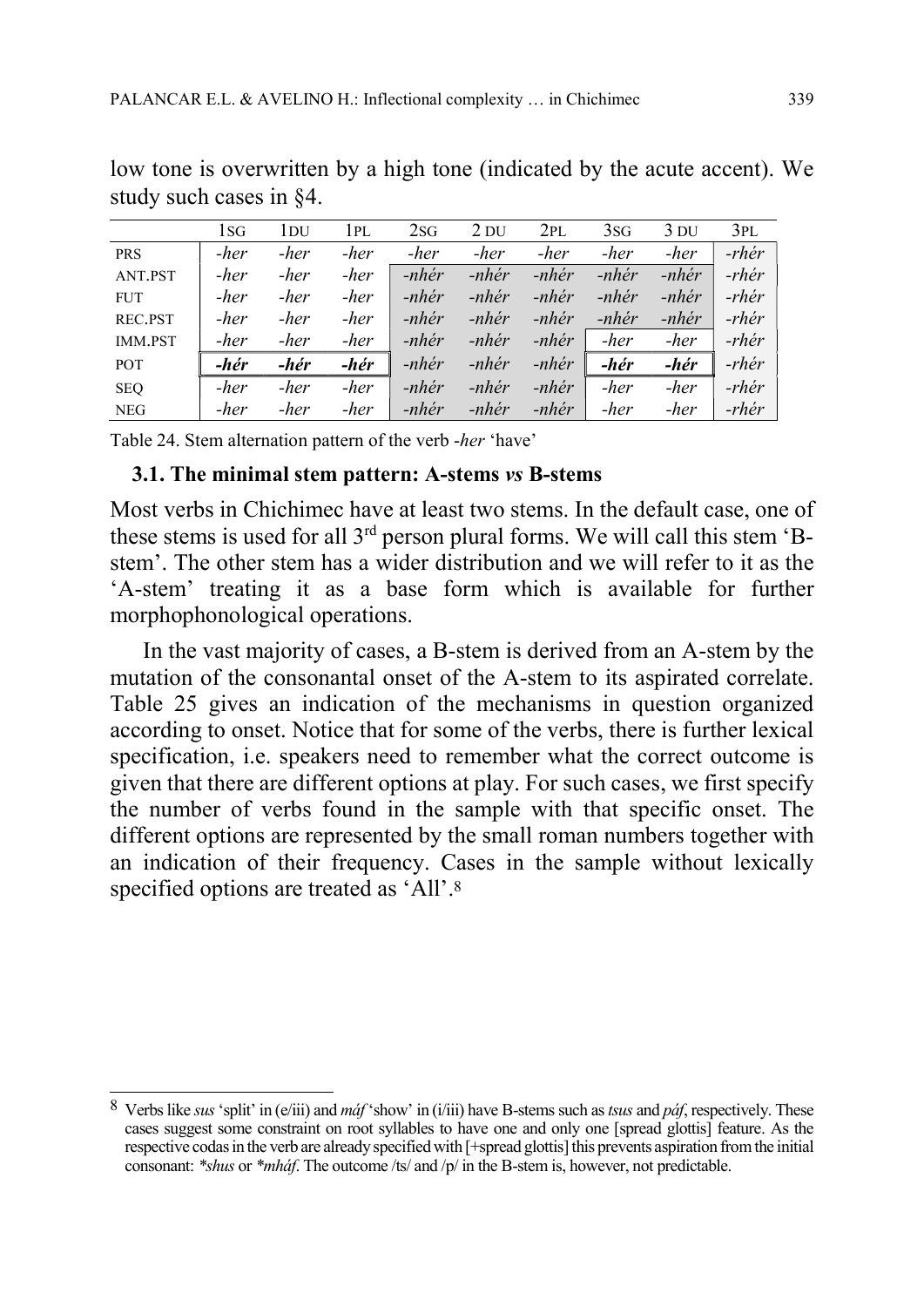| A-STEM        |                 | <b>B-STEM</b>               |                   |               | Prefix                     | Total | Outcomes | Total                                      |
|---------------|-----------------|-----------------------------|-------------------|---------------|----------------------------|-------|----------|--------------------------------------------|
| Onset         |                 | Onset                       |                   |               | Class                      |       |          |                                            |
| /p /          | $-p\acute{q}$   | $\rm /m^b/$                 | -mbá              | 'see, find'   | (I)                        | 22    | (i)      | 17                                         |
|               | -pan            | $/p^h/$                     | -phan             | 'heat'        | $\rm (I)$                  |       | (i)      | 5                                          |
| /t/           | -tá             | $\bar{r}$ <sup>h</sup> /    | -rhá              | 'buy'         | $\rm(I)$                   | 21    | $_{(1)}$ | 16                                         |
|               | $-tq$           | $/t^h/$                     | $-thq$            | 'search for'  | (I)                        |       | (ii)     | $\frac{3}{2}$                              |
|               | $-tav$          | $\Gamma'$                   | $-r\}av$          | 'cut'         | (I)                        |       | (iii)    |                                            |
| /ts/          | $-ts\acute{a}$  | $/ts^h/$                    | -tshá             | 'hurt'        | $\rm(I)$                   | All   |          |                                            |
| $\sqrt{\int}$ | $-ton$          | $\mathbf{z}^{\mathrm{h}}$ / | -zhon             | 'bite'        | $\rm (I)$                  | All   |          |                                            |
| /s/           | $-s\acute{u}$   | $/ts^h/$                    | -tshú             | 'take out'    | $\rm (I)$                  | 8     | (i)      |                                            |
|               | $-SUS$          |                             | -tsus             | 'split'       | $\rm(I)$                   |       | (ii)     | $\begin{array}{c} 5 \\ 2 \\ 1 \end{array}$ |
|               | $-s\acute{u}$   | $\sqrt{s}^h/$               | -shú              | 'peel'        | $\rm(I)$                   |       | (iii)    |                                            |
| /k/           | $-ka$           | $/k^h/$                     | $-khq$            | 'take out'    | $\left( \mathrm{I}\right)$ | All   |          |                                            |
| /2/           | $-2e$           | $\Gamma'$                   | $-r-2e$           | 'put'         | (I)                        | All   |          |                                            |
| /h/           | -há             | $\Lambda^{h}$               | -r-há             | 'drink'       | $\rm(I)$                   | All   |          |                                            |
| $\rm /r^h/$   | -rho            | $/nt^{h}/$                  | -ntho             | 'finish'      | (II)                       | All   |          |                                            |
| /m/           | -má             | /m <sup>h</sup> /           | -mhá              | 'speak'       | $\left( \mathrm{I}\right)$ | 8     | (i)      |                                            |
|               | -máf            | /p/                         | -páf              | 'show'        | $\rm(I)$                   |       | (i)      | $\mathbf{1}$                               |
| /n/           | $-nef$          | $\ln^{h}/$                  | $-nhef$           | 'run'         | $\rm(I)$                   | All   |          |                                            |
| $/n^d/$       | -ndun           | $/n^{dh}/$                  | -ndhun            | 'buzz'        | $\rm(I)$                   | All   |          |                                            |
| $/ng^w/$      | $-ngw\acute{e}$ | $/m^b/$                     | -mbé              | 'strike with' | (IV)                       | 6     | (i)      | $\overline{4}$                             |
|               | $-ngwaas$       | $/p^h/$                     | $-pha^{\dot{a}}s$ | 'pay'         | (IV)                       |       | (ii)     | $\overline{2}$                             |
| /g/           | -gá             | /ng/                        | -ngar             | 'salute'      | TD)                        | All   |          |                                            |

Table 25. The building of B-stems

Verbs of prefix Classes VI and VII do not commonly build their B-stems following the mechanisms in Table 26. For such verbs, a B-stem is formed by suffixing  $-r$  to the A-stem. The same happens to the Class II verb  $r\ddot{e}$ 'breed' and to some Class V verbs.

| A-STEM         | <b>B-STEM</b>    | Expected  |               |          |                |
|----------------|------------------|-----------|---------------|----------|----------------|
| $-me$          | -me-r            | $*$ -mhe  | 'stand up'    | VŊ       | $3$ (out of 4) |
| $-ts\acute{o}$ | $-ts$ <i>o-r</i> | $*$ -tshó | 'fall'        | VII      | 11 (out of 15) |
| $-h\nu$        | $-h\nu-r$        | $*$ -r-hú | 'put oneself' |          | 3 (out of 32)  |
| -re            | -re-r            | $*$ -rhe  | 'breed'       | $\bf{H}$ |                |

Table 26. Exceptions for the building of B-stems

At least 5 verbs of Class V, one of Class VI and another of Class IV have Bstems whose forms could be treated as suppletive when compared to their respective A-stems. For the verbs in (a) in Table 27, the B-stem also bears the suffix  $-r$ . The form of the B-stems for the verbs in (c) in reality is that of another stem we call a 'C-stem', which we will treat further below in §3.2. Despite their form, the stems in (c) have the same distribution as B-stems.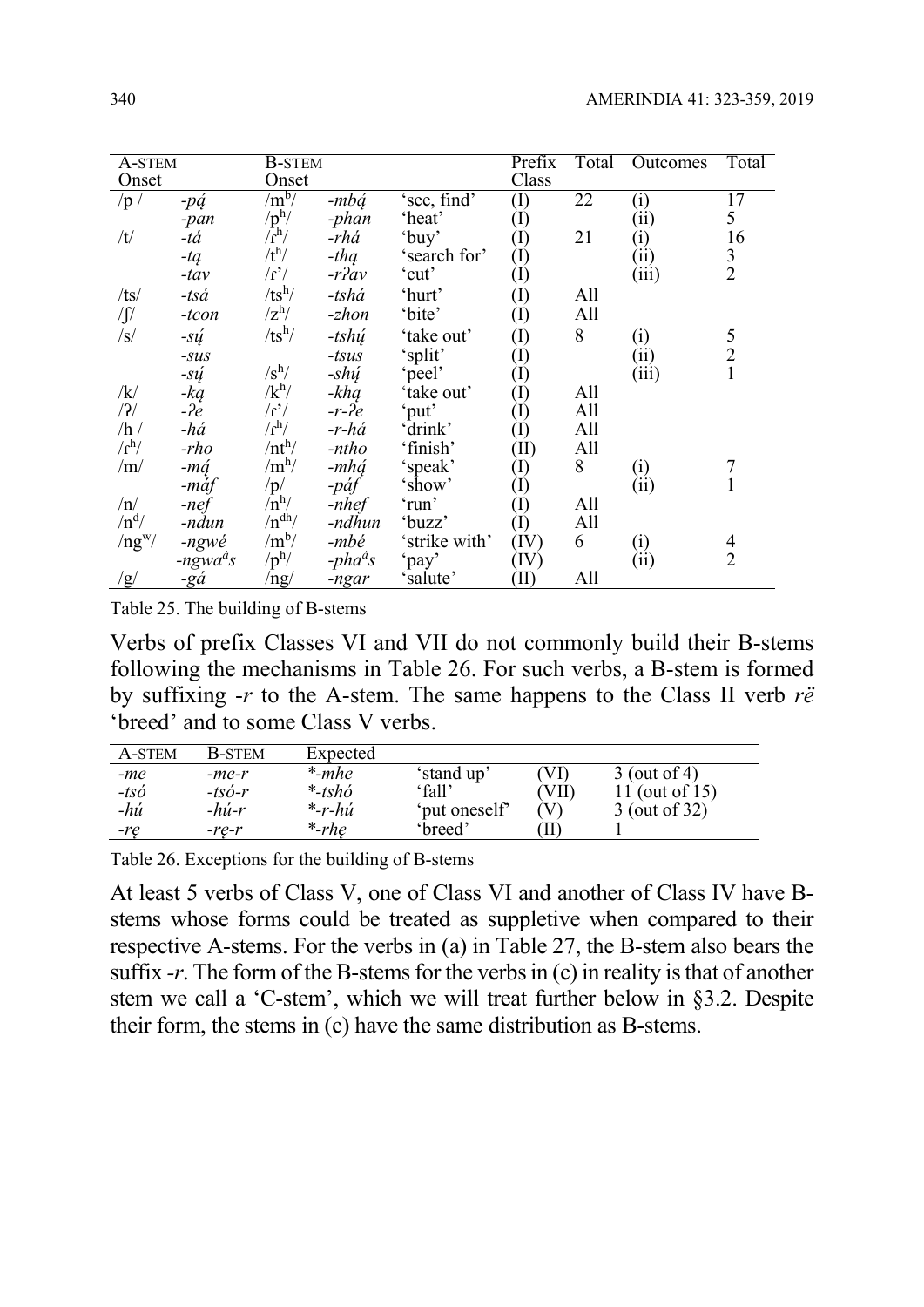|                | A-STEM                                          | <b>B-STEM</b>    | Expected                 |                  |      |
|----------------|-------------------------------------------------|------------------|--------------------------|------------------|------|
| a.             | $-p\acute{o}$ <sup><math>\acute{o}</math></sup> | $-nhyr$          | $\ast$ -mbó <sup>ó</sup> | 'enter'          | (V)  |
|                | -?ü                                             | $-nür$           | $\frac{k-r}{ii}$         | 'pass'           | (V)  |
| b.             | -hunts                                          | -kants           | <i>*-rhunts</i>          | 'sit'            | (V)  |
|                | $-ngw\acute{e}$                                 | $-k \notin$      | *-mbé                    | 'sit, be'        | (VI) |
| $\mathbf{c}$ . | -ngwé?n                                         | $-p \acute{e}2n$ | *-mbé?n                  | 'be loaded with' | (V)  |
|                | $-ngwo$                                         | $-vO$            | $*$ -mbo                 | 'meet'           | (V)  |
|                | $-$ á- $2i$                                     | $-\dot{a}$ -ti   | *- <i>á-r?í</i>          | 'appear'         | (V)  |
|                | $-2i$                                           | -tí              | $- r \eta'$              | 'care'           | (IV  |

Table 27. Suppletive B-stems

#### 3.2. The distribution of B-stems

For most verbs, the B-stem is used for all cells in the paradigm involving a 3<sup>rd</sup> person plural. Many verbs have only two stems, and they are distributed according to the stem alternation pattern in Table 28, which we treat as pattern 1a. A typical example of such pattern is the verb -nú 'see'.

|                |   | $\mathcal{D}_{\mathcal{L}}$ | 3sg/du | 3pl |       |       | 3sG/DU | 3PL            |
|----------------|---|-----------------------------|--------|-----|-------|-------|--------|----------------|
| <b>PRS</b>     | A | A                           | A      | В   | $-nu$ | $-nu$ | $-nu$  | $-nh\acute{u}$ |
| ANT.PST        | A | A                           | A      | В   | $-nu$ | $-nu$ | -nú    | $-nh\acute{u}$ |
| <b>FUT</b>     | A | А                           | A      | B   | $-nu$ | -nù   | -nú    | $-nh\acute{u}$ |
| REC.PST        | A | А                           | A      | B   | $-nu$ | -nù   | -nú    | $-hhi$         |
| <b>IMM.PST</b> | А | А                           | A      | B   | $-nu$ | $-nu$ | -nú    | $-nh\acute{u}$ |
| <b>POT</b>     | A | А                           | A      | B   | $-nu$ | -nù   | -nú    | $-nh\acute{u}$ |
| <b>SEQ</b>     | A | А                           | A      | B   | -nu   | -nù   | -nú    | $-nh\acute{u}$ |
| <b>NEG</b>     | А | А                           | А      | В   | $-nu$ | $-nu$ | $-nu$  | $-nh\acute{u}$ |

Table 28. Pattern 1a: verb -nú 'see'

Pattern 1.a is used with most verbs regardless of prefix class, but verbs of prefix Class VI and VII are special in that they require a two-way split involving all plural cells regardless of person. For such verbs, the B-stem is used in all cells involving a plural subject. This is pattern 1b, and it is illustrated in Table 29 with the verb -hą՛ 'ascend' of Class VII.

|                | SG/DU | PL | SG/DU | PL              |
|----------------|-------|----|-------|-----------------|
| <b>PRS</b>     | A     | B  | -há   | $-h\acute{q}-r$ |
| ANT.PST        | A     | B  | -há   | $-h$ á-r        |
| <b>FUT</b>     | A     | B  | -há   | $-hq-r$         |
| REC.PST        | A     | B  | -há   | $-hq-r$         |
| <b>IMM.PST</b> | A     | B  | $-hq$ | $-hq-r$         |
| POT            | A     | B  | $-hq$ | $-hq-r$         |
| <b>SEQ</b>     | A     | B  | -há   | $-hq-r$         |
| <b>NEG</b>     | А     | B  | -há   | $-h$ á-r        |

Table 29. Pattern 1b: verb -hą՛ 'ascend'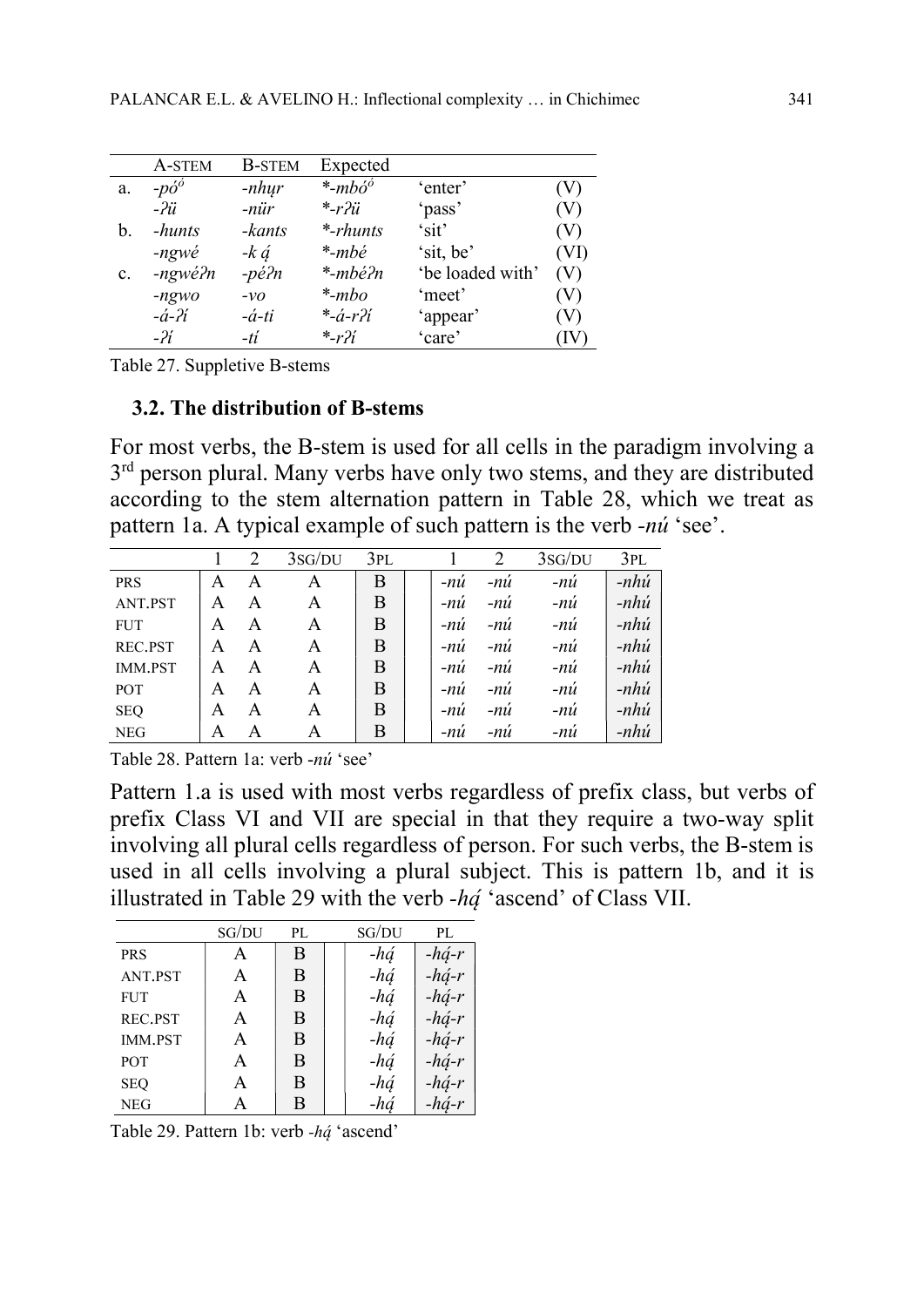#### 3.2.1. Verbs without a B-stem

Some verbs do not have a B-tem. For the verbs in (a) in Table 30, one could say that the morphophonology fails to provide a phonologically distinct Bstem. For example, all verbs of Class VII build their B-stem by adding the suffix  $-r$ , but as the sequence /CVnP/ is banned by the phonotactics, the B-stem surfaces as identical to the A-stem.9 This ban affects four verbs of Class VII. The ones in (b), however, should be accounted for as being irregular because in principle they could have a B-stem by means of the default mechanisms proper of their class, but instead they do not.

|    | Stem A         | Stem B |                    |                  |         |
|----|----------------|--------|--------------------|------------------|---------|
| a. | -khar          |        |                    | 'possess'        | Ш       |
|    | -mben          |        |                    | 'stone'          | III)    |
|    | -sení          |        |                    | 'remember'       | (III)   |
|    | -tun           |        | $*$ -tun-r         | 'go in the lead' | (VII)   |
| b. | $-hu$          |        | $*-r-hu$           | 'put, place'     | T)      |
|    | $-i$           |        | $*_{-r-2i}$        | 'hang'           | TI)     |
|    | $-2e$          |        | *- $r - 2e$        | 'do thus'        | $\prod$ |
|    | $-2\sigma r$   |        | $*$ -r- $20r$      | 'appear'         | TII)    |
|    | $-ts\acute{e}$ |        | $*$ -tshé          | 'pay'            | TI)     |
|    | $-t \acute{u}$ |        | *-thú/*rhú         | 'finish'         | TI)     |
|    | pór            |        | <i>*phór/*mbór</i> | 'remove'         | Ш       |

Table 30. Verbs without a B-stem

 $\overline{a}$ 

In contrast to the cases in Table 30, 22 out of the 32 deponent middle verbs of prefix Class V do not have a B-stem. This specific lack of a B-stem we treat as a morphological characteristic of Class V. In this light, for these 22 verbs of Class V one could propose that they instantiate a pattern with no paradigmatic splits, illustrated in Table 31 with the verb *tér* 'laugh'. We refer to this pattern as 1c. Alternatively, for such verbs one could still treat such cases as irregular instances of patterns 1a or 1b –depending on their prefix class– by arguing that their B-stem is phonologically identical to their A-stem. On the other hand, reflexive verbs of Class V derived from transitive verbs inherit some of the stem alternation properties of their source verbs in keeping a B-stem contrast, like for example in Tables 17 and 18 above.

 $9\,$  We tested this observation in contemporary Chichimec. A hypothetical form  $*$ *ekharer* 'they possess' is ungrammatical. The only form accepted is the one similar to the A-stem.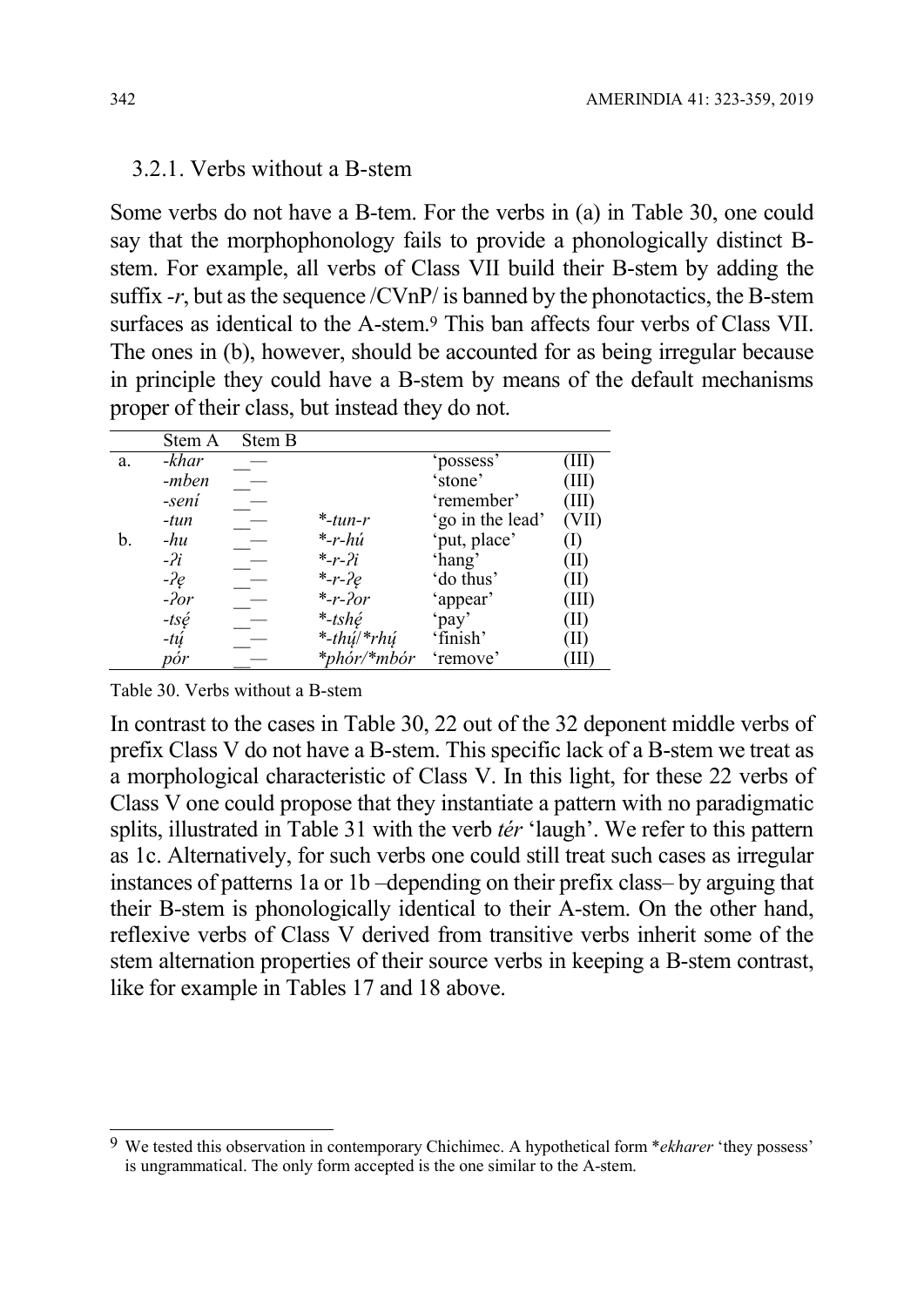| <b>PRS</b>     |   |  | -tér | -tér | -tér |
|----------------|---|--|------|------|------|
| ANT.PST        | А |  | -tér | -tér | -tér |
| <b>FUT</b>     | А |  | -tér | -tér | -tér |
| REC.PST        |   |  | -tér | -tér | -tér |
| <b>IMM.PST</b> | А |  | -tér | -tér | -tér |
| <b>POT</b>     |   |  | -tér | -tér | -tér |
| <b>SEQ</b>     |   |  | -tér | -tér | -tér |
| <b>NEG</b>     |   |  |      | 'er  |      |

Table 31. Pattern 1c (without stem alternations): verb -tér 'laugh'

Finally, the verb -*mén* 'love' of prefix Class III displays a hybrid stem alternation pattern between 1a and 1c, as illustrated in Table 32, which could be called pattern 1d. Notice that this verb is doubly irregular because its B-stem is also suppletive, i.e. the regular outcome should have been \*-mhén.

|                |   |   | 3sG/DU | 3PL |      |      | 3sG/DU | 3PL   |
|----------------|---|---|--------|-----|------|------|--------|-------|
| <b>PRS</b>     | А | А | A      | A   | -men | -men | -men   | -mén  |
| ANT.PST        | А | А | A      | A   | -men | -mén | -mén   | -mén  |
| <b>FUT</b>     | А | A | A      | B   | -mén | -mén | -mén   | -mbén |
| REC.PST        | A | А | A      | Β   | -mén | -men | -mèn   | -mbén |
| <b>IMM.PST</b> | A | A | Α      | Β   | -men | -men | -men   | -mbén |
| <b>POT</b>     | A | А | A      | A   | -mèn | -men | -mén   | -mén  |
| <b>SEQ</b>     | A | А | A      | B   | -mén | -men | -mén   | -mbén |
| <b>NEG</b>     | А | А | А      | B   | -men | -mèn | -mèn   | -mbén |

Table 32. Pattern 1d: verb mén 'love'

The distribution of verbs displaying the different sub-types of pattern 1 is given in Table 33.

| Pattern 1a | 36 |
|------------|----|
| Pattern 1b | 19 |
| Pattern 1c | 30 |
| Pattern 1d |    |
| Total      |    |
|            |    |

Table 33. Distributions of sub-types of stem pattern 1

There are 30 verbs of pattern 1 that do not have a B-stem. The rest (56) abide by a basic stem alternation pattern involving just two stems. Other verbs in Chichimec have more complex stem alternation patterns, which are hierarchical in structure as all of them also require a B-stem in their paradigm structure. We study them in the following sections.

# 3.3. Stem alternation pattern 2

Besides the minimal stem alternation pattern involving two stems, 19 verbs in our sample display a second stem alternation pattern we call 'Pattern 2', which involves a third stem we treat as the 'C-stem'. Pattern 2 requires a Cstem for the 3rd person singular and dual. The pattern was already illustrated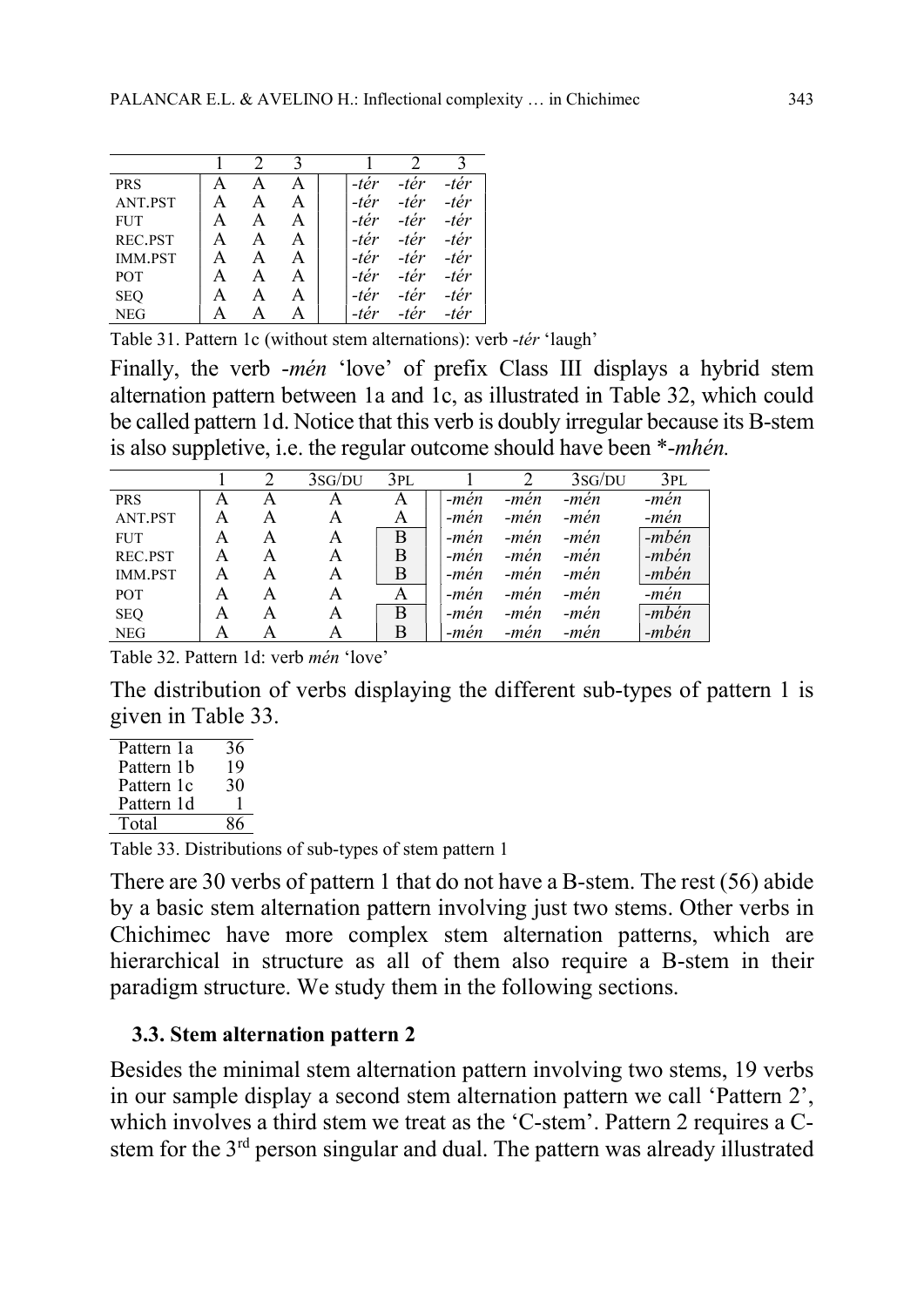in Table 22 above by the verb - $ngw^{\phi}$  'strike with something', but it is given again for convenience in Table 34 with the verb -pan 'heat'. Here, like in patterns 1.a and 1.b, the distribution of the stems attends to person values only; that is, it is not sensitive to TAM. Notice that pattern 2 is hierarchically built on pattern 1.a.

|                |   |   | $3sG/DU$ $3PL$ |   |      |      | 3sG/DU | 3PL     |
|----------------|---|---|----------------|---|------|------|--------|---------|
| <b>PRS</b>     | A | A |                | В | -pan | -pan | -mban  | $-phan$ |
| ANT.PST        | А | A | C              | B | -pan | -pan | -mban  | $-phan$ |
| <b>FUT</b>     | А | A | $\mathcal{C}$  | B | -pan | -pan | -mban  | -phan   |
| REC.PST        | A | A | C              | B | -pan | -pan | -mban  | -phan   |
| <b>IMM.PST</b> | A | A | C              | B | -pan | -pan | -mban  | -phan   |
| <b>POT</b>     | A | A | C              | B | -pan | -pan | -mban  | -phan   |
| <b>SEQ</b>     | A | A | $\mathcal{C}$  | В | -pan | -pan | -mban  | -phan   |
| <b>NEG</b>     | A | А |                | В | -pan | -pan | -mban  | -phan   |

Table 34: Pattern 2: verb -pan 'heat'

We propose that the building of a C-stem involves an abstract process of 'sonorization' of the consonantal onset of an A-stem. The relevant outcomes are given in Table 35 with examples. Notice that for the onsets in /p/ and /ngw/ there is further lexical specification as to the type of outcome.

As illustrated in Table 35, for the simplest of cases a voiceless consonant becomes voiced, e.g. A -kets  $> C$  -gets 'ask', but in other cases, the voiced outcome is not the expected counterpart of the base form: e.g. A -tsó vs C zó 'scold'. We interpret this as a phonological constraint because there are no contrastive labial and coronal voiced stops in the inventory of Chichimec: these are produced with prenasalization, fricativization or flaps. Thus, the alternations just described could still be taken to form a natural class at some abstract level. We could offer a preliminary hypothesis to include the default case whereby an onset  $ngw > m$ . Increasing the sonority of a labialized velar may be achieved by enlarging its inherent rather short vocal tract, as in a plain labial, in which case the overall aerodynamic conditions for sonority (voicing) will be enhanced. Verbs with glottic and rhotic consonants receive a nasal which could be taken as the segmental reflex of a historical nasal prefix that may have once served as the marker to build a C-stem, now disappeared, which was responsible for the sonorization we observe today. Besides the verbs in Table 35, there are two verbs in our sample with an unexpected C-stem built with nasalization of a long nucleus, i.e. A  $-paa > C$ -paan 'look hither' or A -pii >  $C$  -piin 'carry'.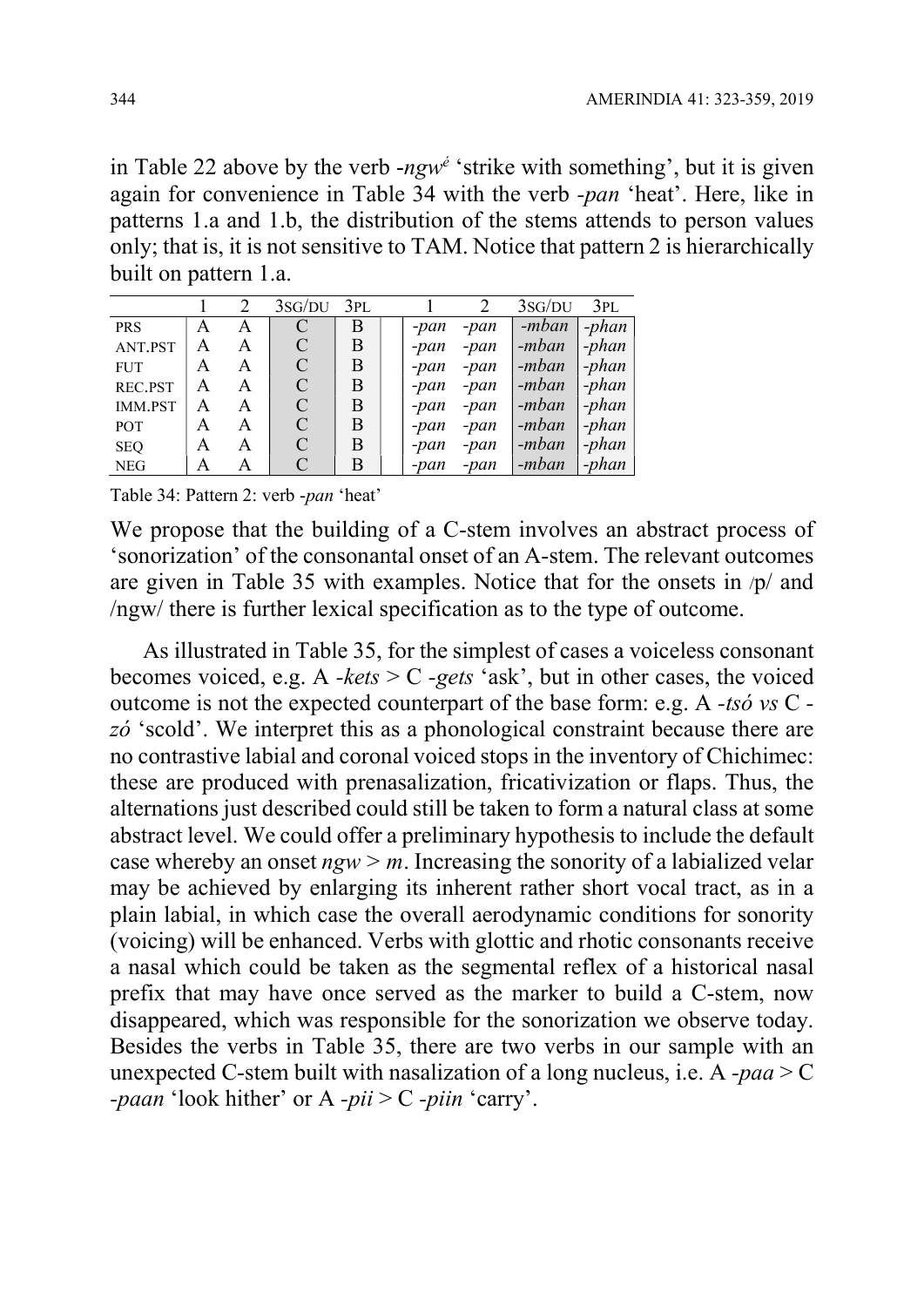| A-STEM             |                | <b>C-STEM</b>                       |                  |               | PrefixClass | Total | Outcomes Total |                |
|--------------------|----------------|-------------------------------------|------------------|---------------|-------------|-------|----------------|----------------|
| /p/                | $-pii$         | /m/                                 | -mii             | 'spy'         | (I)         | 18    | (i)            | 14             |
|                    | $-pen$         | $/b/ [\beta]$                       | $-ven$           | 'weigh'       | (I)         |       | (ii)           | 3              |
|                    | $-pan$         | $\binom{m}{b}$ > $\lceil mb \rceil$ | -mban            | 'heat'        | (I)         |       | (iii)          |                |
| /t/                | $-tav$         | $\ln$                               | $-rav$           | 'cut'         | (I)         | All   |                |                |
| /ts/               | $-ts\acute{o}$ | z                                   | -zó              | 'scold'       | (I)         | All   |                |                |
| $\int$             | $-ton$         | /z/                                 | $-zon$           | 'bite'        | (I)         | All   |                |                |
| $\sqrt{s}$         | $-Sa$          | $\frac{dz}{z}$                      | $-dza$           | 'read'        | (I)         | All   |                |                |
| /k/                | -kets          | /g/                                 | -gets            | 'pick up'     | (I)         | All   |                |                |
| /2/                | $-2an$         | $/n - ? > \lceil nd \rceil$         | -n-dán           | 'ask'         | (I)         | All   |                |                |
| /h/                | -há            | $/n-h/$                             | -n-há            | 'drink'       | (I)         | All   |                |                |
| $\Lambda^{h}$      | $-rho$         | $/t^h/$                             | $-tho$           | 'finish'      | (II)        | All   |                |                |
| $\sqrt{\Gamma}$    | $-re$          | $/n-r$ [nd]                         | $-nde$           | 'breed'       | (II)        | All   |                |                |
| $\frac{mg^{w}}{2}$ | -ngwé          | /m/                                 | -mé              | 'strike with' | (IV)        | 6     | (i)            | 4              |
|                    | $-ngwaas$      | /p/                                 | $-pa^{\dot{a}}s$ | 'pay'         | (IV)        |       | (i)            | $\overline{2}$ |

Table 35. The building of C-stems

## 3.4. Stem alternation pattern 3

Three verbs in Angulo's sample display yet another stem pattern that we treat as 'pattern 3'. This new pattern involves another stem we call the 'D-stem'. In pattern 3, the D-stem is used for the 2<sup>nd</sup> person, as illustrated in Table 36.<sup>10</sup>

|                |   |   | 3sg/DU | 3PL |                | ာ              | 3SG/DU         | 3PL             |
|----------------|---|---|--------|-----|----------------|----------------|----------------|-----------------|
| <b>PRS</b>     | A |   | А      | Β   | $-ts\dot{a}$   | $-tc\dot{a}$   | $-ts\acute{a}$ | $-tsh\acute{a}$ |
| ANT.PST        | A | D | A      | Β   | $-ts\acute{a}$ | $-tc\acute{a}$ | $-ts\acute{a}$ | -tshá           |
| <b>FUT</b>     | A | D | A      | Β   | $-ts\acute{a}$ | $-tc\acute{a}$ | $-ts\acute{a}$ | -tshá           |
| REC.PST        | A | D | A      | Β   | $-ts\acute{a}$ | $-tc\acute{a}$ | $-ts\acute{a}$ | $-tsh\acute{a}$ |
| <b>IMM.PST</b> | А | D | A      | В   | $-ts\acute{a}$ | $-tc\acute{a}$ | $-ts\acute{a}$ | $-tsh\acute{a}$ |
| <b>POT</b>     | А | D | A      | В   | $-ts\acute{a}$ | $-tc\acute{a}$ | $-ts\acute{a}$ | $-tsh\acute{a}$ |
| <b>SEQ</b>     | A | D | A      | Β   | $-ts\acute{a}$ | $-tc\acute{a}$ | $-ts\acute{a}$ | $-tsh\acute{a}$ |
| <b>NEG</b>     | A |   |        | B   | $-ts\acute{a}$ | $-tc\acute{a}$ | $-ts\acute{a}$ | $-tsh\acute{a}$ |

Table 36. Pattern 3: verb -tsá 'do'

A D-stem is found in other patterns besides pattern 3, but all in all the number of verbs that can have a D-stem is restricted to the ones that have the onsets in Table 36. However, not all verbs having such onsets also have a D-stem or pertain to the patterns requiring a D-stem, so within this limited set of possibilities, speakers still need to remember which lexemes undergo which pattern. In contrast to the building mechanisms for B-stems and Cstems, the mutated onset of D-stems is more difficult to be accounted for in terms of a unified morphophonological process. For the verbs with onset /͡ts/ is palatalization, but for those with a glottal stop onset, the D-stem takes the

 $\overline{1}$ <sup>10</sup> Besides -tsá 'do', the two other verbs are -tsoh 'scold' (B -thoh/C -tcoh) and -tsen 'pierce' (B -tshen/C -tcen).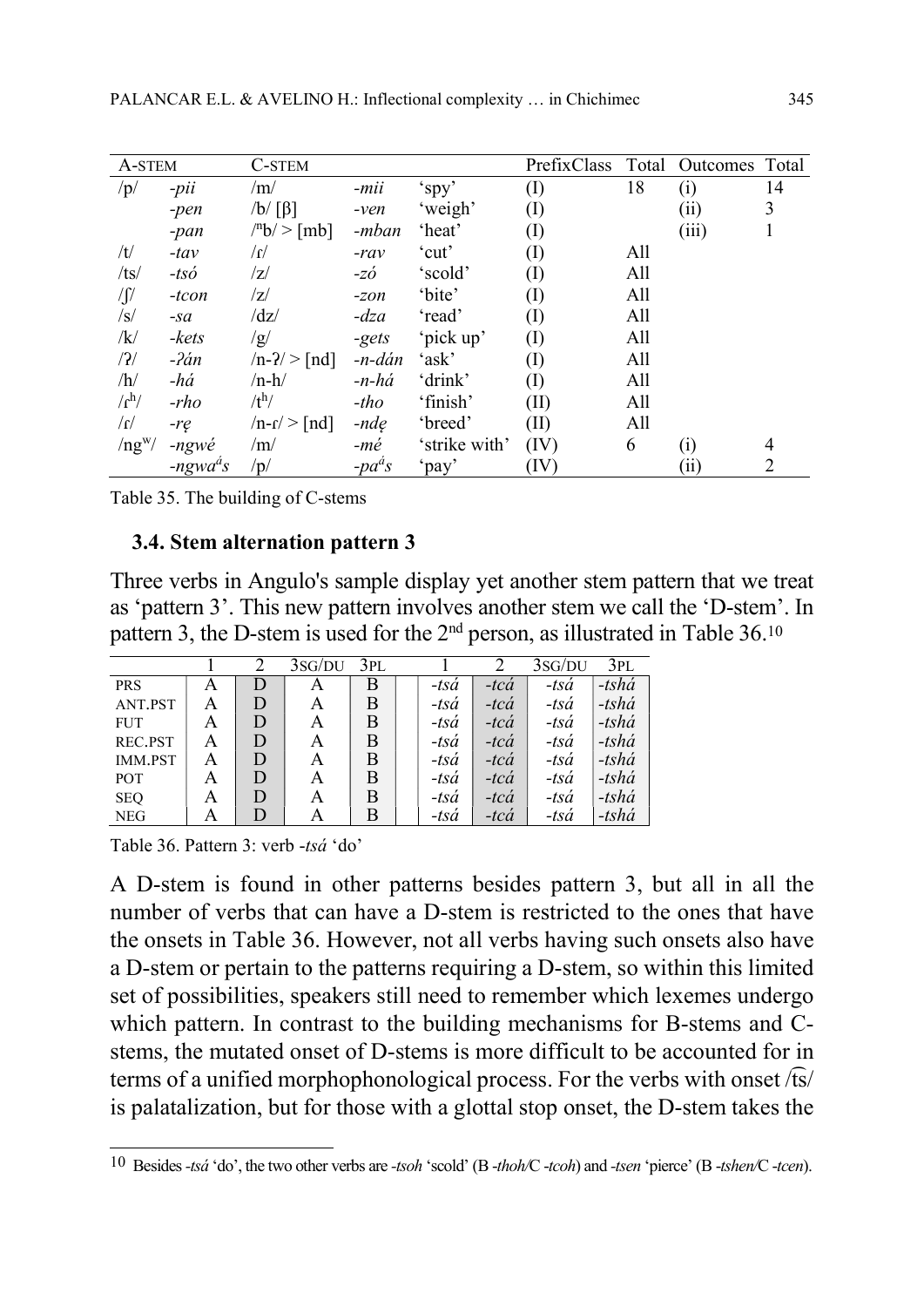form of a dental onset, suggesting coronalization turning the glottal gesture into a dentoalveolar one. But verbs with a glottal fricative /h/ lack a dedicated D-stem, and instead use a prenasalization stem that surfaces identical to their C-stem.<sup>11</sup>

|  | A-STEM D-STEM |                                                    |  |
|--|---------------|----------------------------------------------------|--|
|  |               | $/p/$ -pa /ng <sup>w</sup> / -ngwa 'cover' (I) All |  |
|  |               | $\sqrt{ts}$ -tsó $\sqrt{f}$ -tcó 'scold' (I) All   |  |
|  |               | $\sqrt{2}$ - $2an /t$ -tán 'ask' (I) All           |  |
|  |               | $/h/$ -hü /n-h/ -n-hü 'burn' (I) All               |  |

Table 37. The building of D-stems

All stem alternation patterns we have observed so far (except subtype 1.d) involve distributional properties of special stems as conditioned by the person or number of the subject. This means that the distribution of the stem allomorphy can be accounted for as responding to a simple conditioning factor easily spelled out by the morphosyntax, such as for example 'a B-stem is required in  $3<sup>rd</sup>$  person plural' or  $4<sup>2</sup>$  person',  $\frac{1}{2}$  person', etc. There remain, however, three other types of stem alternations which are morphologically more complex in structural terms because the distribution of stems does not respond to a unified morphosyntactic value, hence it is not motivated, and involves a list of specifications, sometimes long, such as for example 'a C-stem is required for the 3rd person singular or dual in all past tenses and the future', etc, which point to the intrinsic morphological character of such patterns.12 We treat such more complex patterns in the following sections.

# 3.5. Stem alternation pattern 4

22 two verbs in Angulo's sample abide by the stem alternation pattern we treat as 'pattern 4'. This pattern requires four stems: An A-stem, a B-stem, a C-stem and a fifth type of stem we call the 'E-stem', which is used exclusively in this pattern for the recent past of the  $1<sup>st</sup>$  person. Like pattern 2, this new pattern also requires a C-stem for the  $3<sup>rd</sup>$  person, but restricted to specific TAM values, as shown in Table 38. There are two subtypes. In one,

 $\overline{1}$ <sup>11</sup> The only noticeable exception is the verb - $\partial \ddot{u}$  'suck' (D -n $\partial \ddot{u}$ ).

<sup>12</sup> Morphomes in the sense by Aronoff (1993).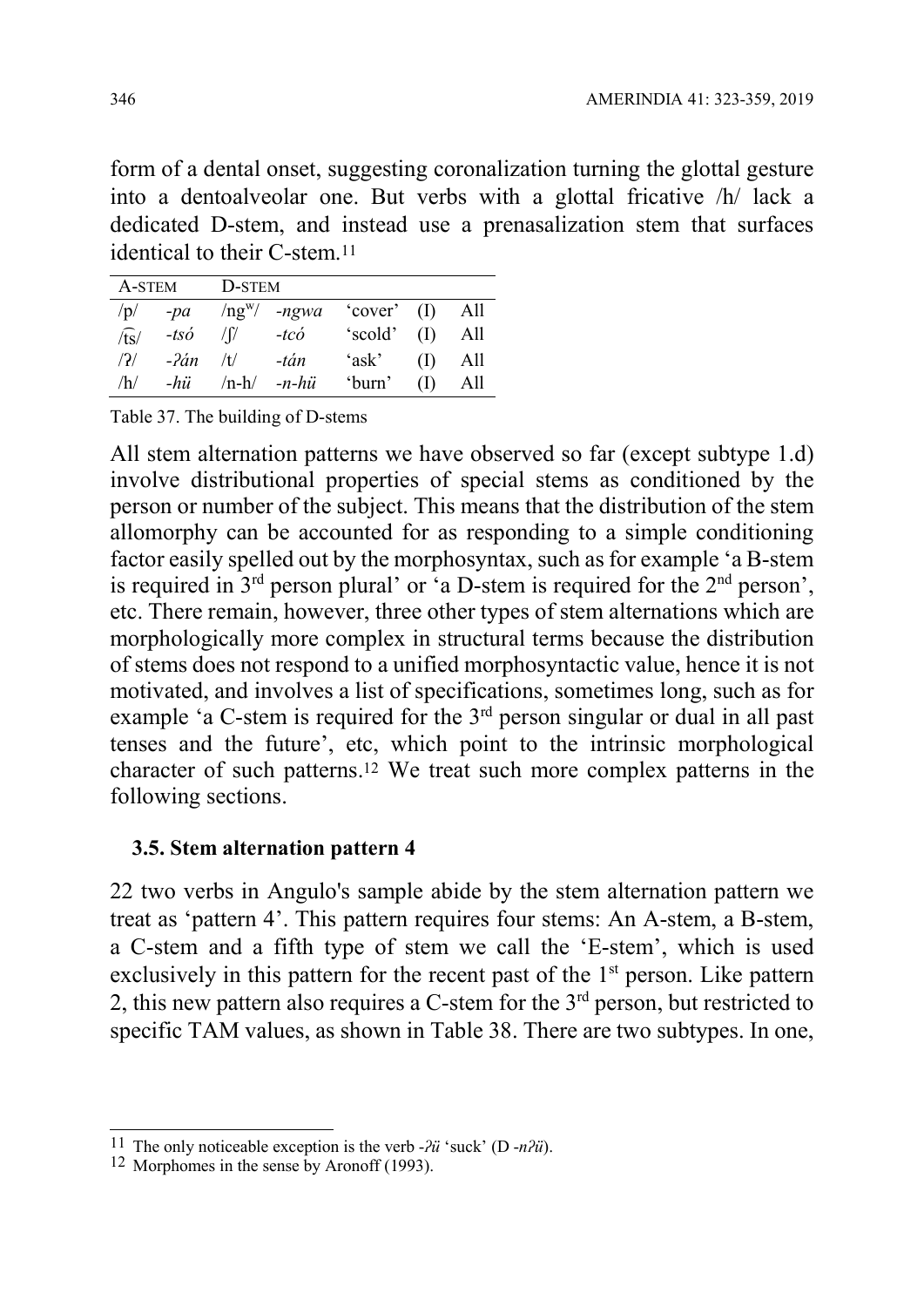|                      |                | 1<br>2                       | 3sG/DU         | 3PL |         | 2      | 3sG/DU | 3PL     |
|----------------------|----------------|------------------------------|----------------|-----|---------|--------|--------|---------|
| Subtype 4.a          | PRS            | A<br>A                       | A              | B   | -pen    | -pen   | -pen   | -phen   |
| $(19 \text{ verbs})$ | ANT.PST        | A<br>A                       | $\overline{C}$ | B   | -pen    | -pen   | $-ven$ | -phen   |
|                      | <b>FUT</b>     | A<br>A                       | C              | B   | -pen    | -pen   | $-ven$ | $-phen$ |
|                      | REC.PST        | E<br>A                       | C              | B   | mben    | $-pen$ | $-ven$ | -phen   |
|                      | <b>IMM.PST</b> | A<br>$\mathsf{A}$            | $\mathcal{C}$  | B   | -pen    | -pen   | $-ven$ | -phen   |
|                      | <b>POT</b>     | $\mathsf{A}$<br>$\mathsf{A}$ | A              | B   | -pen    | -pen   | $-pen$ | -phen   |
|                      | <b>SEO</b>     | $\boldsymbol{A}$<br>A        | A              | B   | -pen    | -pen   | -pen   | $-phen$ |
|                      | <b>NEG</b>     | $\boldsymbol{A}$<br>A        | A              | B   | -pen    | -pen   | -pen   | -phen   |
|                      |                |                              |                |     |         |        |        |         |
| Subtype 4.b PRS      |                | A A                          | A              | B   | -ker    | -kér   | -ker   | -khér   |
| $(3 \text{ verbs})$  | ANT.PST        | A<br>A                       | $\overline{C}$ | B   | -ker    | -kér   | -gér   | -khér   |
|                      | <b>FUT</b>     | A<br>A                       | C              | B   | -ker    | -kér   | -gér   | -khér   |
|                      | REC.PST        | E<br>A                       | $\mathbf C$    | B   | $-nger$ | -kér   | -gér   | -khér   |
|                      | <b>IMM.PST</b> | $\mathsf{A}$<br>$\mathsf{A}$ | $\mathsf{A}$   | B   | -ker    | -kér   | -ker   | -khér   |
|                      | <b>POT</b>     | A<br>$\mathsf{A}$            | A              | B   | -kér    | -kér   | -kér   | -khér   |
|                      | <b>SEQ</b>     | A<br>A                       | A              | B   | -ker    | -kér   | -ker   | -khér   |
|                      | <b>NEG</b>     | A<br>A                       | A              | B   | -ker    | -kér   | -ker   | -khér   |

the C-stem is found in the future and in all past tenses; in the other, the immediate past is excluded.<sup>13</sup>

Table 38. Pattern 4: verbs -pen 'weigh' and -ker 'learn'

E-stems only appear in pattern 4 and are phonologically derived from Cstems by means of a nasal prefix.

|                  |                                          | A-STEM C-STEM E-STEM                                     |                              |  |
|------------------|------------------------------------------|----------------------------------------------------------|------------------------------|--|
|                  | $/p/$ -pen $/b/ [\beta]$ -ven $/n-b/$    |                                                          | <i>-mben</i> 'weigh' (I) All |  |
|                  | $\sqrt{y}$ -tcon $ z $ -zon $\sqrt{n-z}$ |                                                          | -nzon 'bite' (I) All         |  |
| $ k $ -kun $ g $ |                                          | $-gyn$ /n-g/                                             | -ngun 'look hard' (I) All    |  |
| $/t$ -to $/t$    |                                          | $-r\acute{o}$ /n-f/>[nd] -nd $\acute{o}$ 'watch' (I) All |                              |  |

Table 39. The building of E-stems

#### 3.6. Stem alternation pattern 5

Other 22 verbs in our sample display yet another stem alternation pattern we treat as 'pattern 5'. This pattern result as a combination of patterns 3 and 4.b: like pattern 3, a D-stem is used for the  $2<sup>nd</sup>$  person; like pattern 4.b, a C-stem is used for the  $3<sup>rd</sup>$  person singular and dual of the anterior past, the recent past and the future. The pattern has various subtypes involving the marking of present (subtypes a and b) and the marking of the  $3<sup>rd</sup>$  person singular and

 $\overline{1}$ <sup>13</sup> The A-stem of the verb *-ker* 'learn' receives high tone for the 2nd person. This tonal pattern and others will be studied in more detail in §4.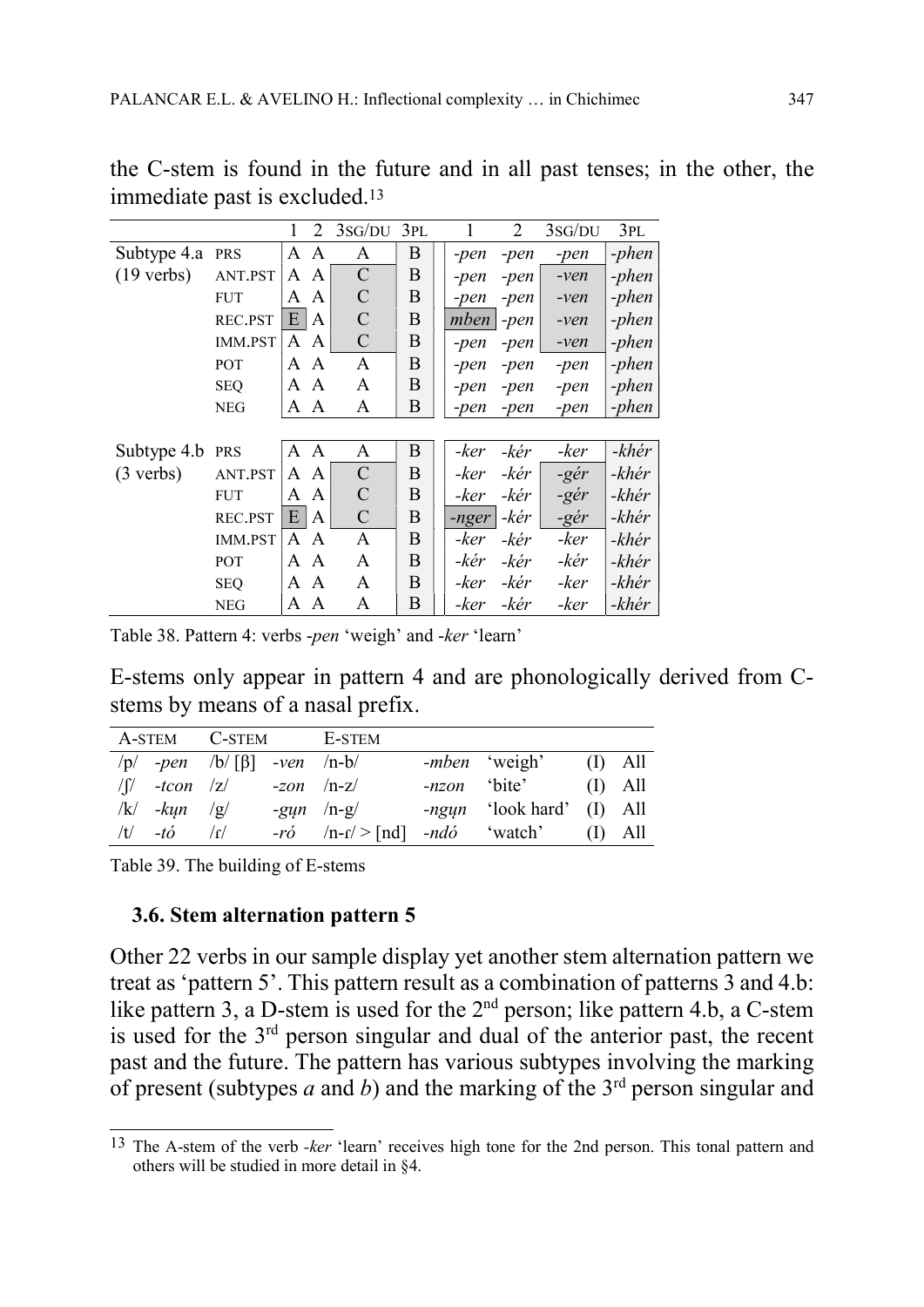dual of the sequential (subtypes i and ii). Verbs of pattern 5 are characterized phonologically by having an A-stem with a glottal consonant, but there are also three with an alveolar affricative /ts/.<sup>14</sup>

|                      |                |                    | $\overline{2}$          | 3sG/DU             | 3PL                     |                | $\overline{2}$ | 3SG/DU | 3PL       |
|----------------------|----------------|--------------------|-------------------------|--------------------|-------------------------|----------------|----------------|--------|-----------|
| Subtype 5.a.i        | PRS            | A                  | Α                       | Α                  | $\overline{\mathrm{B}}$ | -?i            | -ʔi            | -ʔi    | -rʔí      |
| $(10 \text{ verbs})$ | ANT.PST        | A                  | $\overline{D}$          | $\overline{\rm C}$ | B                       | $-i$           | -tí            | -ndi   | $-r2i$    |
|                      | <b>FUT</b>     | A                  | D                       | $\mathcal{C}$      | B                       | $-i$           | -tí            | -ndí   | -rʔí      |
|                      | REC.PST        | A                  | D                       | $\overline{C}$     | B                       | $-i$           | -tí            | -ndi   | $-r$ $i$  |
|                      | <b>IMM.PST</b> | A                  | D                       | A                  | B                       | $-i$           | -tí            | -?i    | $-r$ $i$  |
|                      | POT            | A                  | D                       | A                  | B                       | $-2i$          | -tí            | $-2i$  | $-r$ $i$  |
|                      | <b>SEQ</b>     | A                  | D                       | A                  | B                       | $-i$           | $-ti$          | $-i$   | $-r$ $i$  |
|                      | <b>NEG</b>     | A                  | D                       | A                  | B                       | $-i$           | $-ti$          | $-2i$  | $-r$ $2i$ |
|                      |                |                    |                         |                    |                         |                |                |        |           |
| Subtype 5.a.ii       | <b>PRS</b>     | A                  | A                       | A                  | $\overline{B}$          | -hü            | -hü            | -hü    | -rhü      |
| $(4 \text{ verbs})$  | ANT.PST        | A                  | $\overline{D}$          | $\overline{C}$     | B                       | -hü            | $-nh\ddot{u}$  | -nhü   | -rhü      |
|                      | <b>FUT</b>     | A                  | $\overline{\mathrm{D}}$ | $\mathcal{C}$      | B                       | -hü            | -nhü           | -nhü   | -rhü      |
|                      | REC.PST        | A                  | D                       | $\overline{C}$     | B                       | -hü            | -nhü           | -nhü   | -rhü      |
|                      | IMM.PST        | A                  | D                       | Ā                  | B                       | -hü            | -nhü           | -hü    | -rhü      |
|                      | POT            | A                  | $\overline{\mathrm{D}}$ | A                  | B                       | -hü            | -nhü           | -hü    | -rhü      |
|                      | <b>SEQ</b>     | A                  | D                       | $\overline{\rm C}$ | B                       | -hü            | -nhü           | -nhü   | -rhü      |
|                      | <b>NEG</b>     | A                  | D                       | $\overline{\rm A}$ | B                       | -hü            | -nhü           | -hü    | -rhü      |
| Subtype 5.b.i        | PRS            | A                  | D                       | A                  | B                       | -tsó           | $-tco$         | -tsó   | $-tsh$ ó  |
| $(3 \text{ verbs})$  | ANT.PST        | A                  | D                       | $\overline{C}$     | B                       | $-ts\acute{o}$ | $-tco$         | -zó    | $-tsh$ ó  |
|                      | <b>FUT</b>     | A                  | D                       | $\overline{C}$     | B                       | $-ts\acute{o}$ | $-tco$         | -zó    | -tshó     |
|                      | REC.PST        | A                  | D                       | $\overline{C}$     | B                       | $-ts$ ó        | $-tco$         | -zó    | -tshó     |
|                      | IMM.PST        | A                  | D                       | $\overline{\rm A}$ | B                       | $-ts$ ó        | $-tco$         | -tsó   | -tshó     |
|                      | POT            | A                  | D                       | A                  | B                       | $-ts$ ó        | $-tco$         | -tsó   | -tshó     |
|                      | <b>SEQ</b>     | A                  | D                       | A                  | B                       | -tsó           | $-tco$         | -tsó   | -tshó     |
|                      | <b>NEG</b>     | A                  | D                       | A                  | B                       | $-ts\acute{o}$ | $-tco$         | -tsó   | -tshó     |
| Subtype 5.b.ii       | PRS            | $\overline{\rm A}$ | $\overline{\rm D}$      | $\overline{\rm A}$ | B                       | $-2er$         | $-tir$         | -?er   | -r?er     |
| $(5 \text{ verbs})$  | ANT.PST        | A                  | D                       | $\overline{\rm C}$ | B                       | $-2er$         | $-tir$         | -ndir  | $-r2er$   |
|                      | <b>FUT</b>     | A                  | D                       | $\mathcal{C}$      | B                       | $-2er$         | $-tir$         | -ndir  | $-r2er$   |
|                      | REC.PST        | A                  | D                       | $\mathsf{C}$       | B                       | $-2er$         | -tir           | -ndir  | $-r2er$   |
|                      | IMM.PST        | A                  | D                       | A                  | B                       | $-2er$         | $-tir$         | -?er   | -r?er     |
|                      | POT            | A                  | D                       | A                  | B                       | $-2er$         | $-tir$         | -?er   | -r?er     |
|                      | <b>SEQ</b>     | A                  | D                       | C                  | B                       | $-2er$         | $-tir$         | -ndir  | $-r2er$   |
|                      | <b>NEG</b>     | A                  | D                       | Ā                  | B                       | $-2er$         | -tir           | -?er   | -r?er     |

Table 40. Pattern 5: verbs - $\lambda$ i 'want', -hü 'burn', -tsó 'scold' and - $\lambda$ er 'throw'

#### 3.7. Stem alternation pattern 6

The last and most complex stem alternation pattern is given in Table 41. This pattern shares some structure with the previous patterns. Pattern 6 is like pattern 5.i in having a D-stem for the  $2<sup>nd</sup>$  person and a C-stem for the  $3<sup>rd</sup>$  person singular and dual of the anterior past, the recent past and the future. Like pattern 5.a it

 $\overline{a}$ 14 As pointed out above and indicated in Table 37, verbs with an onset /h/ have homophonous C and Dstems. This makes a verb such as -hü 'burn' appear to have a C-stem for the stem zones where other verbs would have a phonologically distinct D-stem. Positing stem homophony saves the analysis from having to propose another stem alternation pattern, specific for verbs with an onset /h/.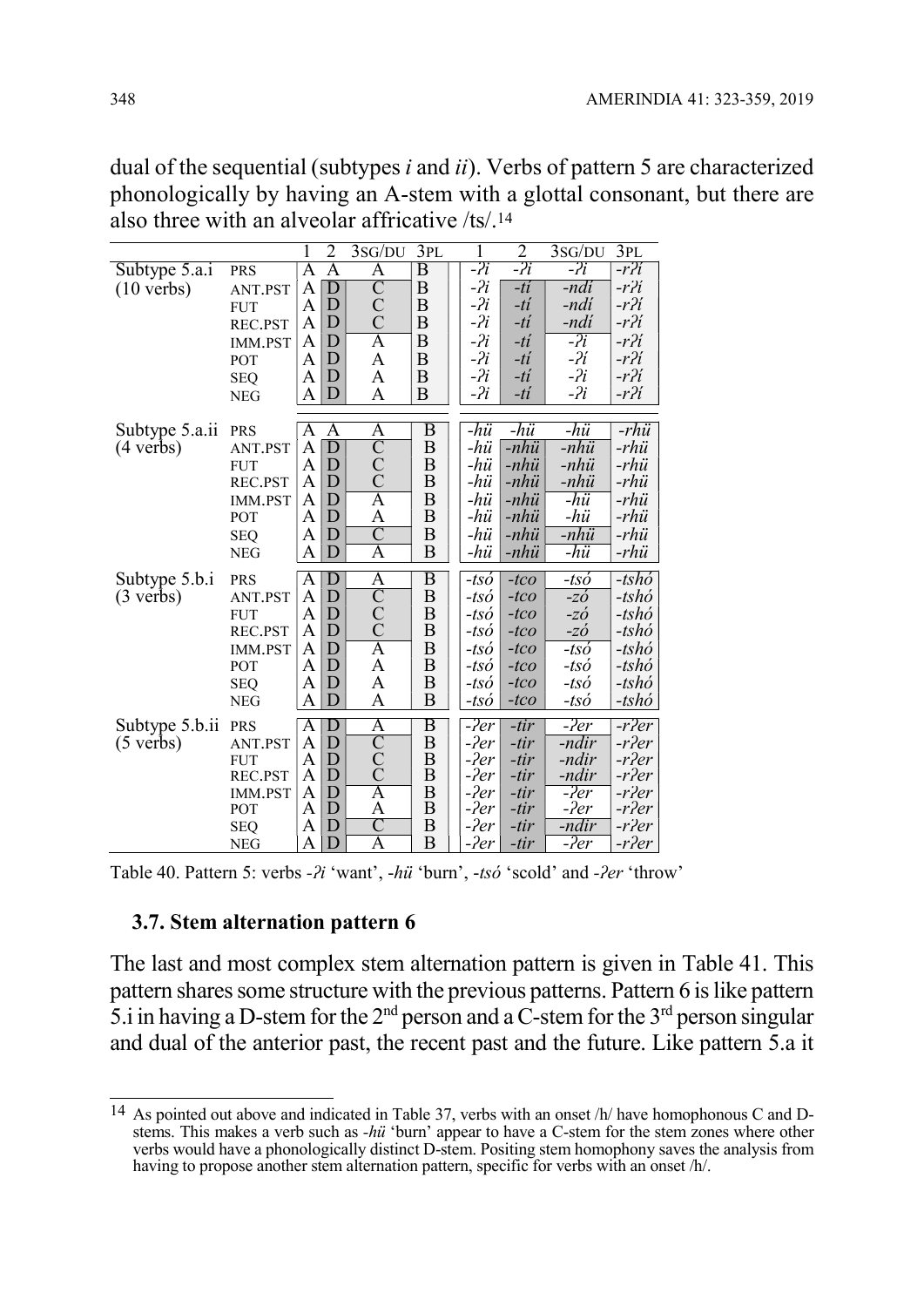also requires an A-stem for the present, but this time for all persons. Like pattern 4, the verbs of pattern 6 also require an E-stem for the  $1<sup>st</sup>$  person of the recent past, but as the verbs in question have a B-stem of class (i) (see Table 25 above), thus both stems surface as homophonous.

Pattern 6 has its own idiosyncrasies: (a) the verbs only require a B-stem for the  $3<sup>rd</sup>$  person plural in the anterior past, the future, and for some verbs also in the sequential; (b) the forms for the  $1<sup>st</sup>$  person are built involving three different stems; and (c) the immediate past, the potential and the negative all select a D-stem, except for the 3<sup>rd</sup> person plural.

|                     |                |              | $\mathcal{D}_{\mathcal{L}}$ | 3sG/DU         | 3PL                     |          | 2               | 3sG/DU  | 3PL    |
|---------------------|----------------|--------------|-----------------------------|----------------|-------------------------|----------|-----------------|---------|--------|
| Subtype 6.a         | <b>PRS</b>     | A            | A                           | Α              | A                       | $-pin$   | $-pin$          | $-pin$  | $-pin$ |
| $(9 \text{ verbs})$ | ANT.PST        | Α            | D                           | $\overline{C}$ | Β                       | $-pin$   | $-ngwin$        | $-min$  | -mbin  |
|                     | <b>FUT</b>     | A            | D                           | C              | B                       | $-pin$   | -ngwin          | $-min$  | -mbin  |
|                     | <b>REC.PST</b> | E            | D                           | $\mathcal{C}$  | A                       | -mbin    | -ngwin          | $-min$  | $-pin$ |
|                     | <b>IMM.PST</b> | $\mathsf{D}$ | D                           | D              | A                       | -ngwin   | -ngwin          | -ngwin  | $-pin$ |
|                     | <b>POT</b>     | D            | D                           | D              | A                       | -ngwin   | -ngwin          | -ngwin  | -pin   |
|                     | <b>SEQ</b>     | A            | D                           | A              | A                       | $-pin$   | $-ngwin$ $-pin$ |         | $-pin$ |
|                     | <b>NEG</b>     | D            | D                           | D              | A                       | $-ngwin$ | -ngwin          | -ngwin  | $-pin$ |
| Subtype 6.b         | <b>PRS</b>     | А            | А                           | Α              | A                       | $-pi$    | $-Dl$           | $-Dl$   | $-pi$  |
| $(7 \text{ verbs})$ | ANT.PST        | A            | D                           | $\overline{C}$ | Β                       | $-pi$    | -ngwi           | -mí     | $-mbi$ |
|                     | <b>FUT</b>     | A            | D                           | $\mathcal{C}$  | B                       | $-pi$    | -ngwi           | $-mi$   | -mbí   |
|                     | REC.PST        | E            | D                           | C              | A                       | -mbi     | -ngwi           | $-mi$   | $-pi$  |
|                     | <b>IMM.PST</b> | D            | D                           | D              | A                       | $-ngwi$  | -ngwi           | $-ngwi$ | $-pi$  |
|                     | <b>POT</b>     | D            | D                           | D              | A                       | $-ngwi$  | -ngwi           | -ngwi   | $-pi$  |
|                     | <b>SEQ</b>     | A            | D                           | Α              | $\overline{\mathrm{B}}$ | $-pi$    | -ngwi           | $-pi$   | -mbí   |
|                     | NEG            | D            | D                           | D              | A                       | $-ngwi$  | -ngwi           | $-ngwi$ | $-pi$  |

Table 41. Pattern 6: verbs -pín 'narrate' and -pí 'wait'

#### 3.8. Other stem alternation patterns

Three verbs in the sample of pattern 1.b have stem alternation patterns which are idiosyncratic because they require a supletive stem for either present or the negative or both. These suppletive stems are built on the stem zones proper of pattern 1.b, so that the verbs in question end up having two A-stems and two B-stems. The verbs in question are given in Table 42.

|                | SG/DU       | PL     | SG/DU         | PL     | SG/DU           | PL           |
|----------------|-------------|--------|---------------|--------|-----------------|--------------|
| <b>PRS</b>     | -tú         | -túr   | $-ne$         | -nér   | $-me$ -ni       | '-gün<br>-gą |
| ANT.PST        | -tú         | $-túr$ | $-te$         | -ter   | $-ngw\acute{e}$ | -ká          |
| <b>FUT</b>     | $-t\dot{u}$ | $-túr$ | $-te$         | -ter   | -ngwé           | -ká          |
| REC.PST        | -tú         | $-túr$ | $-te$         | -ter   | -ngwé           | -ką́         |
| <b>IMM.PST</b> | $-t\dot{u}$ | $-túr$ | $-te$         | -ter   | $-ngw\acute{e}$ | -ką          |
| POT            | $-t\dot{u}$ | $-túr$ | $-te$         | $-ter$ | -ngwé           | -ką́         |
| <b>SEQ</b>     | $-t\dot{u}$ | $-túr$ | $-te$         | $-ter$ | -ngwé           | -ká          |
| <b>NEG</b>     | $-n\nu$     | $-núr$ | $-n\acute{e}$ | -nér   | -ngwé           | -ká          |

Table 42. Irregular verbs -tú 'walk about', -te 'go out' and -ngwé 'sit, be'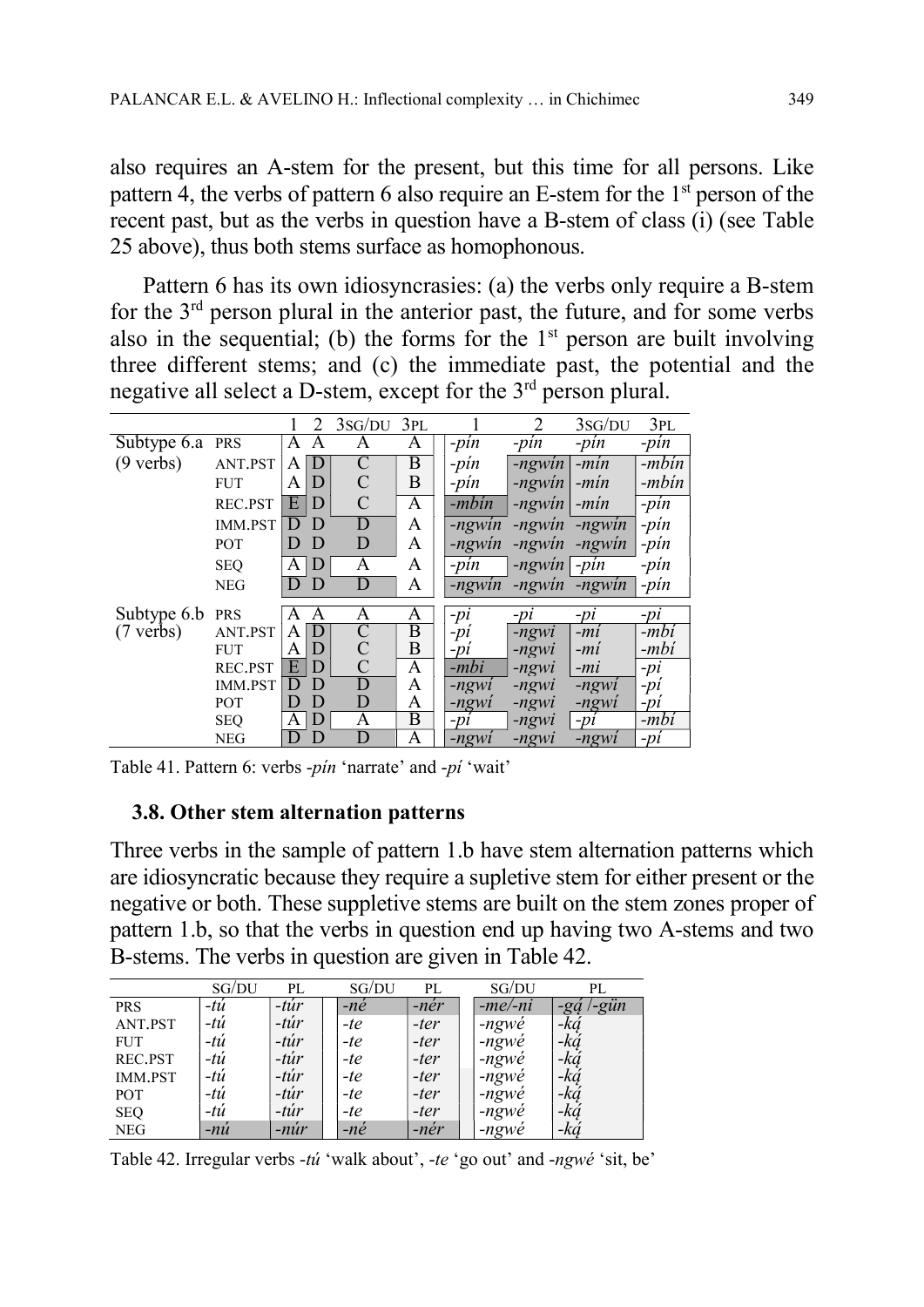After having seen the six different stem alternation patterns observable in our corpus of Chichimec verbs with their different subtypes, a question still remains about predictability: To what extent is it predictable that a given verb will be inflected according to a given pattern? We try to give an answer to this question in the following section.

#### 3.9. Membership to the stem alternation patterns

In order to tackle the issue of predictability of verbs to specific patterns, let us start by considering first verbs of pattern 6. All verbs of pattern 6 have an Astem with an onset /p/. However, a quick look at the verbs in our small sample reveals that verbs with a similar onset /p/ pertain to other patterns. This can be seen if we compare the stem patterns of the verbs in Table 43: -pár 'be rich' of pattern 1.c (with no stem alternations); -pan 'heat' of pattern 2 with B-stem of Class (ii) and C-stem of Class (iii); -pą 'see, find' of pattern 4.a with B-stem of class (i) and C-stem of class (ii); and -pa 'cover' of pattern 6.b with B-stem of class (i) and C-stem of class (i).

|                |    |       | $\mathcal{D}_{\cdot}$ | 3sG/DU    | 3pl            |    |         | 2             | 3sG/DU | 3PL    |
|----------------|----|-------|-----------------------|-----------|----------------|----|---------|---------------|--------|--------|
| <b>PRS</b>     | 1c | -pár  | -pár                  | -par      | -pár           | 2  | -pan    | -pan          | -mban  | -phan  |
| ANT.PST        |    | -pàr  | -pár                  | -pár      | -pár           |    | -pan    | -pan          | -mban  | -phan  |
| <b>FUT</b>     |    | -pàr  | -pár                  | -pár      | -pár           |    | -pan    | -pan          | -mban  | -phan  |
| REC.PST        |    | -pár  |                       | -pár -pár | -pár           |    | -pan    | -pan          | -mban  | -phan  |
| <b>IMM.PST</b> |    | -pár  |                       | -pár -pár | -pár           |    | -pan    | -pan          | -mban  | -phan  |
| <b>POT</b>     |    | -pár  |                       | -pár -pár | -pár           |    | -pan    | -pan          | -mban  | -phan  |
| <b>SEQ</b>     |    | -pár  | -pár -pár             |           | -pár           |    | -pan    | -pan          | -mban  | -phan  |
| <b>NEG</b>     |    | -pàr  | -pár                  | -pár      | -pàr           |    | -pan    | -pan          | -mban  | -phan  |
| <b>PRS</b>     | 4a | $-pq$ | $-pq$                 | $-pq$     | $-mb\acute{a}$ | 6b | $-pa$   | $-pa$         | $-pa$  | $-pa$  |
| ANT.PST        |    | -pa   | $-pq$                 | $\nu a$   | $-mb\acute{a}$ |    | $-pa$   | -ngwa         | $-ma$  | -mba   |
| <b>FUT</b>     |    | -pa   | $-pq$                 | $-\nu q$  | $-mb\acute{q}$ |    | $-pa$   | -ngwa         | -ma    | -mba   |
| REC.PST        |    | -mbá  | $-pq$                 | $-vq$     | $-mb\acute{a}$ |    | -mba    | $-ngwa$       | -ma    | $-pa$  |
| <b>IMM.PST</b> |    | $-pq$ | $-pq$                 | $-\nu a$  | $-mb\acute{a}$ |    | -ngwa   | -ngwa         | -ngwa  | $-pa$  |
| <b>POT</b>     |    | -pa   | $-pq$                 | $-pq$     | $-mb\acute{a}$ |    | $-ngwa$ | -ngwa         | -ngwa  | $-pa$  |
| <b>SEQ</b>     |    | -pa   | $-pq$                 | $-pq$     | $-mb\acute{a}$ |    | $-pa$   | $-ngwa$ $-pa$ |        | $-mpa$ |
| NEG            |    | -pa   | $-pq$                 | $-pq$     | $-mb\acute{a}$ |    | -ngwa   | $-ngwa$       | -ngwa  | -pa    |

Table 43. Comparison of the stem alternation patterns of verbs with an onset /p/

The existence of verbs like the ones in Table 43 indicates that the stem alternation behaviour of a certain verb cannot be predicted from the phonological shape of its base stem (at least considering stem onset) and it needs to be listed in the lexicon. However, from our small sample one can still observe strong tendencies of membership to a given pattern based on the phonological shape of the onsets of the base form. This is shown in Table 44, where we correlate the frequency of type of onset with type of pattern.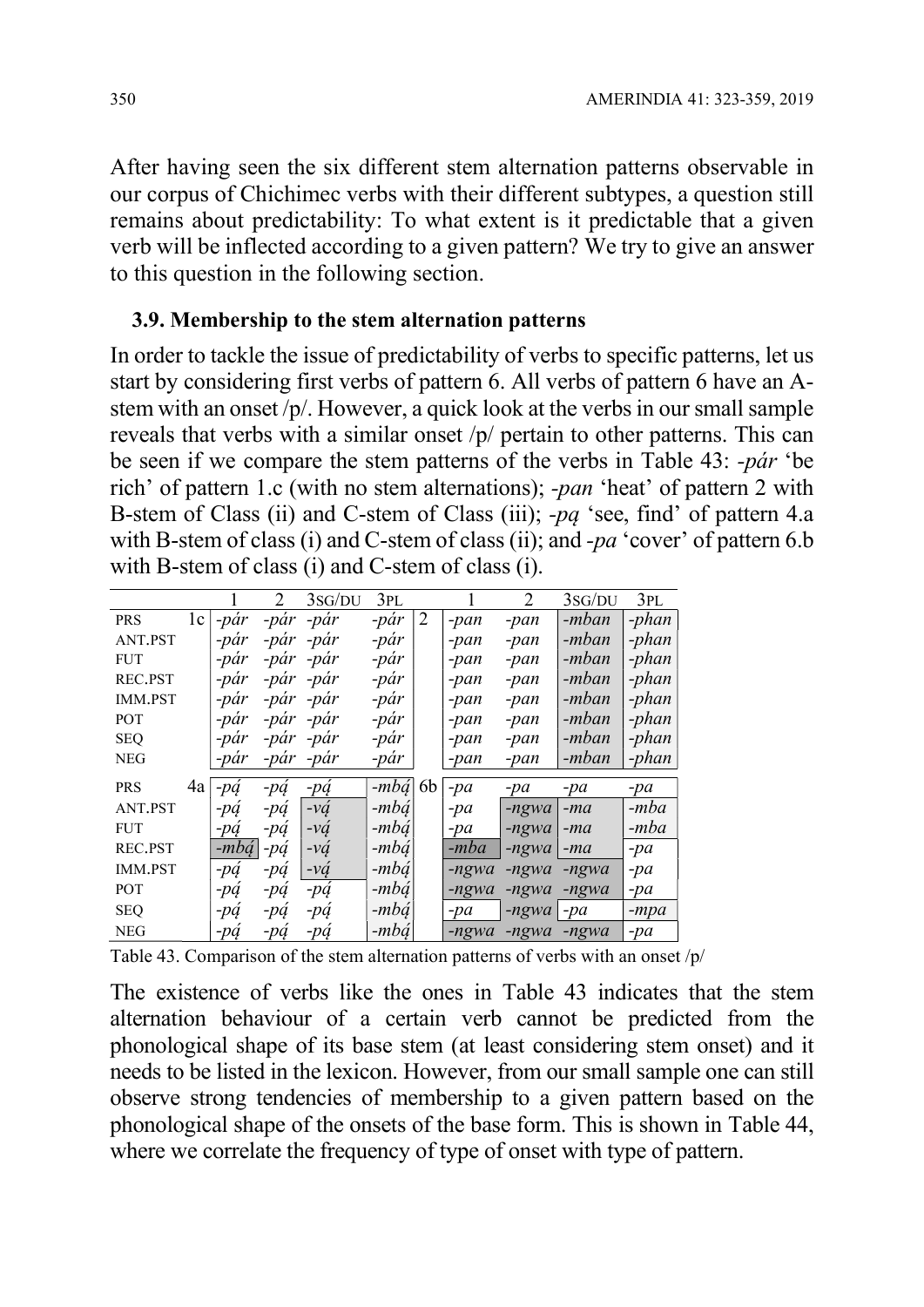|                 | 1a             | 1 <sub>b</sub> | 1 <sub>c</sub> | 1 <sub>d</sub> | $\overline{2}$ | 3              | 4a             | 4b             | 5ai | 5aii         | 5bi | 5bii | 6a | 6b             | Total          |
|-----------------|----------------|----------------|----------------|----------------|----------------|----------------|----------------|----------------|-----|--------------|-----|------|----|----------------|----------------|
| /p/             | $\overline{4}$ | $\mathbf{1}$   | 3              |                |                |                | 3              |                |     |              |     |      | 9  | $\overline{7}$ | 28             |
| /t/             | 3              | $\overline{4}$ | 5              |                | 1              |                |                |                |     |              |     |      |    |                | 13             |
| $\sqrt{ts}$     | $\overline{2}$ | $\mathbf{1}$   |                |                | $\mathbf{1}$   | $\mathfrak{Z}$ | 13             | $\overline{2}$ |     |              | 3   |      |    |                | 25             |
| $\sqrt{\int}$   |                |                |                |                |                |                | $\mathbf{1}$   |                |     |              |     |      |    |                | 1              |
| $\sqrt{s}$      | 6              |                | 6              |                | $\overline{2}$ |                |                |                |     |              |     |      |    |                | 14             |
| /g/             |                |                |                |                | $\overline{2}$ |                |                |                |     |              |     |      |    |                | $\overline{2}$ |
| /k/             | $\mathbf{1}$   | $\overline{2}$ | $\overline{2}$ |                | $\overline{4}$ |                | $\overline{2}$ | $\mathbf{1}$   |     |              |     |      |    |                | 12             |
| $/k^h/$         |                |                | 1              |                |                |                |                |                |     |              |     |      |    |                | 1              |
| /2/             | 3              | $\overline{4}$ | $\overline{4}$ |                |                |                |                |                | 5   | $\mathbf{1}$ |     | 6    |    |                | 23             |
| /h/             | $\overline{2}$ | $\mathbf{1}$   | 1              |                |                |                |                |                | 5   | 3            |     |      |    |                | 12             |
| /m/             | 8              | $\mathbf{1}$   | $\overline{4}$ | 1              |                |                |                |                |     |              |     |      |    |                | 14             |
| /n/             | 4              |                |                |                |                |                |                |                |     |              |     |      |    |                | 4              |
| /nd/            | $\mathbf{1}$   | $\overline{2}$ | 1              |                |                |                |                |                |     |              |     |      |    |                | $\overline{4}$ |
| ngw/            | $\overline{2}$ | $\mathbf{1}$   | 1              |                | 6              |                |                |                |     |              |     |      |    |                | 10             |
| $\sqrt{\Gamma}$ |                | 1              |                |                |                |                |                |                |     |              |     |      |    |                | $\overline{2}$ |
| $\Lambda^{h}$   |                |                |                |                | 1              |                |                |                |     |              |     |      |    |                | 1              |
| Other15         |                |                | $\overline{2}$ |                |                |                |                |                |     |              |     |      |    |                | $\overline{2}$ |
| Total           | 36             | 18             | 30             |                | 19             | 3              | 19             | 3              | 10  | 4            | 3   | 6    | 9  | 7              | 168            |

Table 44. Type of onset per stem alternation pattern

If the figures in Table 44 are observed vertically, one can see that some patterns accept more types of onsets than others, for example the membership to patterns 1 and 2 is clearly not phonologically conditioned, whereas that to patterns 5 and 6 clearly is. In contrast, if the figures are observed horizontally, one may conclude that predictability for pattern membership is clearer for some type of onsets than for others. If the base form of a verb has onsets such as  $/p/$ , /ts/, / $?$ / or /h/, it is difficult to predict membership. But the number of options is significantly reduced with onsets /t/ and  $/k/$  or even /ngw/. Verbs with a /m/ pertain to pattern 1, mainly due to phonological restrictions in producing other suitable stems to feed the stem zones characteristic of other patterns. On the other hand, we take onset types instantiated in the sample by just one verb as being uninformative.

Another way to tackle the distribution of the patterns across verbs is to study the relation they hold with the prefix classes. Again, our sample is too small to be informative about the Chichimec verbal lexicon in a definite manner, but it nonetheless shows illustrative tendencies, shown in Table 45.

 $\overline{1}$ 15 The verbs -üts 'be always' and -yúts 'jump'.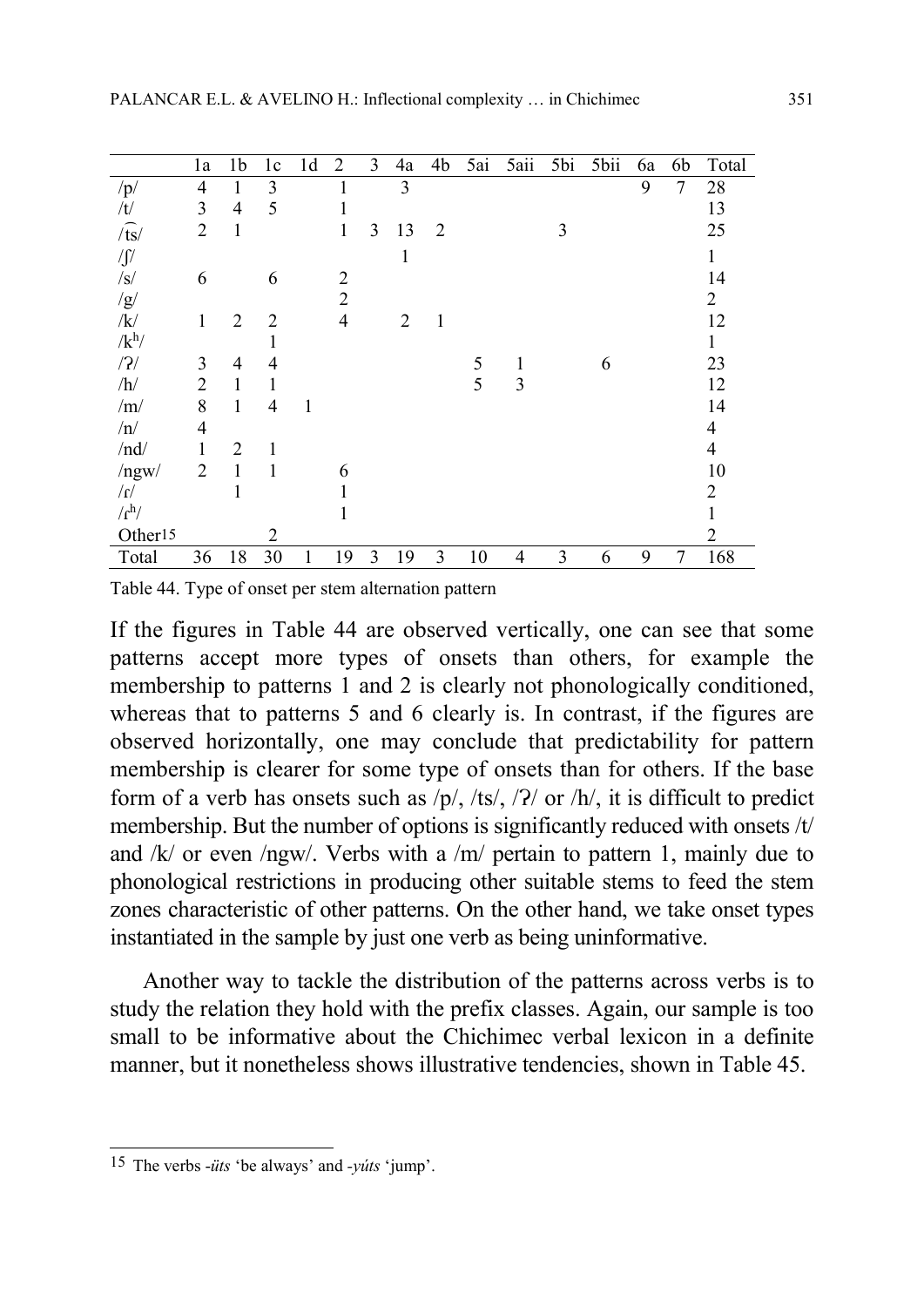|         | 1a             | 1b. | - I c | - Id | 2 3            |                |      |   |   |  |  | 4a 4b 5a.i 5a.ii 5b.i 5b.ii 6a 6b Total |
|---------|----------------|-----|-------|------|----------------|----------------|------|---|---|--|--|-----------------------------------------|
|         |                |     |       |      |                |                | 19   |   |   |  |  | 85                                      |
| $\prod$ |                |     |       |      | $\overline{4}$ | $\overline{3}$ |      |   |   |  |  | 15                                      |
| III     |                |     |       | -1   |                |                |      |   |   |  |  | 6                                       |
| IV      | $\overline{4}$ |     |       |      |                |                |      |   |   |  |  | 11                                      |
|         |                | 15  |       |      |                |                |      |   |   |  |  | 15                                      |
| VI      |                |     |       |      |                |                |      |   |   |  |  | 4                                       |
| VII     | 10             |     | 22    |      |                |                |      |   |   |  |  | 32                                      |
| Total   |                | 18  | 30    |      | -19            | - 3            | - 19 | 3 | 4 |  |  | 168                                     |

Table 45. Prefix class per stem alternation pattern

If the figures are observed horizontally, one can see that verbs of prefix Class I undergo all types of stem alternation patterns (except pattern 3, possibly an accident of the sample). It also means that verbs of other prefix classes are constrained to pattern 1, except for Class II, whose verbs may also belong to patterns 2 or 3, or those of Class IV which may select pattern 2. This also means that verbs of prefix classes III, V, VI and VII can only be of stem alternation pattern 1. As we have already pointed out in §2.2, two thirds of the verbs of Class VII do not have a stem alternation pattern. In a similar way, if the figures are observed vertically one may see that pattern 1 is found in verbs that pertain to a greater number of different prefix classes. The phonological diversity of base stems of pattern 1 as given in Table 44, together with the figures in Table 45, suggest that both pattern 1 and prefix Class I work as inflectional defaults for the inflection of verbs in Chichimec.

In the previous sections we have studied prefix classes, stem alternation patterns and their interconnection. In the next section, we study the role of tone in the making of the inflectional paradigm of verbs in Chichimec.

#### 4. Tone and inflection

Chichimec has two tones, low (L) and high (H) (marked with an acute accent). While the tone of inflected forms is clearly registered in Angulo (1933), there is not an explicit analysis of tone, so ours is novel although entirely based on Angulo's materials. In the default case, in an inflected form of a verb, tone is lexically assigned to the stem and then prosodically assigned to the prefix as part of the prosodic word. This is done in such a way that the tone of the prefix ends up receiving the opposite tone of the stem, as illustrated in Table 46, where the same set of prefixes (for example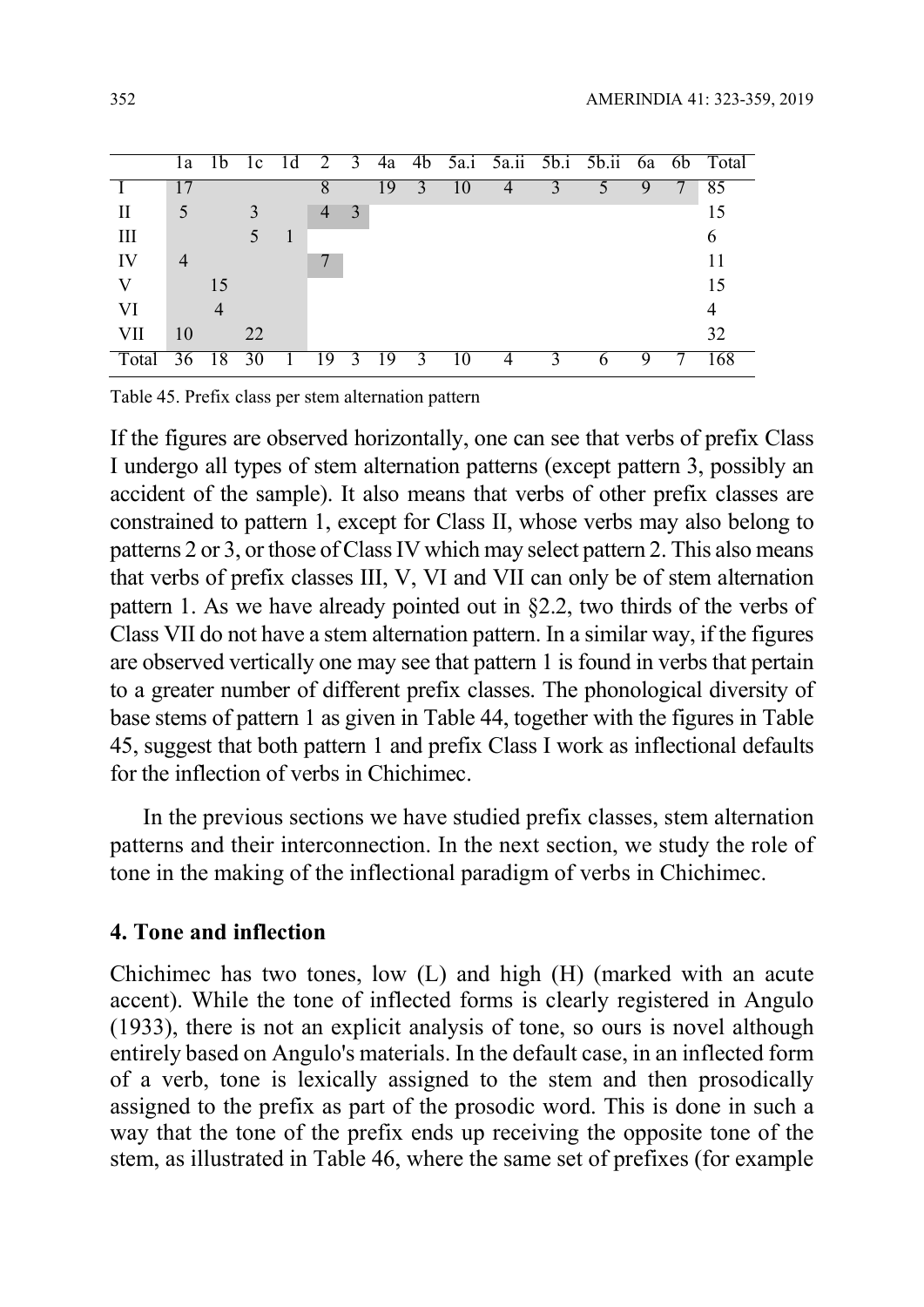| PRS            | e-tú            | L-H   | é-me           | $H-L$ |
|----------------|-----------------|-------|----------------|-------|
| ANT.PST        | $tu-t$ <i>u</i> | L-H   | tú-me          | $H-L$ |
| <b>FUT</b>     | $ga-t$          |       | $L-H$ gá-me    | $H-L$ |
| REC.PST        | ku-tú           | $L-H$ | kú-me          | $H-L$ |
| <b>IMM.PST</b> | $u$ -tú         | L-H   | $i$ -me        | $H-L$ |
| POT            | $nu-t$ ú        | $L-H$ | nú-me          | $H-L$ |
| <b>SEQ</b>     | ra-tú           | $L-H$ | rá-me          | $H-L$ |
| <b>NEG</b>     | $s$ u-tú        |       | $L-H$ $si$ -me | $H-L$ |

of the 1st person of Class I) when associated to two stems bearing a different tone, end up having opposite tone values.

Table 46.  $1<sup>st</sup>$  person of -tų 'finish' vs -me 'place upright'

#### Distribution and idiosyncracies of inflectional tone

In our sample of 168 verbs, 137 of them (81%) have stems with lexical tone. The verbs in question may undergo stem changes, but tone remains the same across the segmental changes. For the remaining 31 verbs tone has a grammatical function, sometimes as an exponent of person only, sometimes in a combination of person and TAM. Broadly speaking there are three general tendencies: (i)  $2<sup>nd</sup>$  person receives low tone; (ii) present receives low tone; and (iii) potential receives high tone. However, the role of tone is linked to each verb in such a way that these general tendencies are easily overwritten by lexical tone or other possibilities, making it impossible to conjure a general morphosyntactic rule for tone that works for the system. Because of this, in our presentation of the data, we almost need to proceed verb by verb.

There are four verbs where the forms for the  $2<sup>nd</sup>$  person have a low tone throughout the paradigm. Two of the verbs  $(-s\acute{a}$  'win' and  $-sempf$  'open') are of pattern 1 and the other two  $(-ts\acute{o}$  'scold' and  $-ts\acute{o}$  'try') of pattern 3 whose D-stem is used for the 2<sup>nd</sup> person.

|                |   | 2 | $3sG/DU$ $3PL$ |   |    | 2  | $3SG/DU$ $3PL$ |      |   | $1 \quad 2 \quad 3$ SG/DU $3$ PL |   |
|----------------|---|---|----------------|---|----|----|----------------|------|---|----------------------------------|---|
| <b>PRS</b>     | A | Α | A              | Β | sá | sa | sá             | tshá | Η | Н                                | Н |
| ANT.PST        | A | Α | A              | B | sà | sa | sá             | tshá | Η | Н                                | Н |
| <b>FUT</b>     | A | A | A              | B | sà | sa | sá             | tshá | Η | Η                                | Н |
| REC.PST        |   | Α | A              | B | sà | sa | sá             | tshá | Η | Η                                | Н |
| <b>IMM.PST</b> | A | Α | A              | B | sà | sa | sá             | tshá | Η | Η                                | Н |
| <b>POT</b>     | A | A | A              | B | sà | sa | sá             | tshá | Η | Η                                | H |
| <b>SEQ</b>     | A | Α | A              | B | sá | sa | sá             | tshá | Η | Η                                | H |
| <b>NEG</b>     |   | Α | Α              | Β | sà | sa | sá             | tshá | Η | Η                                | Н |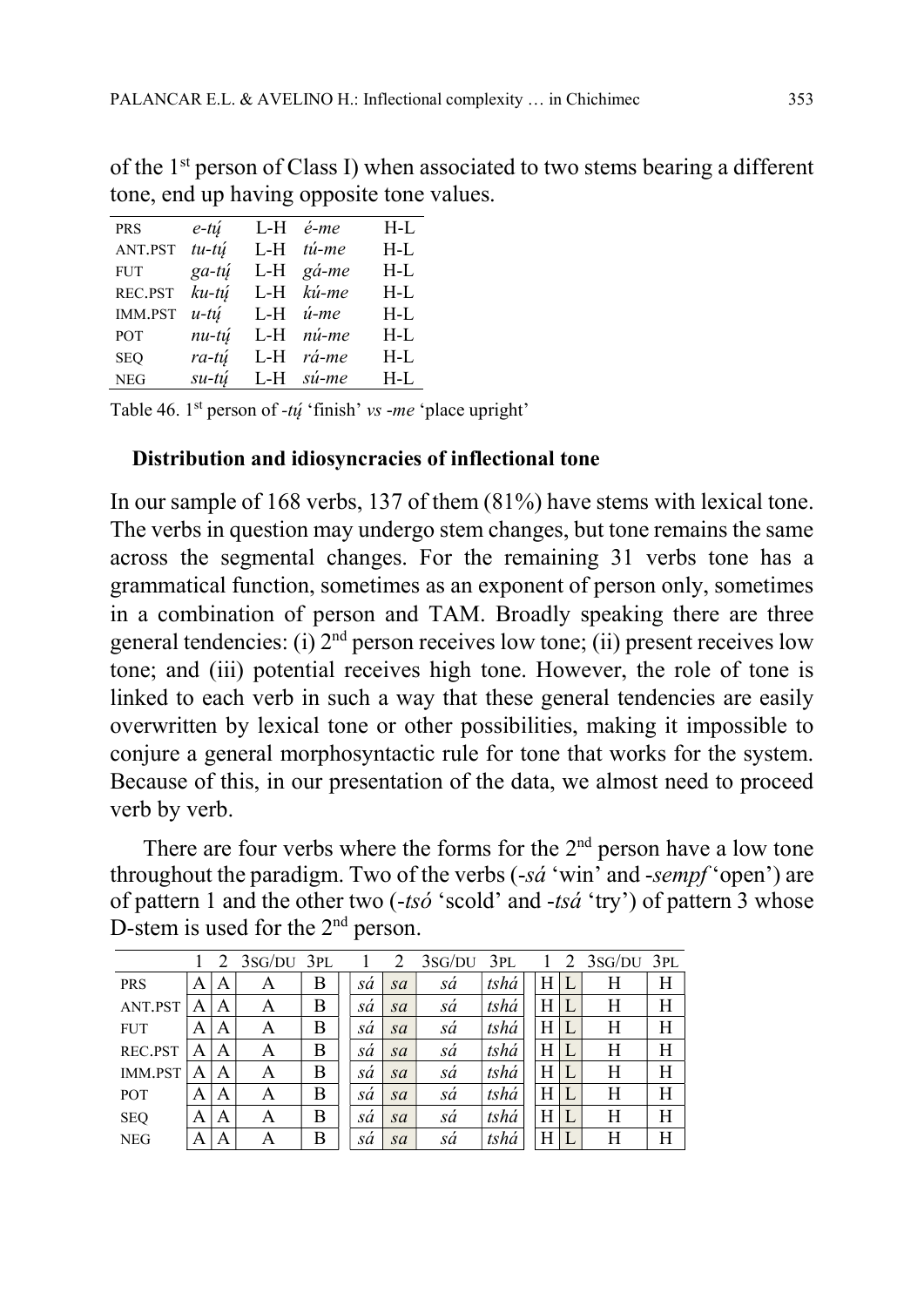| <b>PRS</b> | A | D | А            | Β | tso | tco | tsó        | tshò | H | Η | Н |
|------------|---|---|--------------|---|-----|-----|------------|------|---|---|---|
| ANT.PST    | A | D | C            | B | tsó | tco | ΖÓ         | tshó | Н | Η | Η |
| <b>FUT</b> | A | D | $\mathsf{C}$ | B | tsó | tco | ΖÓ         | tshó | Η | Η | Η |
| REC.PST    | A | D | C            | B | tsó | tco | ΖÓ         | tshó | Η | Η | Η |
| IMM.PST    | A | D | A            | B | tsó | tco | tsó        | tshó | Η | Η | Η |
| <b>POT</b> | A | D | Α            | B | tsó | tco | $\iota$ só | tshó | Η | Η | Η |
| <b>SEQ</b> | A | D | Α            | B | tsó | tco | $\iota$ só | tshó | Η | Η | Η |
| <b>NEG</b> | A | D | Α            | B | tsó | tco | tsó        | tshó | Н | Η | Н |

Table 47. Inflectional low tone for  $2<sup>nd</sup>$  person: verbs  $-s\acute{a}$  'win' and  $-ts\acute{o}$  'scold'

There are eight verbs that have a different tone conditioned by TAM. One such verb is  $-t$ u' 'walk about' with low tone assigned to the present. As already stated in §3.7 above, this verb is irregular.

|            | SG/DU | PL | SG/DU                | PL                    | SG/DU | PL |
|------------|-------|----|----------------------|-----------------------|-------|----|
| <b>PRS</b> | А     | Β  | tu                   | tur                   |       |    |
| ANT.PST    | Α     | Β  | tú                   | túr                   | Η     | Η  |
| <b>FUT</b> | А     | B  | tú                   | túr                   | Η     | Η  |
| REC.PST    | А     | В  | tu                   | tur                   | Η     | Н  |
| IMM.PST    |       | B  | tú                   | túr                   | Η     | Н  |
| POT        |       | В  | tú                   | túr                   | Η     | Η  |
| <b>SEQ</b> |       | В  | tú                   | túr                   | Η     | Η  |
| NEG        | A'    | B' | $\overline{ }$<br>nů | $\overline{ }$<br>nur | Η     | Η  |

Table 48. Tone and TAM for verbs -tú 'walk about'

The remaining seven verbs belong to pattern 5 ( $-e^i$  'give',  $-i$ ' want',  $-i$ o 'hear',  $-\lambda u$  'kill',  $-he$  'leave',  $-her$  'have' and  $-ho$  'love'). For such verbs, the potential receives a high tone, as in Table 49. On the lexical tier, the A-stem of such verbs is always low, whereas the B-stem is always high. It is likely that these verbs also have low tone for the present, but this is obscured by the fact that their A-stem has a low tone.

|            |   |   | $3SG/DU$ $3PL$ |   |         | $\overline{2}$ | 3sG/DU | 3PL                 |   |   | $2 \frac{3}{5}$ G/DU $3$ PL |   |
|------------|---|---|----------------|---|---------|----------------|--------|---------------------|---|---|-----------------------------|---|
| <b>PRS</b> | A | А | Α              | Β | $-i$    | $-2i$          | $-2i$  | $-r$ <sup>2</sup> i |   |   |                             | Η |
| ANT.PST    | A | D | C              | В | $-i^2i$ | $-ti$          | -ndi   | $-r \gamma$         |   | Н | Η                           | Н |
| <b>FUT</b> | A | D | $\mathsf{C}$   | B | $-i^2i$ | $-ti$          | -ndí   | $-r$ <sup>2</sup> i |   | Η | Н                           | Η |
| REC.PST    | A | D | $\mathsf{C}$   | B | $-i$    | $-ti$          | -ndí   | $-r \gamma$         |   | H | Η                           | Η |
| IMM.PST    | А | D | Α              | B | $-i^2i$ | $-ti$          | $-2i$  | $-r$ $2i$           |   | Η |                             | Η |
| <b>POT</b> | A | D | Α              | B | $-2i$   | $-ti$          | $-2i$  | $-r$ <sup>2</sup> i | Н | H | H                           | Η |
| <b>SEQ</b> | A | D | A              | B | $-2i$   | $-ti$          | $-2i$  | $-r$ $i$            | L | H |                             | H |
| <b>NEG</b> | A | D | A              | B | $-2i$   | -tí            | $-2i$  | $-r$ <sup>2</sup> i |   | H |                             | Η |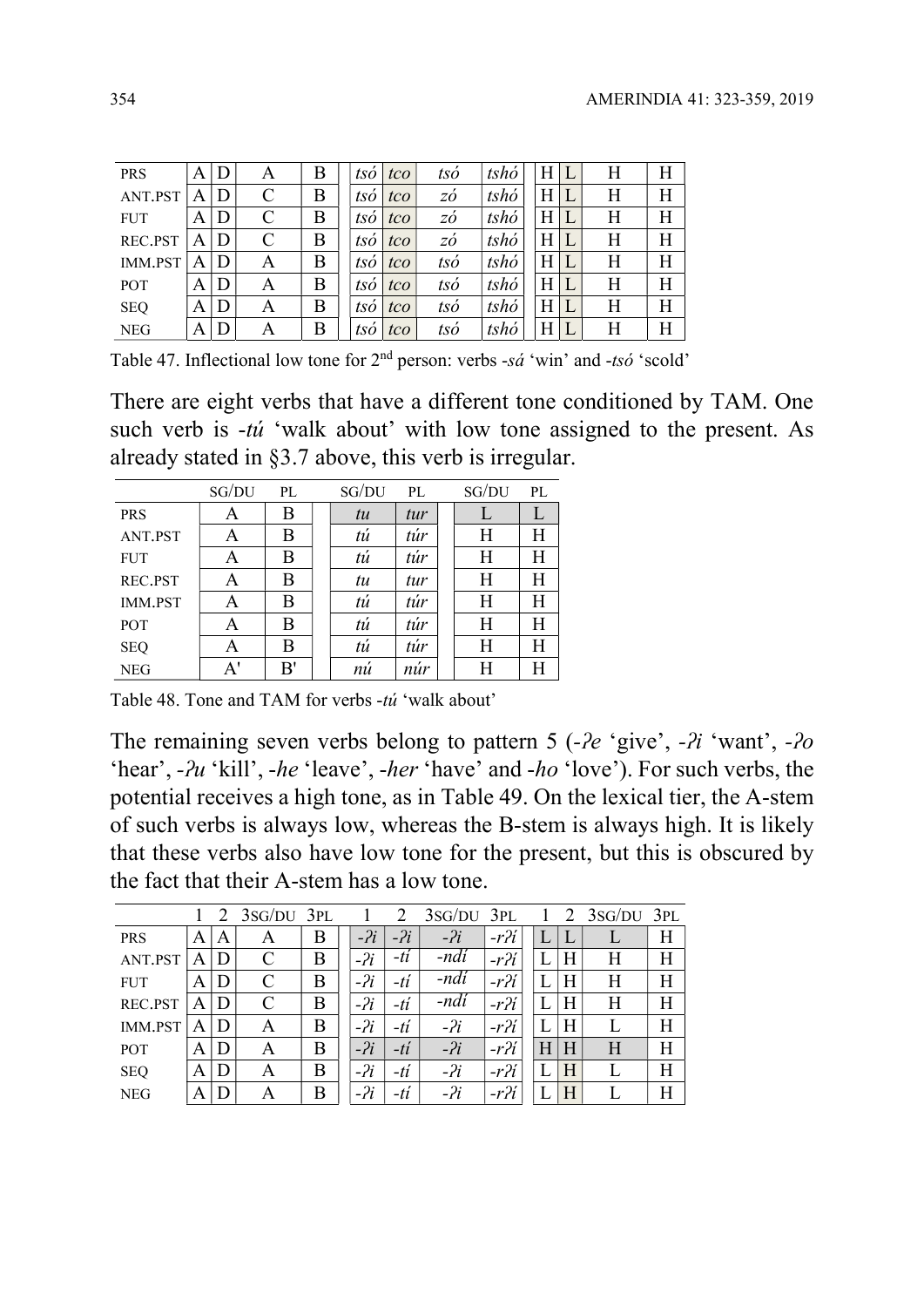| <b>PRS</b> | A | Α             | Α | Β | -he   | -he | $-he$         | rhé |   |   |   |   |
|------------|---|---------------|---|---|-------|-----|---------------|-----|---|---|---|---|
| ANT.PST    | A |               | C | В | -he   | nhí | nhí           | rhé |   | Н | Η | Η |
| <b>FUT</b> | А |               |   | B | -he   | nhí | nhí           | rhé |   | Η | Η |   |
| REC.PST    | А |               | C | B | $-he$ | nhí | nhí           | rhé |   | Η | Η | Η |
| IMM.PST    | A |               | A | В | -he   | nhí | $-he$         | rhé |   | Η |   |   |
| <b>POT</b> | A |               | A | B | -he   | nhí | $-h\acute{e}$ | rhé | Η | Η | Η | Н |
| <b>SEQ</b> | А | $\mathcal{C}$ | А | B | -he   | nhí | $-he$         | rhé |   | H |   |   |
| <b>NEG</b> |   | $\mathcal{C}$ | А | B | -he   | nhí | $-he$         | rhé |   | Η |   |   |

Table 49. Inflectional tone for Potential: verbs - $\lambda$ i 'want'and -he 'leave'

Of the remaining 16 verbs that use tone to mark some inflectional category, they do so displaying a combination of person and TAM. The verbs in question show again idiosyncratic behaviours and we have to treat them separately. For example, the verb -se 'say' also has low tone in the present, but it is unique in having a low tone for the 1<sup>st</sup> person.

|                |   | 2 | $3SG/DU$ $3PL$ |   |       |       | 3sG/DU        | 3PL             |   | $2$ 3sG/DU 3PL |   |
|----------------|---|---|----------------|---|-------|-------|---------------|-----------------|---|----------------|---|
| <b>PRS</b>     | A | Α | А              | Β | $-Se$ | $-Se$ | $-Se$         | $-tsh\acute{e}$ | L | L              | Η |
| ANT.PST        | A | Α | А              | Β | $-Se$ | -sė   | -sé           | $-tsh\acute{e}$ | Η | Η              | Η |
| <b>FUT</b>     | A | A | Α              | Β | $-Se$ | $-Se$ | $-s\acute{e}$ | $-tsh\acute{e}$ | Η | Η              | Η |
| REC.PST        | A | Α | A              | B | $-Se$ | $-Se$ | -sé           | $-tsh\acute{e}$ | H | Н              | Η |
| <b>IMM.PST</b> | A | Α | Α              | B | $-Se$ | $-Se$ | $-s\acute{e}$ | $-tsh\acute{e}$ | Η | Η              | Η |
| POT            | A | A | A              | B | $-Se$ | $-Se$ | $-se$         | -tshé           | Η | Η              | Η |
| <b>SEQ</b>     | A | A | Α              | B | $-Se$ | $-Se$ | -sé           | $-tsh\acute{e}$ | H | Н              | Η |
| <b>NEG</b>     | A | Α | Α              | Β | $-Se$ | $-se$ | $-s\dot{e}$   | $-tsh\acute{e}$ | H | Η              | Η |

Table 50. Inflectional tone for the verb -se 'say'

The verbs  $-ts\acute{a}$  'hurt' and  $-m\acute{e}$  'defend' both use low tone for the  $2<sup>nd</sup>$  person. Both verbs have low tone for the potential, but while -tsá 'hurt' has low tone for the present and the recent past in all persons (and also the future for the  $3<sup>rd</sup>$ person singular and dual), -mę՛ 'defend' has high tone for the present.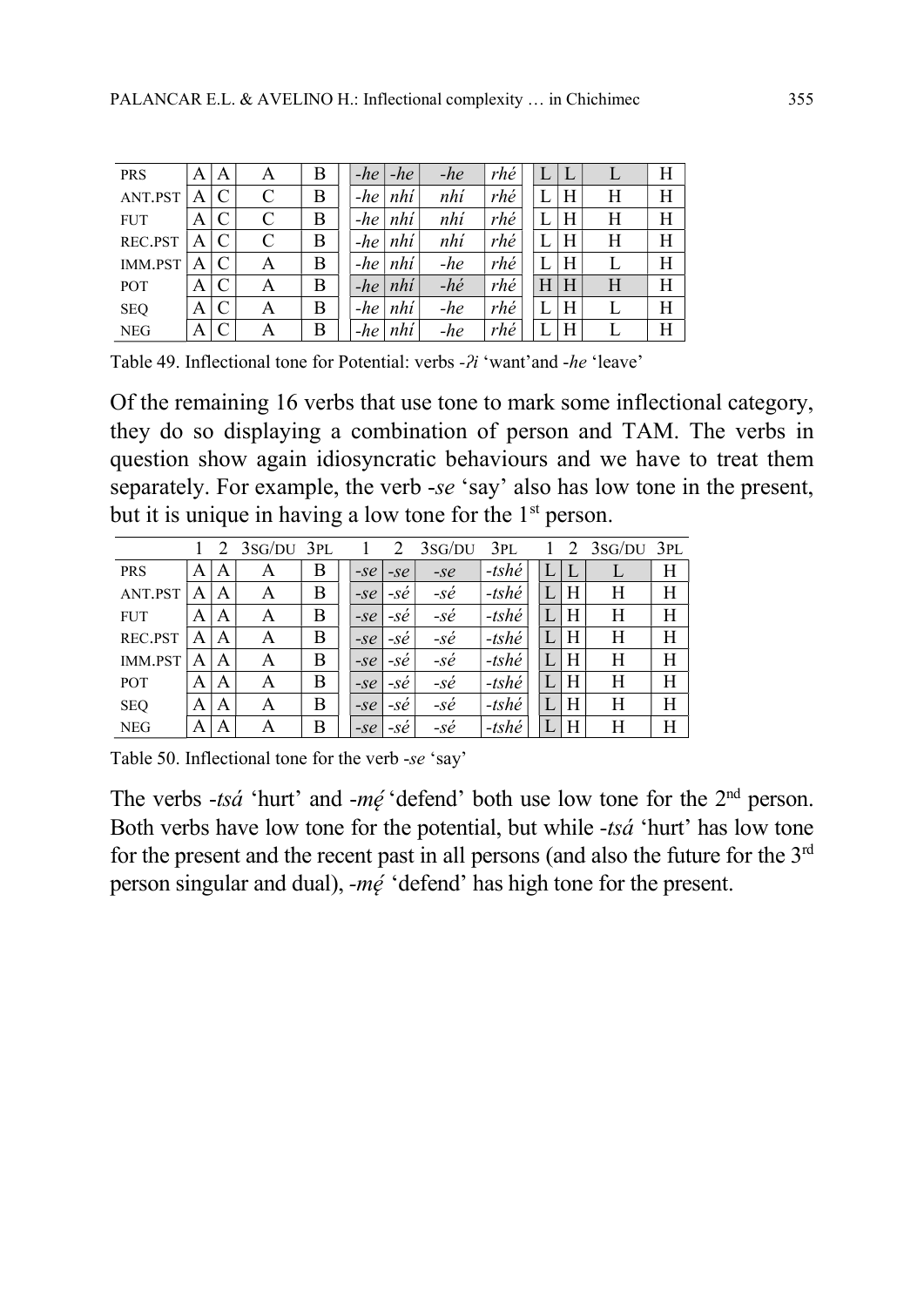|            |   | 2 | 3sG/DU         | 3PL |                | 2      | 3sG/DU         | $\overline{3}PL$ |   | $\mathcal{D}_{\mathcal{L}}$ | 3SG/DU | 3PL |
|------------|---|---|----------------|-----|----------------|--------|----------------|------------------|---|-----------------------------|--------|-----|
| <b>PRS</b> | Α | D | Α              | B   | $-tsa$         | $-tsa$ | -tsa           | $-tsha$          | L |                             | L      | L   |
| ANT.PST    | A | D | C              | B   | -tsá           | $-tsa$ | -zá            | -tshá            | H |                             | H      | Η   |
| <b>FUT</b> | A | D | $\mathsf{C}$   | B   | $-ts\acute{a}$ | $-tsa$ | -za            | -tshá            | H |                             | L      | H   |
| REC.PST    | Α | D | $\overline{C}$ | B   | $-tsa$         | $-tsa$ | $-za$          | $-tsha$          | T |                             | L      | L   |
| IMM.PST    | Α | D | A              | B   | -tsá           | $-tsa$ | $-ts\acute{a}$ | -tshá            | H |                             | Η      | Η   |
| <b>POT</b> | Α | D | A              | B   | $-tsa$         | $-tsa$ | $-tsa$         | $-tsha$          | L |                             | L      | L   |
| <b>SEQ</b> | A | D | A              | B   | -tså           | $-tsa$ | -tsá           | -tshá            | H |                             | Η      | Н   |
| <b>NEG</b> | A | A | A              | B   | -tså           | $-tsa$ | -tsá           | -tshá            | H |                             | Η      | Η   |
|            |   |   |                |     |                |        |                |                  |   |                             |        |     |
| <b>PRS</b> | Α | A | A              | B   | -mę            | -mé    | -mé            | -mhé             | H | Η                           | H      | Η   |
| ANT.PST    | Α | A | A              | B   | -mę            | $-me$  | -mé            | -mhé             | H |                             | Η      | Η   |
| <b>FUT</b> | A | A | A              | B   | -mę            | $-m$ e | -mę            | -mhé             | H |                             | Η      | Η   |
| REC.PST    | A | A | A              | B   | -mę            | $-me$  | -mę            | -mhé             | H |                             | Η      | Η   |
| IMM.PST    | A | A | A              | B   | -me            | $-me$  | -mę            | -mhé             | H | L                           | Н      | Η   |
| <b>POT</b> | A | A | A              | B   | $-m$ e         | $-me$  | $-me$          | -mhé             | L | L                           | L      | H   |
| <b>SEQ</b> | A | A | A              | B   | -me            | $-me$  | -mę            | -mhé             | H | L                           | Η      | Η   |
| <b>NEG</b> | Α | A | A              | B   | -me            | $-me$  | -mé            | -mhé             | H | L                           | Н      | Η   |

Table 51. Inflectional tone for the verbs -tsá 'hurt' and -mé 'defend'

Other verbs, such as -tán 'work', -tá 'touch' and -kér 'lean on' of pattern 4, but also -hun 'throw' and -hu 'put' of pattern 5, have a high tone for the  $2<sup>nd</sup>$ person. All these verbs have high tone for the potential. For verbs of pattern 4, the present has low tone, and their C-stem high tone.

|            |   | 2            | 3sG/DU       | 3PL |       | 2      | 3sG/DU | 3PL   |   | 2         | 3sG/DU | 3PL |
|------------|---|--------------|--------------|-----|-------|--------|--------|-------|---|-----------|--------|-----|
| <b>PRS</b> | A | A            | A            | B   | -tan  | -tán   | -tan   | -rhán | L | H         | L      | Η   |
| ANT.PST    | A | A            | $\mathbf C$  | B   | -tan  | $-tán$ | -rán   | -rhán | L | H         | Η      | H   |
| <b>FUT</b> | A | A            | C            | B   | -tan  | $-tán$ | -rán   | -rhán | L | H         | H      | Η   |
| REC.PST    | E | A            | $\mathsf{C}$ | B   | -ndan | -tán   | -rán   | -rhán | L | H         | H      | Η   |
| IMM.PST    | A | A            | A            | B   | -tan  | $-tán$ | -tan   | -rhán | L | H         | L      | H   |
| POT        | A | A            | A            | B   | -tán  | $-tán$ | -tán   | -rhán | H | H         | H      | H   |
| <b>SEQ</b> | A | A            | A            | B   | -tan  | -tán   | -tan   | -rhán | L | H         | L      | H   |
| <b>NEG</b> | A | A            | A            | B   | -tan  | -tán   | -tan   | -rhán | L | $H_{\rm}$ | L      | H   |
|            |   |              |              |     |       |        |        |       |   |           |        |     |
| <b>PRS</b> | A | $\mathbf{A}$ | A            | A   | -hun  | $-hun$ | -hun   | -hún  | L | L         | L      | H   |
| ANT.PST    | A | D            | $\mathsf{C}$ | A   | -hun  | -nhín  | -nhin  | -hún  | L | H         | L      | H   |
| <b>FUT</b> | A | D            | $\mathsf{C}$ | A   | -hun  | -nhín  | -nhin  | -hún  | L | H         | L      | Η   |
| REC.PST    | A | D            | $\mathsf{C}$ | A   | -hun  | -nhín  | -nhin  | -hún  | L | H         | L      | Η   |
| IMM.PST    | A | D            | A            | A   | -hun  | -nhín  | -hun   | -hún  | L | H         | L      | H   |
| POT        | A | D            | A            | A   | -hún  | -nhín  | -hún   | -hún  | H | H         | H      | H   |
| <b>SEQ</b> | A | D            | A            | A   | -hun  | -nhín  | -hun   | -hún  | L | H         | L      | H   |
| <b>NEG</b> | A | D            | A            | A   | -hun  | -nhín  | -hun   | -hún  | L | H         | L      | H   |

Table 52. Inflectional tone for the verbs -tán 'work' and -hun 'throw'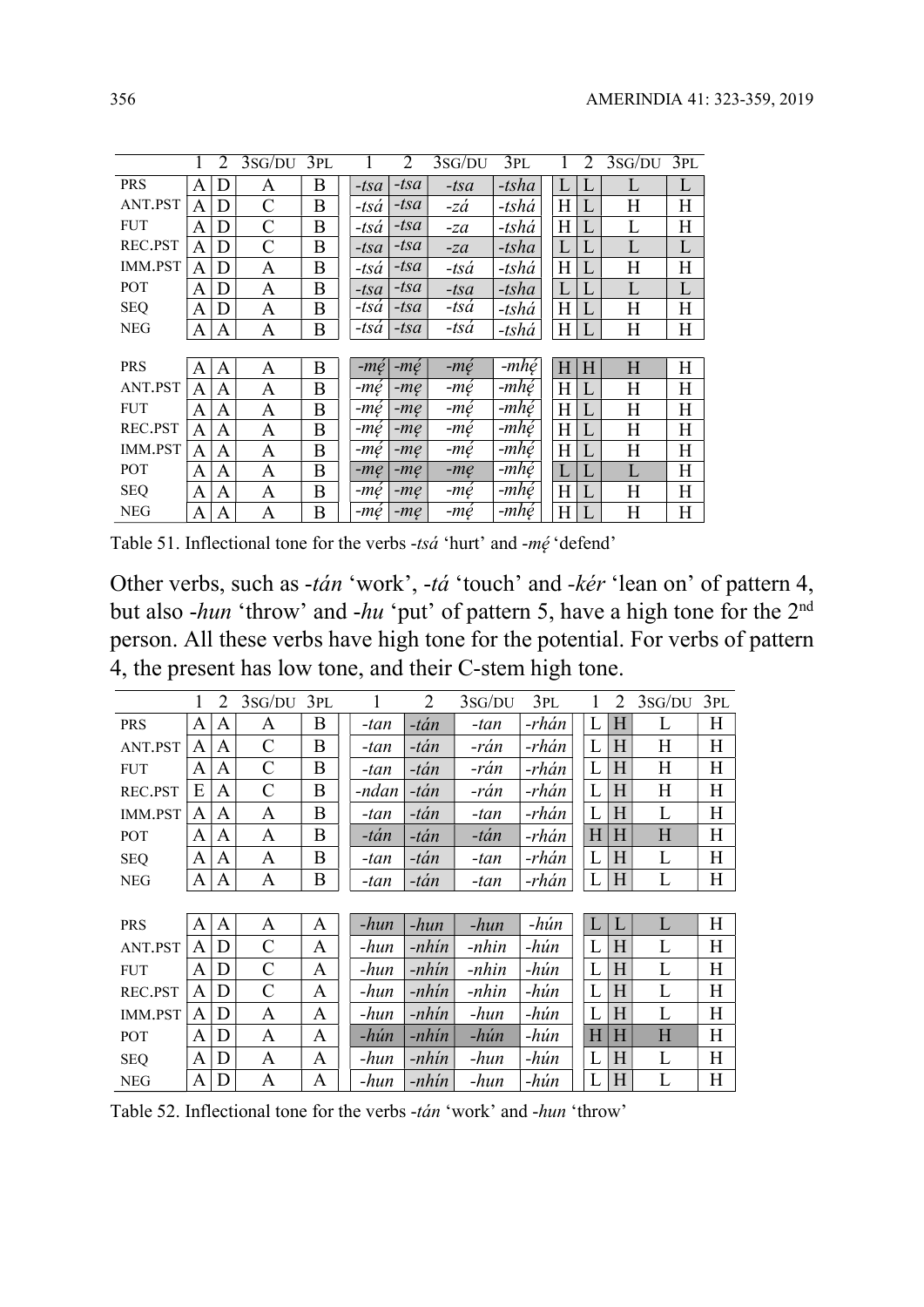|                |   |   | $2 \frac{3}{5}$ G/DU $3$ PL |   |       | 2    | 3sG/DU | 3PL     |   |   | $2 \frac{3}{5}$ G/DU $3$ PL |   |
|----------------|---|---|-----------------------------|---|-------|------|--------|---------|---|---|-----------------------------|---|
| <b>PRS</b>     | A | A | Α                           | Β | -tan  | -tan | -tan   | -rhan   | L |   |                             | L |
| ANT.PST        | A | A |                             | Β | -tan  | -tan | -ran   | -rhan   | L |   |                             |   |
| <b>FUT</b>     | A | A | $\mathcal{C}_{\mathcal{C}}$ | B | -tan  | -tan | -ran   | -rhan   | L | L |                             |   |
| REC.PST        | Е | A | $\mathcal{C}_{\mathcal{C}}$ | B | -ndan | -tan | -ran   | -rhan   | L | L |                             |   |
| <b>IMM.PST</b> | A | A | A                           | B | -tan  | -tan | -tan   | $-rhan$ | L | L |                             |   |
| <b>POT</b>     | A | A | A                           | B | -tan  | -tan | -tan   | $-rhan$ | L | L |                             |   |
| <b>SEQ</b>     | A | A | A                           | B | -tan  | -tan | -tan   | $-rhan$ | L | L |                             |   |
| <b>NEG</b>     | Α | A | A                           | B | -tan  | -tan | -tan   | $-rhan$ | L |   | L                           |   |

Such verbs contrast with verbs with no tone changes but with similar stem alternation patterns, like for example the one in Table 53.

Table 53. Lack of inflectional tone for the verb -tan 'bathe'

For another small set of verbs, including -pen 'play music', -pe 'hit/fight', pa 'cover', and -pin 'wait', the 2<sup>nd</sup> person is again marked with low tone. The present and the recent past have low tone for all persons, but also the sequential and the negative of the  $3<sup>rd</sup>$  person singular and dual.

|                |   |   | $3SG/DU$ $3PL$ |   |        |          | 3sG/DU | 3PL    |   | $3SG/DU$ $3PL$ |   |
|----------------|---|---|----------------|---|--------|----------|--------|--------|---|----------------|---|
| <b>PRS</b>     | A | A | A              | А | -pen   | -pen     | -pen   | -pen   |   |                |   |
| ANT.PST        | A | D | C              | B | -pen   | -ngwen   | -men   | -mbén  | Η | Н              | Н |
| <b>FUT</b>     | A | D |                | B | -pèn   | -ngwen   | -men   | -mbén  | Η | Η              | Η |
| REC.PST        | B | D |                | A | -ngwen | -ngwen   | -men   | $-pen$ | L |                |   |
| <b>IMM.PST</b> |   | D | D              | A | -ngwén | -ngwen   | -ngwén | -pen   | Η | Н              | Η |
| <b>POT</b>     |   | D | D              | Α | -ngwén | -ngwen   | -ngwen | -pèn   | Η | Η              | Η |
| <b>SEQ</b>     | A | D | A              | B | -pen   | -ngwen   | -pen   | -mbén  | H |                | H |
| <b>NEG</b>     |   | D |                | А | -ngwén | $-newen$ | -ngwen | -pèn   | Η |                | H |

Table 54. Lack of inflectional tone for the verb -pen 'play music'

In constrast, the set of verbs including -pén 'kill', -páa 'look hither' and -píi 'bring/carry' have an almost mirror image of the verbs represented by -pen 'play music' by virtue of having both the 2<sup>nd</sup> person and the present marked by high tone.

|                |   |   | $3sG/DU$ $3PL$ |   |        |        | 3SG/DU | 3pl   |   |   | $3SG/DU$ $3PL$ |   |
|----------------|---|---|----------------|---|--------|--------|--------|-------|---|---|----------------|---|
| <b>PRS</b>     | A | A | A              | А | -pèn   | -pen   | $-pen$ | -pen  | Н | Н | H              | Н |
| ANT.PST        | A | D |                | B | -pen   | -ngwén | -mèn   | -mbén |   | Η | Η              | H |
| <b>FUT</b>     | A | D | $\mathsf{C}$   | B | -pen   | -ngwén | -mèn   | -mbén |   | H | Η              | H |
| REC.PST        | B | D |                | Α | -mben  | -ngwén | -mèn   | -pén  |   | H |                | H |
| <b>IMM.PST</b> |   | D | D              | A | -ngwen | -ngwén | -ngwen | -pen  |   | H |                |   |
| <b>POT</b>     |   | D | D              | Α | -ngwen | -ngwén | -ngwen | -pen  |   | H |                |   |
| <b>SEQ</b>     | A | D | A              | B | -pen   | -ngwén | -pen   | -mbén |   | Η |                | Η |
| <b>NEG</b>     |   | D | D              | Α | -ngwen | -ngwén | -ngwen | -pen  |   | H |                |   |

Table 55. Lack of inflectional tone for the verb -pén 'kill'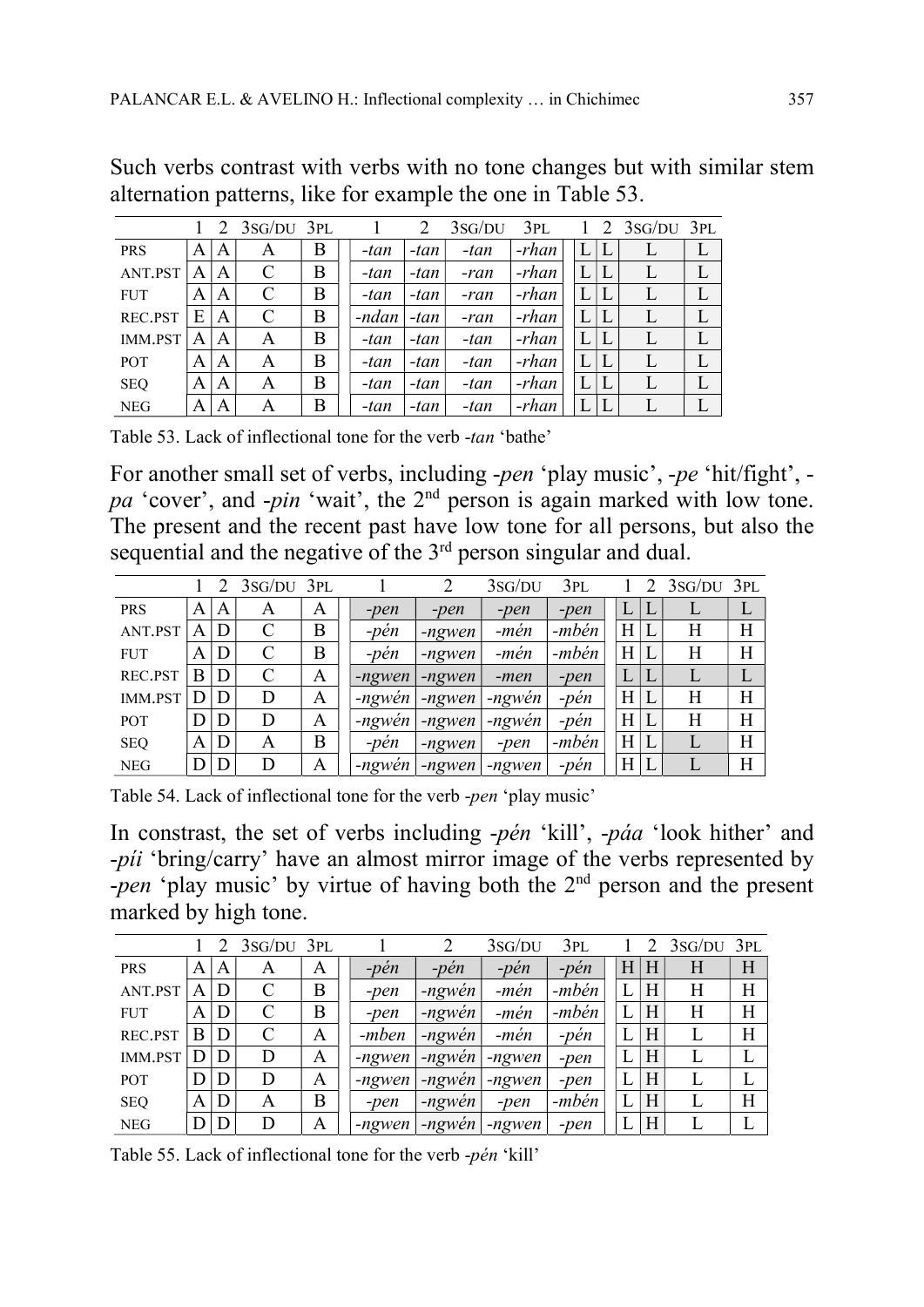Finally, the verb -me 'stand up' also has high tone for the  $2<sup>nd</sup>$  person, but both present and negative receive a low tone that overwrites the high tone of the  $2^{nd}$  person.

|                |   |   | $2$ 3sg/DU 3PL |   |       | 2     | 3sG/DU | 3PL  |  |   | $2 \text{ 3SG/DU} 3PL$ |  |
|----------------|---|---|----------------|---|-------|-------|--------|------|--|---|------------------------|--|
| <b>PRS</b>     | A | A | А              | B | $-me$ | $-me$ | $-me$  | -mer |  | L |                        |  |
| ANT.PST        | A | A | A              | Β | -me   | -me   | $-me$  | -mer |  | Η |                        |  |
| <b>FUT</b>     | А | A | A              | B | $-me$ | $-me$ | $-me$  | -mer |  | H |                        |  |
| REC.PST        | A | A | А              | Β | -me   | -me   | -me    | -mer |  | H |                        |  |
| <b>IMM.PST</b> | A | A | А              | B | -me   | -me   | -me    | -mer |  | H |                        |  |
| <b>POT</b>     | A | A | A              | B | $-me$ | -mé   | -me    | -mer |  | H |                        |  |
| <b>SEQ</b>     | A | A | A              | Β | -me   | $-me$ | -me    | -mer |  | H |                        |  |
| <b>NEG</b>     | А | A | А              | B | $-me$ | $-me$ | $-me$  | -mer |  | L |                        |  |

Table 56. Lack of inflectional tone for the verb -me 'stand up'

## 5. Conclusions

In this paper, we have revised the conjugation classes proposed by Jaime de Angulo in 1933 for the Chichimec language of Mexico and have proposed new ways to organize the complexities of its verbal inflection. In general, verb inflection in Chichimec displays a high degree of morphological complexity which cannot be reduced to phonological/phonetic processes nor responds to any morphosyntactic requirements, and thus only responds to an autonomous morphological level in the language.

While there are a number of tendencies in the selection of a given stem alternation pattern and in the selection of a certain set of prefixes, there are many exceptions, making the tendencies probabilistic in character so that all verbs needd to be listed for class membership and tone pattern.

Tone inflection seems to operate on a number of levels: At a lexical level, verbs are assigned an underlying tone. However, in some conjugations, TAM and person categories have associated tone specifications. Complex tone patterns occur in a small set of verbs, but these coincide with morphological complexity at other levels, such as stem alternation patterns.

The Chichimec data is theoretically relevant as it is an instance in which tone assignment depends on multiple factors that have to be computed simultaneously to yield the correct surface form. It is a matter of further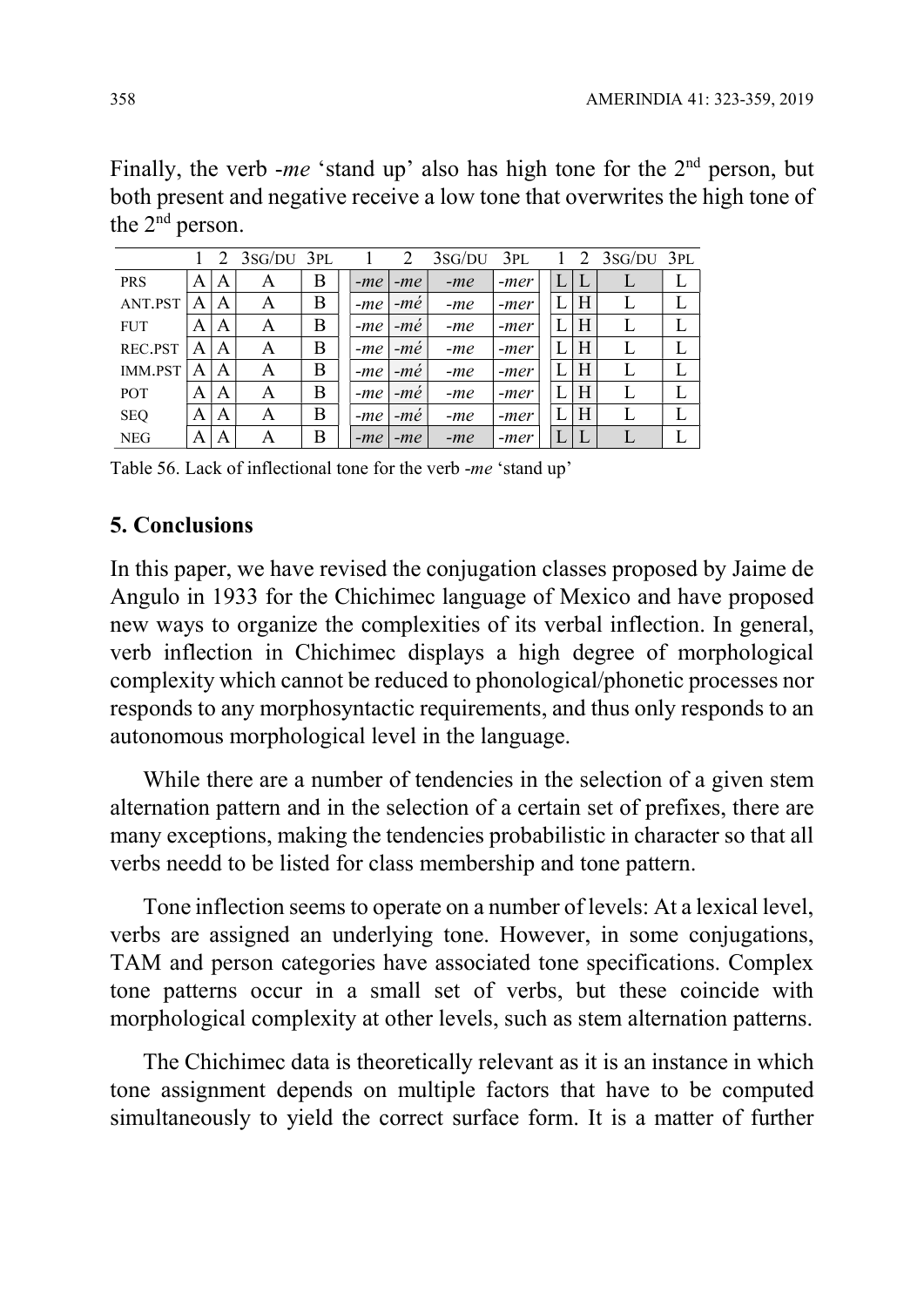research to understand the processes by which a native speaker figures out the relevance of the categories expressed by tone for each verb conjugation.

Overall, regardless of the paucity of the data analysed, our findings show a general pattern of inflection consistent with other Oto-Manguean languages; most conspicuously the inflectional idiosyncrasies and the complexity of different morphological subsytems.

# Acknowledgements

We presented a first version of this paper at the special session organized by Heriberto Avelino on the morphological complexity of the languages of the Americas at the Linguistic Society of America Annual Meeting in Portland, Oregon in January 2012. We are very grateful for all comments received then. We also want to thank Greville Corbett and Dunstan Brown for their invaluable comments to an earlier written version of this paper and to Matthew Baerman and Timothy Feist for their respective reviews. Errors and deficiencies remain our own responsibility.

## Abbreviations

 $ANT = anterior$  past;  $DU = dual$ ;  $EXCL = exclusive$ ;  $FUT = future$ ;  $IM = immediate$ ;  $NCL$  $=$  inclusive; NEG = negative; OBJ = object; PL = plural; POT = potential; PRS = present; PST  $=$  past; REC = recent; SEQ = sequential; SG = singular.

# References

- Angulo, Jaime de. 1933. The Chichimeco Language (Central Mexico). International Journal of American Linguistics 7(3/4): 152-194.
- Feist, Timothy & Palancar, Enrique L. 2015. Oto-Manguean Inflectional Class Database: Chichimec. University of Surrey. <http://dx.doi.org/10.15126/SMG.28/1.20>
- Kemmer, Suzanne. 1993. The Middle Voice. [Typological Studies in Language 23]. Amsterdam/ Philadelphia: John Benjamins.
- Lastra, Yolanda. 1984. Chichimeco Jonaz. Supplement to the Handbook of Middle American Languages: Linguistics, M. S. Edmonson S. (ed.), 20-42. Austin: University of Texas Press.